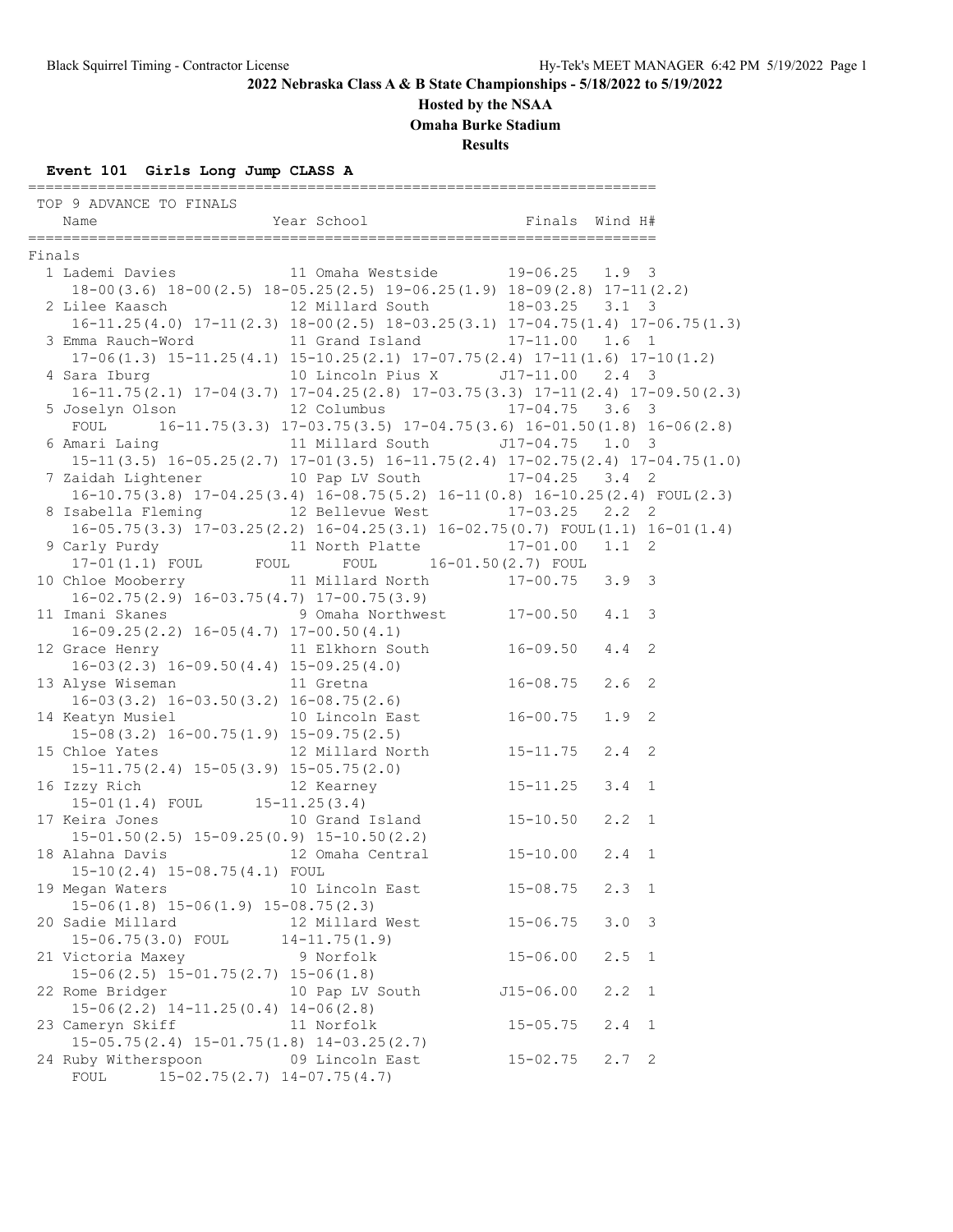#### **Hosted by the NSAA**

**Omaha Burke Stadium**

**Results**

#### **Event 102 Boys Long Jump CLASS A**

 TOP 9 ADVANCE TO FINALS Name  $Year School$  Finals Wind H# ======================================================================== 1 Jaylen Lloyd 11 Omaha Central 23-03.50 4.6 3 23-03.50(4.6) PASS PASS 21-10(3.4) PASS FOUL 2 Reece Grosserode 10 Lincoln Pius X 23-01.00 1.4 3 FOUL 22-01.50(3.4) FOUL 21-05.75(1.0) 21-05(1.4) 23-01(1.4) 3 Rowdy Bauer 10 Norfolk 22-02.00 2.9 3 21-08(6.4) 21-05(2.5) 21-00.25(2.9) 20-05.50(3.0) 20-09.25(1.3) 22-02(2.9) 4 Kolten Tilford 11 North Platte 21-09.00 4.0 3 20-01(6.5) 20-08.75(2.9) 21-02.25(3.1) 20-08(2.0) 21-09(4.0) 21-03(2.9) 5 Donte' Koif 12 North Platte 21-08.75 2.9 3 FOUL 20-08.25(3.4) 21-03(3.5) FOUL 20-05.25(2.1) 21-08.75(2.9) 6 Donald DeFrand Jr. 10 Lincoln High J21-08.75 4.9 2 21-01.75(2.9) FOUL FOUL FOUL 21-00(2.9) 21-08.75(4.9) 7 Jessie Cauble 12 Millard West 21-05.75 1.0 2 21-05.75(1.0) 20-08.75(1.7) FOUL(3.7) 21-05.75(0.8) 21-03.50(5.0) 20-05(5.6) 8 Kaidyn Jackson 12 Lincoln North Star 21-04.25 0.9 1 21-00.75(4.9) FOUL 20-01.75(4.7) 19-09.25(1.5) 20-08.50(1.6) 21-04.25(0.9) 9 Noah Boganowski 11 Millard North 21-03.75 4.4 2 20-11.25(5.7) 21-03.75(4.4) 20-00.75(5.8) FOUL FOUL FOUL 10 Kaden Miller 12 Kearney 20-10.75 1.9 3 FOUL 20-10.75(1.9) FOUL 11 Myles Jackson 10 Creighton Prep 20-07.75 5.7 1 20-04.75(5.6) 20-07.75(5.7) FOUL<br>12 Keshaun Williams 12 Omaha North 12 Keshaun Williams 12 Omaha North 20-07.50 5.0 2 20-07.50(5.0) 19-09.25(3.0) 19-04.50(2.6) 13 Malcolm Tonje 12 Omaha Central 20-06.75 6.0 3 20-05.25(4.1) 20-06.75(6.0) 20-05.50(2.4) 14 Dylan Crumley 10 Columbus 20-05.50 1.7 2 20-05.50(1.7) 19-04.50(2.2) FOUL<br>15 Cooper Curtis 10 Pap-I 10 Pap-La Vista 20-04.25 4.6 2 20-04.25(4.6) 19-09.75(2.4) 20-01.25(1.9) 16 Zane Flores 11 Gretna 20-03.25 2.3 3 19-11.50(8.4) 19-04.75(2.5) 20-03.25(2.3) 17 Jordan Hurst 10 Omaha Westside 20-02.50 3.7 2 20-02.50(3.7) FOUL 19-01.50(2.1) 18 Braelin Morton 11 Pap-La Vista 20-00.75 4.1 1 20-02.50(3.7) FOOL 19-01.50(2.1)<br>Braelin Morton 11 Pap-La Vista<br>19-08.75(2.2) 18-11(3.1) 20-00.75(4.1) 19 Emmett Myers 12 Elkhorn South 19-11.00 4.0 1<br>19-11(4.0) 19-02(2.7) FOUL 19-11(4.0) 19-02(2.7) FOUL 20 Tre'Vionne Brown 11 Omaha North 19-10.00 3.5 1 FOUL 19-10(3.5) 19-02.25(4.0) 21 Ben Hunzeker 12 Lincoln Southwest 19-07.75 4.0 2 19-03(2.2) FOUL 19-07.75(4.0) 22 Davieian Williams 10 Lincoln High 19-05.00 4.7 1 19-05(4.7) FOUL 18-11.75(2.3) 23 Hunter Rich 12 Fremont 19-00.75 4.2 1 12-01.50(1.7) 17-06.50(4.4) 19-00.75(4.2) 24 Eric Johnson 12 Gretna 18-02.25 0.5 1 18-00(4.2) 17-06.75(4.8) 18-02.25(0.5)

========================================================================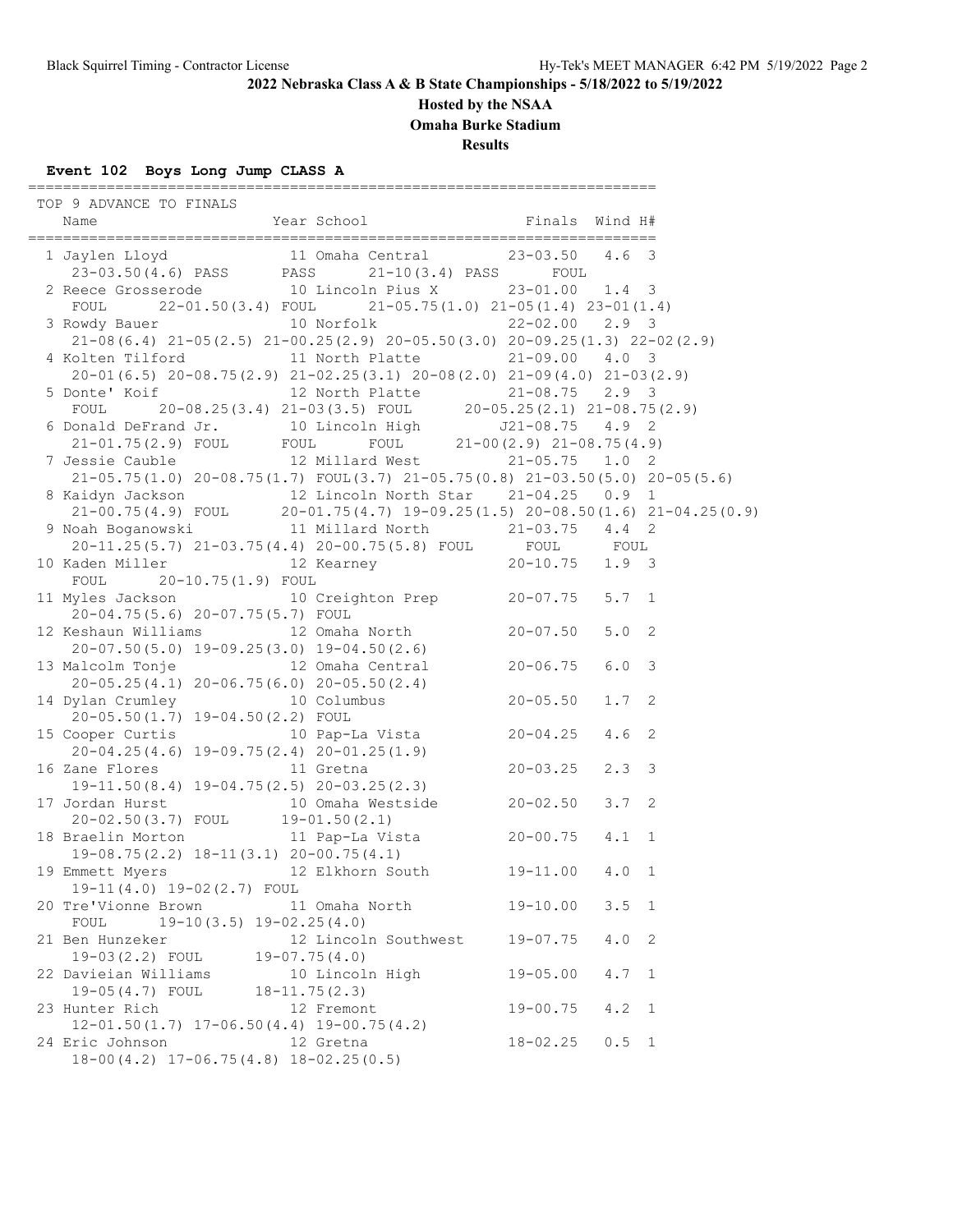**Hosted by the NSAA**

**Omaha Burke Stadium**

**Results**

# **Event 103 Girls Triple Jump CLASS A**

========================================================================

| TOP 9 ADVANCE TO FINALS                                                                                           |                          |              |               |                |
|-------------------------------------------------------------------------------------------------------------------|--------------------------|--------------|---------------|----------------|
|                                                                                                                   |                          |              |               |                |
|                                                                                                                   |                          |              |               |                |
| 1 Lilee Kaasch                 12 Millard South           39-07.00     3.1   3                                    |                          |              |               |                |
| $37-00.75(2.2)$ $36-10(2.2)$ $38-01.50(4.7)$ $37-11.50(3.4)$ $36-03.50(2.8)$ $39-07(3.1)$                         |                          |              |               |                |
| 2 Sara Iburg 10 Lincoln Pius X 38-03.25 3.4 3                                                                     |                          |              |               |                |
| $35-01 (2.6) 37-00 (3.5) 35-10.25 (3.9) 36-11.25 (2.3) 37-04.25 (4.1) 38-03.25 (3.4)$                             |                          |              |               |                |
| 3 Lademi Davies 11 Omaha Westside 37-06.75 0.8 3                                                                  |                          |              |               |                |
| 35-01.50(3.8) 37-05.50(2.9) 37-03.50(2.6) 36-04.25(2.7) 36-00.75(4.4) 37-06.75(0.8)                               |                          |              |               |                |
| 4 Amari Laing 11 Millard South 37-02.00 3.7 3                                                                     |                          |              |               |                |
| FOUL 37-02 (3.7) 36-07.75 (3.8) 37-00 (3.1) 36-06 (5.1) 37-01.25 (5.3)                                            |                          |              |               |                |
| 5 Alyse Wiseman                                                                                                   | 11 Gretna 36-11.25 3.8 2 |              |               |                |
| 36-00.75(1.1) 36-11.25(3.8) 34-09.50(2.3) 34-06.50(2.1) 35-06.25(1.1) 34-02.75(3.5)                               |                          |              |               |                |
| 6 Grace Henry 11 Elkhorn South 36-10.25 4.5 2                                                                     |                          |              |               |                |
| 36-08.25(1.2) 36-10.25(4.5) 36-03(2.6) 34-06.75(1.9) 35-00.25(2.3) 36-02(1.6)                                     |                          |              |               |                |
| 7 Gozie Okafor                 11 Omaha Marian             36-05.00     2.3   3                                   |                          |              |               |                |
| $33-09.25(1.8)$ $36-05(2.3)$ $35-08.25(3.1)$ $35-00.50(2.8)$ $35-06.50(2.7)$ $35-10.25(1.1)$                      |                          |              |               |                |
|                                                                                                                   |                          |              |               |                |
| 8 Cierra Marks               12 Omaha Northwest         35-11.75     1.6   2                                      |                          |              |               |                |
| 35-04(3.1) FOUL(4.0) 35-11.75(1.6) 35-05.50(2.4) 35-01.75(4.0) 35-06.25(1.8)                                      |                          |              |               |                |
| 9 Cassidy Hinken 10 Grand Island 35-10.75 2.1 3<br>34-08.25(3.0) FOUL 35-09.75(3.1) 35-04(2.8) 35-10.75(2.1) FOUL |                          |              |               |                |
| 10 Elizabeth Hanafan 11 Elkhorn South 35-07.50 3.7 3                                                              |                          |              |               |                |
|                                                                                                                   |                          |              |               |                |
| $35-01(3.7)$ $34-07.50(2.1)$ $35-07.50(3.7)$                                                                      |                          |              |               |                |
| 11 Maddie Henry 11 Elkhorn South 35-02.75 1.9 1                                                                   |                          |              |               |                |
| 34-05.25(2.8) 35-02.75(1.9) 34-06.25(3.2)<br>12 Megan Waters 10 Lincoln East 34-10.75                             |                          |              |               |                |
|                                                                                                                   |                          |              | $2.8$ 1       |                |
| $33-11.50(0.9)$ $34-07.75(1.5)$ $34-10.75(2.8)$                                                                   |                          |              |               |                |
| 13 Nyawec Reath 12 Omaha Central 34-09.25                                                                         |                          |              | $1.1 \quad 3$ |                |
| $33-11.50(2.1)$ $34-09.25(1.1)$ $34-05.50(3.6)$                                                                   |                          |              |               |                |
| 14 Izzy Rich 12 Kearney 34-09.00                                                                                  |                          |              | $1.7 \quad 2$ |                |
| $34-07.25(2.9)$ $34-02.75(1.5)$ $34-09(1.7)$                                                                      |                          |              |               |                |
| 15 Elli Lechtenberger 12 Lincoln Southeast 34-01.75                                                               |                          |              | $1.9$ 2       |                |
| $34-01.75(1.9)$ $34-00.25(3.3)$ $33-03.50(3.3)$                                                                   |                          |              |               |                |
| 16 Carly Purdy 11 North Platte 34-01.25                                                                           |                          |              | $1.5$ 2       |                |
| 32-07.25(1.5) 34-01.25(1.5) FOUL                                                                                  |                          |              |               |                |
| 17 Anna Reiling 12 Lincoln Southwest 33-10.25                                                                     |                          |              | $3.2 \quad 1$ |                |
| FOUL $32-03.25(2.3) 33-10.25(3.2)$                                                                                |                          |              |               |                |
| 18 Imani Skanes 9 Omaha Northwest 33-07.50                                                                        |                          |              | $1.8 \quad 2$ |                |
|                                                                                                                   |                          |              |               |                |
| 32-05.75(1.2) 33-01.75(3.6) 33-07.50(1.8)<br>19 Hannah Anderson 11 Omaha Burke 33-04.50 4.4 1                     |                          |              |               |                |
| $32-04.75(2.0)$ $33-04.50(4.4)$ $32-09.50(3.8)$                                                                   |                          |              |               |                |
| 20 Tayler Evans                                                                                                   | 10 Gretna                | $32 - 11.50$ | $1.9$ 2       |                |
| $32-10.50(0.7)$ $32-11.50(1.9)$ $32-11.25(3.3)$                                                                   |                          |              |               |                |
| 21 Chainey Thompson 12 Omaha Westside                                                                             |                          | $32 - 08.50$ | 3.6           | $\overline{1}$ |
| $30-10.50(2.2)$ $31-05.25(2.1)$ $32-08.50(3.6)$                                                                   |                          |              |               |                |
| 22 Maya Zoucha                                                                                                    | 10 Pap-La Vista          | $32 - 08.00$ | 2.8           | 1              |
| $32-00.50(4.0)$ FOUL $32-08(2.8)$                                                                                 |                          |              |               |                |
| 23 Lilly Herbel                                                                                                   | 11 Lincoln Southeast     | $31 - 11.50$ | 1.8           | $\mathbf{1}$   |
| 30-07.50(1.2) 31-11.50(1.8) FOUL                                                                                  |                          |              |               |                |
| -- Tasia Sadler                                                                                                   | 10 Lincoln Northeast     | DNS          | NWI 1         |                |
|                                                                                                                   |                          |              |               |                |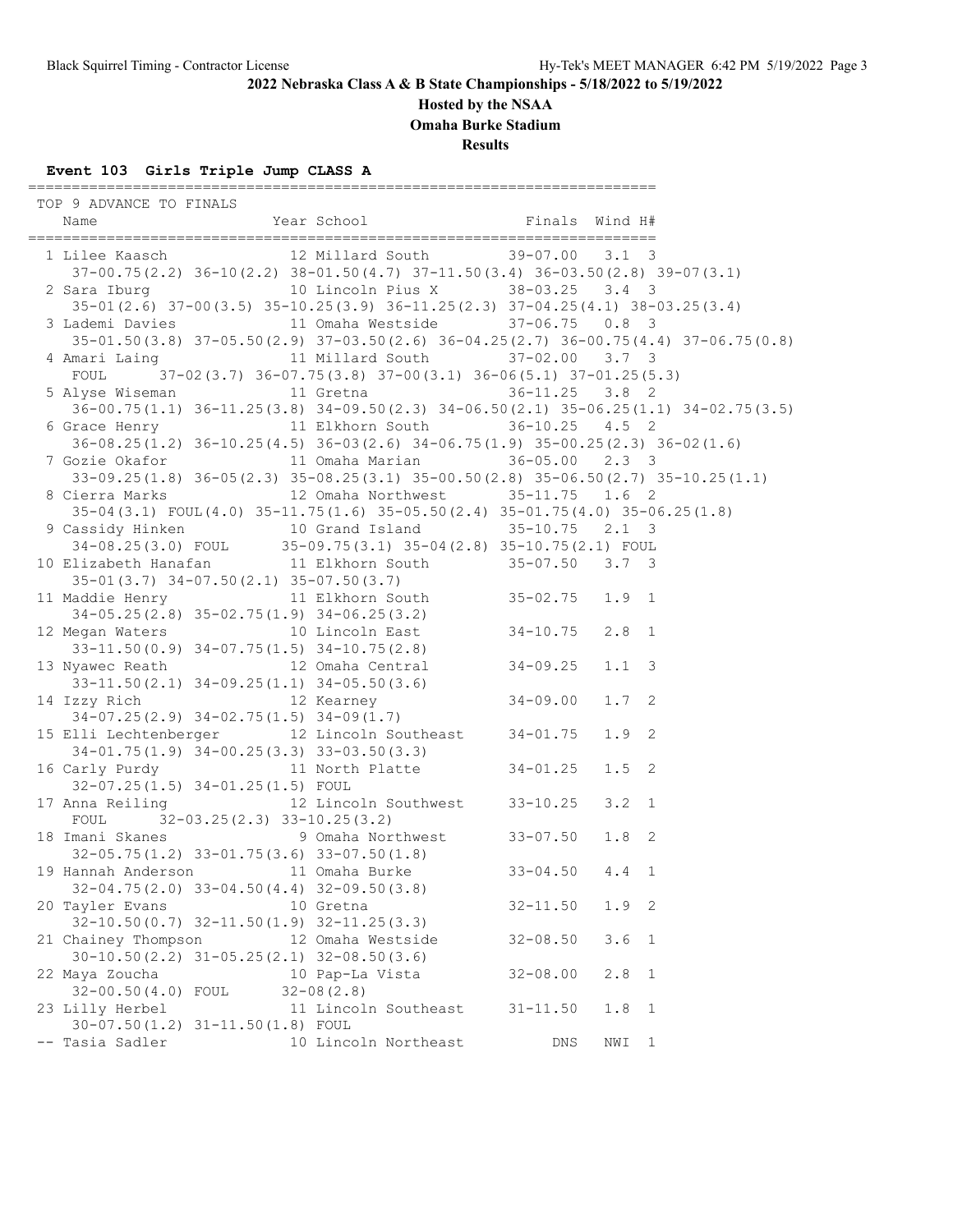**Hosted by the NSAA**

**Omaha Burke Stadium**

**Results**

# **Event 104 Boys Triple Jump CLASS A**

========================================================================

| TOP 9 ADVANCE TO FINALS                                                                                                                                                                       |                      |              |                  |                |
|-----------------------------------------------------------------------------------------------------------------------------------------------------------------------------------------------|----------------------|--------------|------------------|----------------|
| 48-01.50(2.7) 50-03.50(2.7) 47-05(1.4) FOUL FOUL FOUL                                                                                                                                         |                      |              |                  |                |
| 2 Reece Grosserode 10 Lincoln Pius X 49-00.50 1.7 3<br>$49-00.50(1.7)$ $45-00.75(2.3)$ $F\text{OUL}(1.4)$ $37-03.50(0.8)$ $47-09.25(2.6)$ $47-08(1.2)$                                        |                      |              |                  |                |
| 3 Malachi Coleman 11 Lincoln East 45-03.25 1.5 3<br>44-09.50(2.4) 45-03.25(1.5) PASS $42-11.75(2.5)$ FOUL PASS                                                                                |                      |              |                  |                |
| 4 Kui Diu                           11 Lincoln High             44-03.50     0.3   3<br>43-00.75 (2.2) 42-11.50 (1.5) 43-09.75 (1.1) 43-00.25 (1.7) 42-09 (2.0) 44-03.50 (0.3)                |                      |              |                  |                |
| 5 Clayton Kelly 12 Gretna 44-02.00 3.0 3<br>$44-02(3.0)$ 39-10.75(2.5) FOUL(2.6) $42-11(2.9)$ $43-03(2.2)$ $44-01(1.7)$                                                                       |                      |              |                  |                |
| 6 Cory Vaughn<br>41-01.50(1.8) FOUL<br>41-10.25(2.7) FOUL<br>41-10.25(2.7) FOUL<br>38-03(2.8) 43-04.75(0.4)<br>43-03.50<br>2.0<br>3                                                           |                      |              |                  |                |
| $41-07.75(2.1)$ $42-01.50(0.2)$ $43-03.50(2.0)$ $41-02.25(2.7)$ $42-06.50(3.2)$ $42-05(2.1)$                                                                                                  |                      |              |                  |                |
| 8 Travis Hines 10 Bellevue West 42-08.50 2.8 2<br>$42-08.50(2.8)$ $42-06(2.0)$ $42-01.50(2.1)$ $42-03.50(2.5)$ $41-03.75(2.1)$ $42-03(2.8)$                                                   |                      |              |                  |                |
| 9 Connor Cochran 12 Pap LV South 42-07.00 2.2 3<br>$42-07(2.2)$ $41-10(0.6)$ $41-03.50(1.0)$ $37-07.50(2.2)$ $FOUT(2.3)$ $36-07.50(2.0)$                                                      |                      |              |                  |                |
| 10 Andrew Joppa 12 Creighton Prep 41-04.75 2.7 3<br>$38-08.75(2.3)$ $38-01.75(1.1)$ $41-04.75(2.7)$<br>11 Lincoln Akohin 11 Millard South $41-03.75$ 2.6 2                                    |                      |              |                  |                |
| $40-09(1.5)$ $40-04.75(2.4)$ $41-03.75(2.6)$<br>12 Ben Hunzeker 12 Lincoln Southwest 41-01.00                                                                                                 |                      |              | $3.4 \quad 1$    |                |
| $39-09.50(0.8)$ $40-00.75(1.9)$ $41-01(3.4)$<br>13 Jackson Martin 12 Lincoln Southeast 40-05.50                                                                                               |                      |              | $1.7 \quad 1$    |                |
| $40-05.50(1.7)$ 39-08.50(2.1) 38-08.25(2.2)<br>14 Carson Nichols 12 Kearney $10-05.25$<br>39-09 50/1.7) 10:00 75/0.00 10:05 65/1.7                                                            |                      |              | 1.6 <sub>2</sub> |                |
| $39-08.50(1.7)$ $40-02.75(2.6)$ $40-05.25(1.6)$<br>$39 - 00.30(1.7)$ $40 - 02.75(2.6)$ $40 - 05.25(1.6)$<br>15 Jamir Hunt 12 Millard North 40-05.00                                           |                      |              | $2.4$ 1          |                |
| 38-09.50(3.0) 40-05(2.4) FOUL<br>38-09.50(3.0) 40-05(2.4) FOUL<br>16 Ben Cumpston 11 Kearney 40-04.75<br>40-04.75(2.9) 39-02(3.0) 38-02.50(2.0)<br>17 Jeremiah Vaughn 10 Omaha Burke 40-02.50 |                      |              | $2.9$ 2          |                |
|                                                                                                                                                                                               |                      |              | $0.8$ 1          |                |
| 39-08(1.6) $40-02.50(0.8)$ 39-10.50(2.5)<br>18 Braytn Nespor 11 Millard South 40-02.00                                                                                                        |                      |              |                  |                |
| 3raytn Nespor<br>39-02.75(3.0) $40-02(2.8)$ 39-10(1.7)<br>31 Gretna (1990) 40-00.00 2.1 2<br>31 Gretna (1990) 40-00.00 2.1 2<br>19 Elijah Bothwell 11 Gretna<br>FOUL FOUL $40-00(2.1)$        |                      |              |                  |                |
| 20 Dalton Goodwin<br>$39-11.25(2.6)$ $38-08.50(3.3)$ $39-01(1.4)$                                                                                                                             | 12 Lincoln Northeast | $39 - 11.25$ | 2.6 <sub>2</sub> |                |
| 21 Yiech Wal<br>$35-10.75(2.1)$ $39-06.50(1.6)$ $39-10.50(1.8)$                                                                                                                               | 11 Grand Island      | $39 - 10.50$ | 1.8              | $\overline{1}$ |
| 22 Steven Dalmeida 12 Omaha Bryan<br>$39-04(2.8)$ $39-03.50(2.0)$ $39-09.50(3.3)$                                                                                                             |                      | $39 - 09.50$ | $3.3 \quad 2$    |                |
| 23 Fredrik Harbols<br>$37-10(1.6)$ FOUL $39-05(2.8)$                                                                                                                                          | 10 Kearney           | $39 - 05.00$ | $2.8$ 2          |                |
| 24 Joshua Lima<br>38-03(1.8) 38-02(2.7) FOUL(1.7)                                                                                                                                             | 09 Millard West      | $38 - 03.00$ | $1.8 \quad 1$    |                |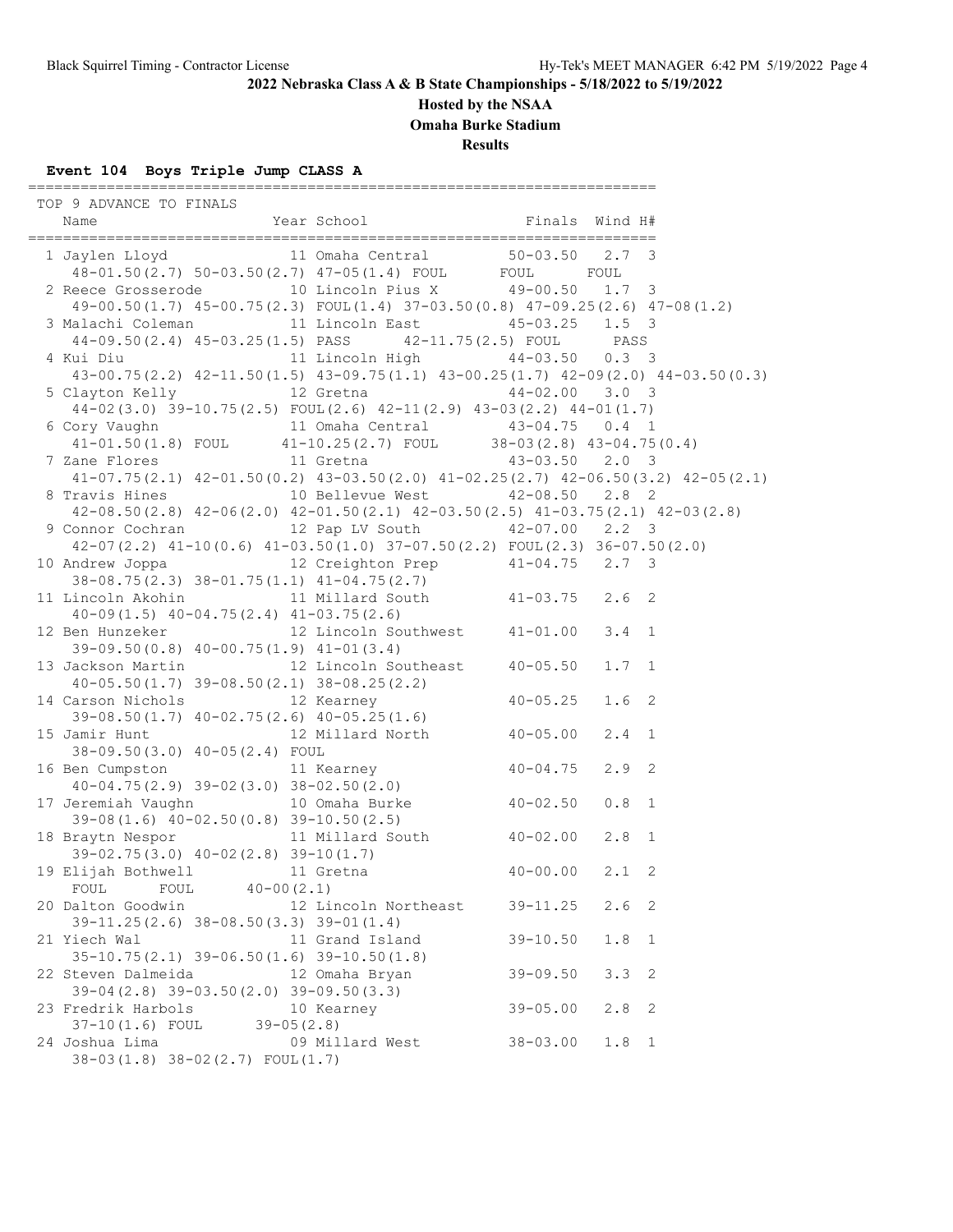# **Hosted by the NSAA**

**Omaha Burke Stadium**

**Results**

#### **Event 105 Girls Discus Throw CLASS A**

| TOP 9 ADVANCE TO FINALS                                    |                                                        |                         |                |
|------------------------------------------------------------|--------------------------------------------------------|-------------------------|----------------|
| Name                                                       | Year School                                            | Finals                  | H#             |
| 1 Kat Beachler<br>116-03 133-10 127-10 117-04 FOUL FOUL    | 10 Millard North                                       | =============<br>133-10 | 3              |
| 2 Madison Adams<br>111-11 127-00 119-03 119-03 FOUL 125-00 | 10 Lincoln East                                        | $127 - 00$              | 3              |
| 3 Dannika Rees<br>120-09 120-05 123-06 113-03 110-00 FOUL  | 11 Pap-La Vista                                        | $123 - 06$              | 3              |
| 4 Kinsley Ragland<br>FOUL 120-11 FOUL 115-09 100-01 116-07 | 12 Lincoln North Star                                  | $120 - 11$              | $\mathbf{1}$   |
| 5 Haidyn Skeen<br>106-00 111-06                            | 11 Kearney<br>118-00 FOUL 115-00 108-00                | $118 - 00$              | 2              |
| 6 Caroline Carrico<br>108-03 115-01                        | 10 Pap-La Vista<br>106-10 97-11 FOUL FOUL              | $115 - 01$              | 3              |
| 7 Sidney Reimer                                            | 12 Gretna<br>104-00 113-01 112-08 106-06 110-00 109-02 | $113 - 01$              | 2              |
| 8 Taylor Fritz<br>110-07 98-10 106-08 107-04 99-04 FOUL    | 12 Lincoln Southwest                                   | $110 - 07$              | 3              |
| 9 Taylor Streich<br>100-04 109-11 103-09                   | 11 Lincoln Southeast                                   | $109 - 11$              | 1              |
| 10 Aubrey Decker                                           | 12 Lincoln Pius X                                      | $109 - 07$              | 3              |
| 109-07 FOUL 108-07<br>11 Ahyonna Williams                  | 11 Omaha Central                                       | $109 - 00$              | 2              |
| 109-00 FOUL 106-10<br>12 Sienna Fowler                     | 12 Omaha Benson                                        | $107 - 02$              | 2              |
| 98-09 103-02 107-02<br>13 Audrey Wilcoxson                 | 10 Gretna                                              | $107 - 00$              | 2              |
| 107-00 105-08<br>FOUL<br>14 Ellyssa Thiem                  | 10 Elkhorn South                                       | $103 - 11$              | 1              |
| 103-11 FOUL<br>FOUL<br>15 Delaney Burge                    | 11 Elkhorn South                                       | $103 - 00$              | 2              |
| 101-06 FOUL<br>$103 - 00$<br>16 Evynn Shelton              | 10 Lincoln Southwest                                   | $102 - 06$              | $\mathfrak{D}$ |
| $102 - 06$ 92-06 97-04<br>17 Mallory Merrick               | 12 Millard West                                        | $100 - 03$              | 1              |
| $96 - 00$ $100 - 03$<br>$98 - 05$<br>18 Sydnee Robinson    | 11 Omaha Burke                                         | $97 - 10$               | 1              |
| 97-10 FOUL 95-04<br>19 Kaylee Denker                       | 11 Lincoln East                                        | $97 - 03$               | 3              |
| $95 - 04$ $97 - 03$<br>FOUL<br>20 Torrance Tso             | 11 Norfolk                                             | $97 - 00$               | 3              |
| FOUL<br>$97 - 00$<br>FOUL<br>21 Hadeley Dowty              | 12 Fremont                                             | $96 - 11$               | 2              |
| 96-11 FOUL FOUL<br>22 Jianna Miller-Faison                 | 11 Omaha Northwest                                     | $92 - 02$               | 1              |
| FOUL FOUL<br>$92 - 02$<br>23 Taniya Golden                 | 12 Omaha Northwest                                     | $84 - 03$               | 1              |
| 84-03 FOUL<br>FOUL<br>-- Clare Ullery<br>FOUL FOUL<br>FOUL | 11 Pap LV South                                        | FOUL                    | 1              |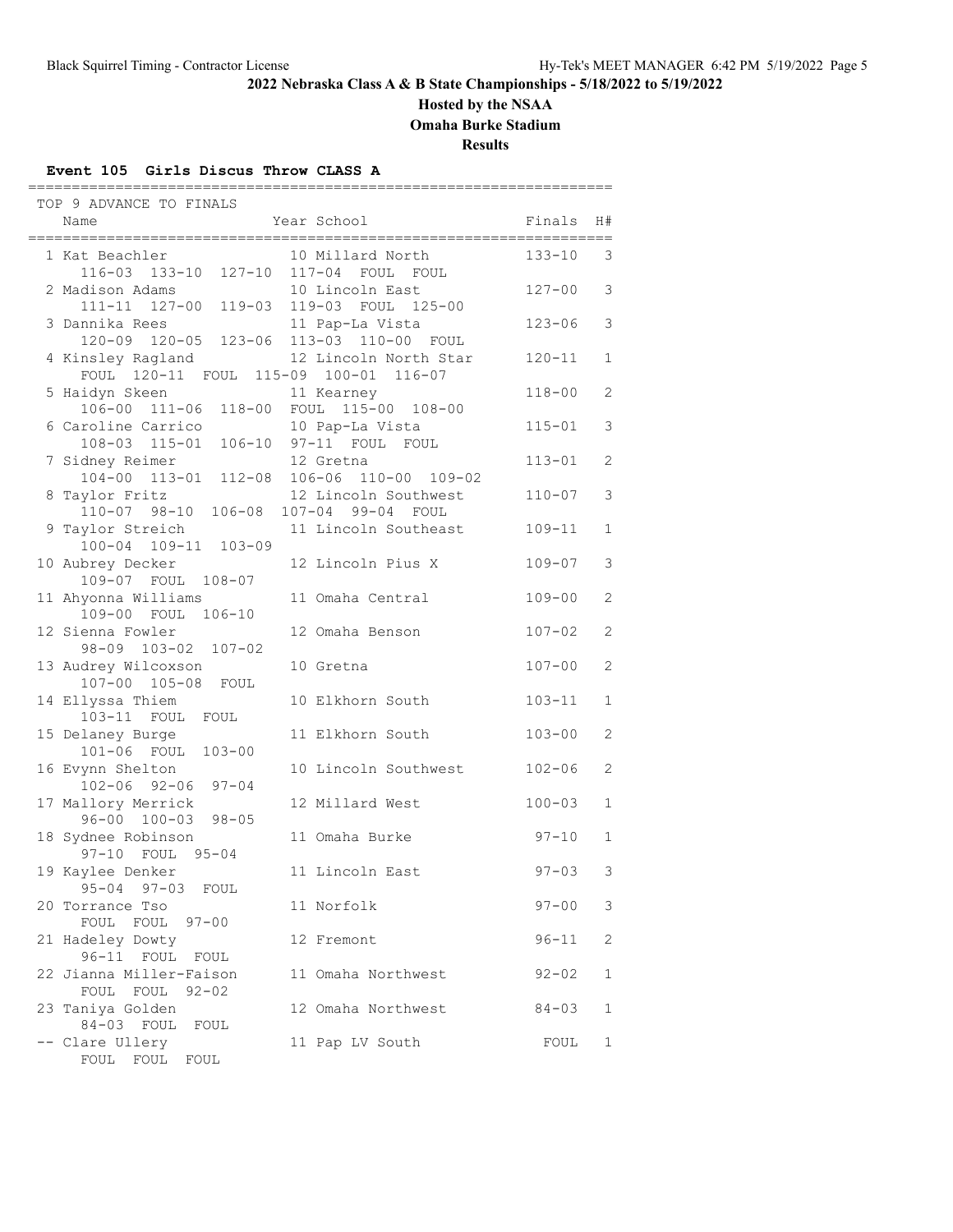## **Hosted by the NSAA**

**Omaha Burke Stadium**

**Results**

# **Event 106 Boys Discus Throw CLASS A**

| TOP 9 ADVANCE TO FINAL                                 |                                           |                            |                       |
|--------------------------------------------------------|-------------------------------------------|----------------------------|-----------------------|
| Name                                                   | Year School                               | Finals                     | H#                    |
| ========================<br>1 Caiden Fredrick          | 11 Pap LV South                           | ============<br>$185 - 06$ | 3                     |
| FOUL 151-08 185-06 FOUL FOUL 179-10                    |                                           |                            |                       |
| 2 Joe Kieny                                            | 12 Creighton Prep                         | $181 - 04$                 | 3                     |
| 170-00 179-04 181-04 FOUL FOUL 162-06                  |                                           |                            |                       |
| 3 Barrett Luce                                         | 11 Millard North                          | $172 - 02$                 | 3                     |
| 167-00 172-02 FOUL FOUL FOUL FOUL                      |                                           |                            |                       |
| 4 Sam Cappos                                           | 11 Lincoln East                           | $169 - 11$                 | 3                     |
| 165-10 147-07 FOUL 169-11 FOUL 152-11                  |                                           |                            |                       |
| 5 Nic Davis<br>164-07 162-05 162-04 160-09 FOUL 163-02 | 09 North Platte                           | $164 - 07$                 | 3                     |
|                                                        | 12 Lincoln Northeast                      | $160 - 08$                 | 3                     |
| 6 Gage Lemay<br>158-02 151-09 160-08 FOUL 159-01 FOUL  |                                           |                            |                       |
| 7 Josh Fee                                             | 12 Elkhorn South                          | $160 - 02$                 | $\mathbf{1}$          |
| 156-07 159-01 FOUL 154-01 160-02 136-06                |                                           |                            |                       |
| 8 Matthew Scarpello                                    | 12 Pap LV South                           | $160 - 00$                 | $\mathbf{2}$          |
|                                                        | 144-01 142-06 159-05 160-00 148-11 135-11 |                            |                       |
| 9 J'Dyn Bullion                                        | 11 Omaha Central                          | $159 - 00$                 | 3                     |
| FOUL FOUL 159-00 FOUL FOUL FOUL                        |                                           |                            |                       |
| 10 Carsten Bluhm                                       | 11 Lincoln Southeast                      | $157 - 01$                 | $\mathbf{1}$          |
| 150-04 157-01 151-08                                   |                                           |                            |                       |
| 11 Jordan Shaw                                         | 12 Kearney                                | $154 - 09$                 | $\mathbf{2}^{\prime}$ |
| 152-04 151-02<br>$154 - 09$                            |                                           |                            |                       |
| 12 Santos Gonzalez                                     | 11 Columbus                               | $154 - 05$                 | $\mathbf{1}$          |
| $147 - 06$<br>142-04 154-05                            |                                           |                            |                       |
| 13 Andrew Schmitz                                      | 12 Pap-La Vista                           | $154 - 01$                 | 2                     |
| 154-01 154-01 FOUL                                     |                                           |                            |                       |
| 14 Cole Brandt<br>144-04 152-08<br>$149 - 01$          | 10 Kearney                                | $152 - 08$                 | 1                     |
| 15 Marek Krusczak                                      | 12 Creighton Prep                         | $152 - 05$                 | $\mathbf{2}^{\prime}$ |
| 129-08 FOUL<br>$152 - 05$                              |                                           |                            |                       |
| 16 Samuel Hartman                                      | 11 Millard North                          | $148 - 06$                 | 2                     |
| 142-09 FOUL<br>$148 - 06$                              |                                           |                            |                       |
| 17 Matt Rink                                           | 12 Lincoln Southwest                      | $146 - 05$                 | 2                     |
| FOUL 146-05<br>$133 - 10$                              |                                           |                            |                       |
| 18 Tyler Wilson                                        | 12 Millard South                          | $145 - 09$                 | 2                     |
| 145-09 FOUL<br>$132 - 01$                              |                                           |                            |                       |
| 19 Spencer Smith                                       | 12 Pap-La Vista                           | $136 - 09$                 | 1                     |
| 136-00 136-01<br>$136 - 09$                            |                                           |                            |                       |
| 20 Liam Blaser                                         | 11 Columbus                               | $135 - 10$                 | 1                     |
| $135 - 10$<br>$127 - 10$<br>$131 - 09$                 |                                           |                            |                       |
| 21 Herman Dolezal                                      | 12 Lincoln Pius X                         | $113 - 00$                 | 1                     |
| 112-04 113-00<br>FOUL                                  |                                           |                            |                       |
| -- Keegan Trudell<br>FOUL FOUL                         | 12 Millard South                          | FOUL                       | 1                     |
| FOUL<br>-- Grant Jansen                                | 12 Gretna                                 | FOUL                       | 3                     |
| FOUL FOUL<br>FOUL                                      |                                           |                            |                       |
| -- Isaac Ackerman                                      | 09 Omaha Central                          | FOUL                       | 2                     |
| FOUL FOUL FOUL                                         |                                           |                            |                       |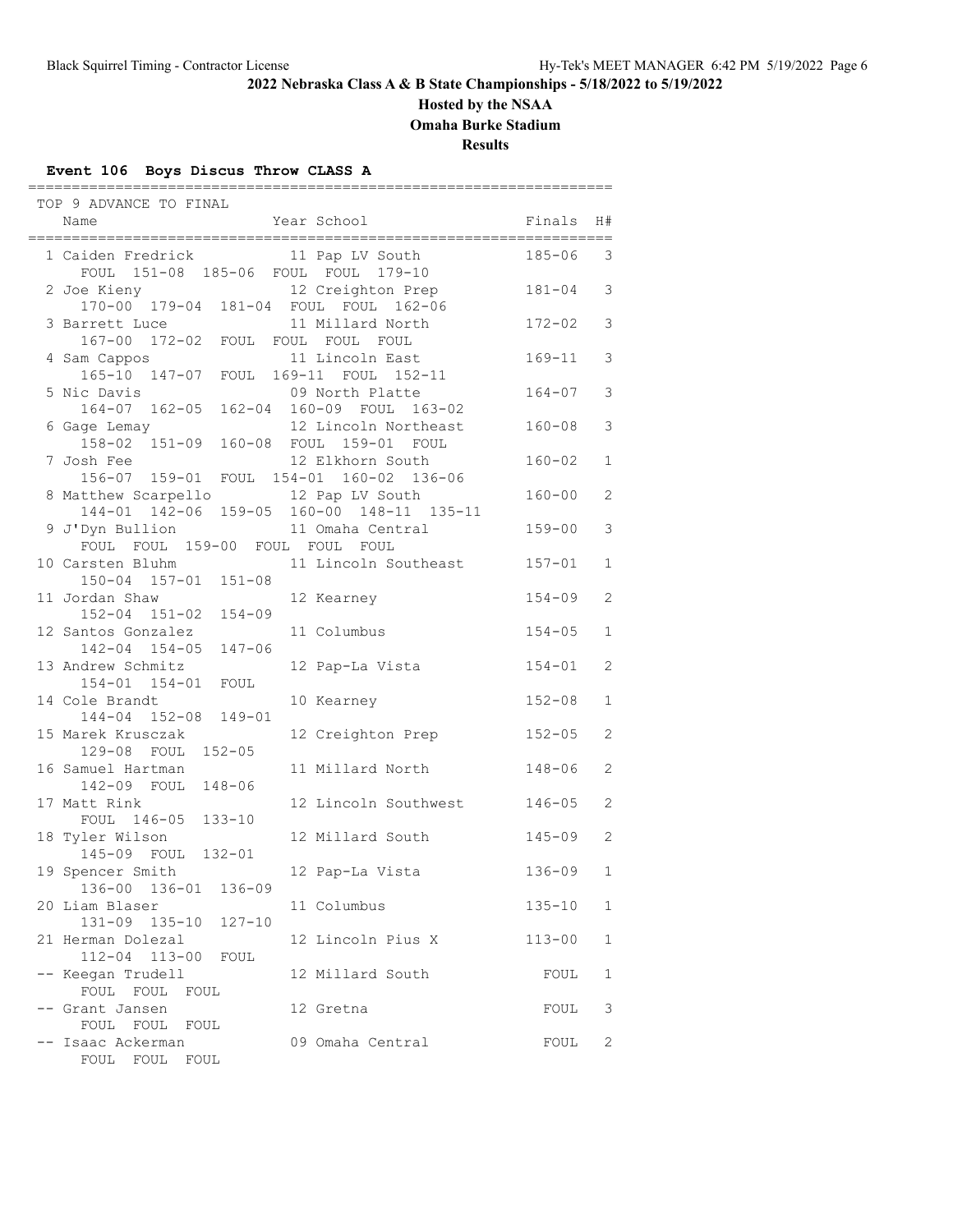# **Hosted by the NSAA**

**Omaha Burke Stadium**

**Results**

## **Event 107 Girls Shot Put CLASS A**

| TOP 9 ADVANCE TO FINAL                                                                      |              |               |
|---------------------------------------------------------------------------------------------|--------------|---------------|
| Year School<br>Name                                                                         | Finals       | H#            |
| 10 Millard North 43-05.25                                                                   |              | 3             |
| 1 Kat Beachler 10 Millard North 43-05.25 FOUL 41-00.75 39-04.25 41-08.50 FOUL               |              |               |
| 2 Kinsley Ragland<br>12 Lincoln North Star 42-10.50                                         |              | $\mathbf{3}$  |
| 42-02.25 FOUL 42-10.50 FOUL FOUL FOUL                                                       |              |               |
| 3 Avery Franzen<br>10 Kearney                                                               | $40 - 06.50$ | 3             |
| 40-06.50 40-03.25 FOUL FOUL FOUL 39-07.25                                                   |              |               |
| 4 Courtney Holsteen 12 Lincoln Southwest 39-06.50                                           |              | 2             |
| 39-04 39-06.50 39-02 38-00 FOUL 38-09.25                                                    |              | 3             |
| 5 Delaney Burge 11 Elkhorn South 39-05.50<br>FOUL 35-02.25 37-03.50 35-02 37-06.25 39-05.50 |              |               |
|                                                                                             |              | $\mathcal{S}$ |
| 6 Morgan Adams 12 Lincoln East 39-01.25<br>37-07.50 38-05.50 36-03 35-09.75 37-04 39-01.25  |              |               |
|                                                                                             | $38 - 08.00$ | $\mathcal{S}$ |
| 7 Elle Heckenlively 09 Gretna 38-08<br>37-11 36-11.25 36-00.75 36-00.25 37-04.75 38-08      |              |               |
| 12 Omaha Northwest 38-04.00<br>8 Taniya Golden                                              |              | $\mathbf{1}$  |
| 36-03.25 38-04 FOUL 35-02 35-09 35-01.50                                                    |              |               |
| 11 Pap LV South<br>9 Clare Ullery                                                           | $37 - 04.75$ | 2             |
| 35-00 35-10 37-04.75 FOUL 37-03 FOUL<br>10 Lincoln Southwest 37-02.75                       |              |               |
| 10 Maddie Rink<br>37-02.75 34-07.75 35-10.25                                                |              | $\mathbf{1}$  |
| 11 Millard South 36-11.00<br>11 Marie Bias                                                  |              | 2             |
| 36-11 35-07.75 35-10.25                                                                     |              |               |
|                                                                                             |              | 2             |
| 12 Kailey Randall 12 Lincoln Southwest 36-09.75<br>35-07.75 36-09.75 36-03.50               |              |               |
| 13 Mackenzie Kinning 12 Fremont                                                             | $36 - 08.25$ | $\mathbf{1}$  |
| $35-07.25$ $34-11$ $36-08.25$                                                               |              |               |
| 14 Madison Adams 10 Lincoln East                                                            | $36 - 05.75$ | 2             |
| 36-05.50 36-05.75 35-07.75                                                                  |              |               |
| 15 Dani Coyer<br>10 Bellevue West                                                           | $36 - 03.50$ | $\mathbf{1}$  |
| 35-01.50 FOUL 36-03.50<br>16 Georgia Carroll<br>12 Millard South                            | $36 - 00.25$ | 3             |
| 36-00.25 FOUL 35-01.75                                                                      |              |               |
| 17 Mia Knigge<br>12 Fremont                                                                 | $35 - 11.75$ | 2             |
| 35-11.75 FOUL 35-04.75                                                                      |              |               |
| 18 Haidyn Skeen 11 Kearney                                                                  | $35 - 11.25$ | 2             |
| FOUL 35-10 35-11.25<br>drey Arthur 11 Omaha Marian                                          |              |               |
| 19 Audrey Arthur                                                                            | $35 - 07.25$ | $\mathbf{1}$  |
| 33-07.25 35-06.75 35-07.25                                                                  |              |               |
| 20 RaeAuna Curry<br>11 Millard South                                                        | $35 - 01.50$ | 2             |
| 35-01.50 34-10 34-10.75<br>10 Pap-La Vista<br>21 Kyla Warden                                | $34 - 07.25$ | 1             |
| 32-05 34-07.25 33-04.50                                                                     |              |               |
| 11 Norfolk<br>22 Torrance Tso                                                               | $34 - 01.25$ | 1             |
| 32-03.75 33-08.50 34-01.25                                                                  |              |               |
| 12 Lincoln Southeast<br>23 Alivya Bollen                                                    | $32 - 03.50$ | 3             |
| FOUL FOUL 32-03.50                                                                          |              |               |
| 24 Sydnee Robinson<br>11 Omaha Burke                                                        | $32 - 01.75$ | 1             |
| 30-10.25 31-06.25 32-01.75                                                                  |              |               |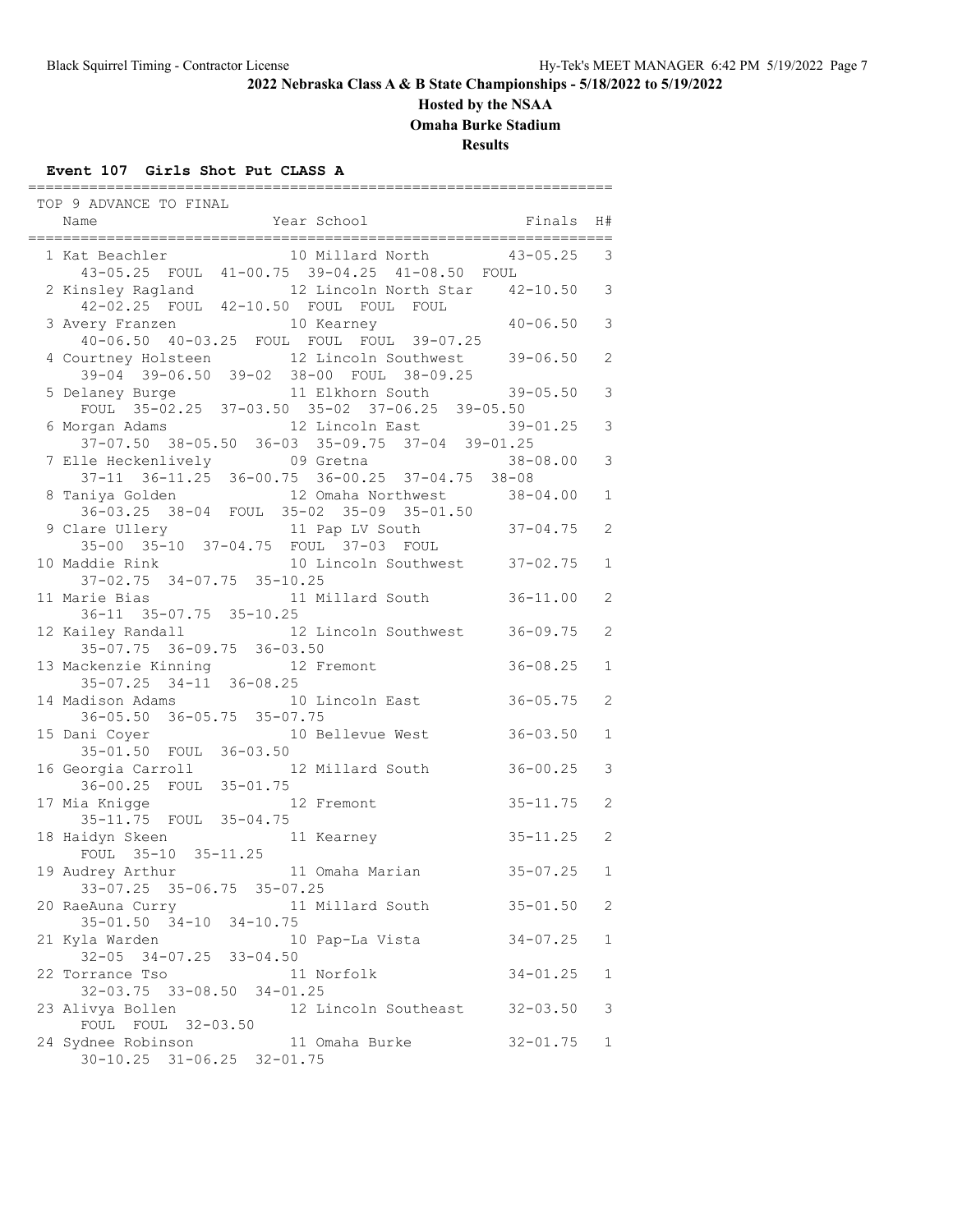# **Hosted by the NSAA**

**Omaha Burke Stadium**

**Results**

# **Event 108 Boys Shot Put CLASS A**

| TOP 9 ADVANCE TO FINALS                                                                                        |                |               |
|----------------------------------------------------------------------------------------------------------------|----------------|---------------|
| Year School<br>Name                                                                                            | Finals         | H#            |
| 12 Lincoln Southwest 58-05.00<br>1 Matt Rink                                                                   |                | 3             |
| 55-09 57-01.75 FOUL FOUL 55-07.75 58-05<br>11 Lincoln East<br>2 Sam Cappos                                     | $58 - 01.75$ 3 |               |
| 58-01.75 FOUL 56-11.25 FOUL FOUL 57-07.25<br>09 North Platte 57-03.50<br>3 Nic Davis                           |                | 3             |
| FOUL 51-10.25 53-08.25 57-01.75 57-03.50 FOUL<br>4 Caiden Fredrick 11 Pap LV South 56-09.50                    |                | 3             |
| $51-01.50$ $56-05$ FOUL $56-04$ $56-09.50$ $55-04$                                                             |                |               |
| 5 Daylin Mallory 12 Norfolk<br>52-00.75 FOUL 56-02 FOUL FOUL FOUL                                              | $56 - 02.00$   | 3             |
| 6 Joe Kieny 12 Creighton Prep<br>FOUL 54-05.50 FOUL FOUL FOUL 56-00.75                                         | $56 - 00.75$   | 2             |
| 10 Elkhorn South 53-11.25<br>7 Ashton Murphy                                                                   |                | $\mathcal{S}$ |
| $53-11.25$ $52-11.75$ $48-03.50$ $53-11.25$ $53-07.75$ $53-03.75$<br>8 Andrew Schmitz 12 Pap-La Vista 53-09.50 |                | 2             |
| 52-09.75 51-07 48-05.75 51-04 51-00.50 53-09.50                                                                |                |               |
| 12 Lincoln Southeast 52-07.75<br>9 Owen Anthony                                                                |                | 2             |
| $49-07.75$ 52-07.75 49-07 49-09.50 51-04.25 50-10.25<br>10 Arden Jenkins                                       |                | $\mathbf{3}$  |
| 12 Bellevue West 52-06.00                                                                                      |                |               |
| FOUL 48-02 52-06<br>nrv Rickels 12 Bellevue West 52-04.00<br>11 Henry Rickels<br>FOUL 46-09.25 52-04           |                | 2             |
| 12 Gunnar Gottula 11 Lincoln Southeast 51-04.50<br>FOUL FOUL $51-04.50$                                        |                | 2             |
| 13 J'Dyn Bullion 11 Omaha Central<br>$50-04.25$ $50-01.75$ FOUL                                                | $50 - 04.25$   | 2             |
| 14 Liam Blaser<br>11 Columbus<br>49-03.50 49-03.50 46-08                                                       | $49 - 03.50$   | 2             |
| 15 Isaac Ackerman<br>09 Omaha Central 49-00.75                                                                 |                | $\mathbf{1}$  |
| FOUL 47-07.75 49-00.75<br>16 Chase Emsick<br>12 Elkhorn South                                                  | $48 - 11.25$   | $\mathbf{1}$  |
| 47-06 48-11.25 48-03.75<br>17 Jackson Bos 11<br>11 Norfolk                                                     | $48 - 07.50$   | $\mathbf{1}$  |
| $46 - 07.50$ $48 - 03$ $48 - 07.50$                                                                            |                |               |
| 18 Tyler Kerkman 12 Lincoln Pius X 48-01.50<br>47-02.75 FOUL 48-01.50                                          |                | 2             |
| 12 Fremont<br>19 Tyler Suer<br>$46 - 10$ $45 - 04$ $47 - 11.75$                                                | $47 - 11.75$   | $\mathbf{1}$  |
| 20 Grant Jansen<br>12 Gretna<br>$45 - 05.50$ $46 - 04.75$<br>$47 - 01.25$                                      | 47-01.25       | 1             |
| 21 Eli Anson<br>11 Grand Island<br>$43 - 07.75$ $42 - 10.50$<br>$44 - 05.75$                                   | $44 - 05.75$   | 1             |
| 22 Cole Brandt<br>10 Kearney                                                                                   | $43 - 08.50$   | 1             |
| $41 - 11.75$ $43 - 06.50$<br>$43 - 08.50$<br>23 Nate Raymond<br>12 Bellevue West                               | $42 - 07.50$   | 1             |
| FOUL FOUL<br>$42 - 07.50$<br>-- Jordan Shaw<br>12 Kearney<br>FOUL<br>FOUL<br>FOUL                              | FOUL           | 3             |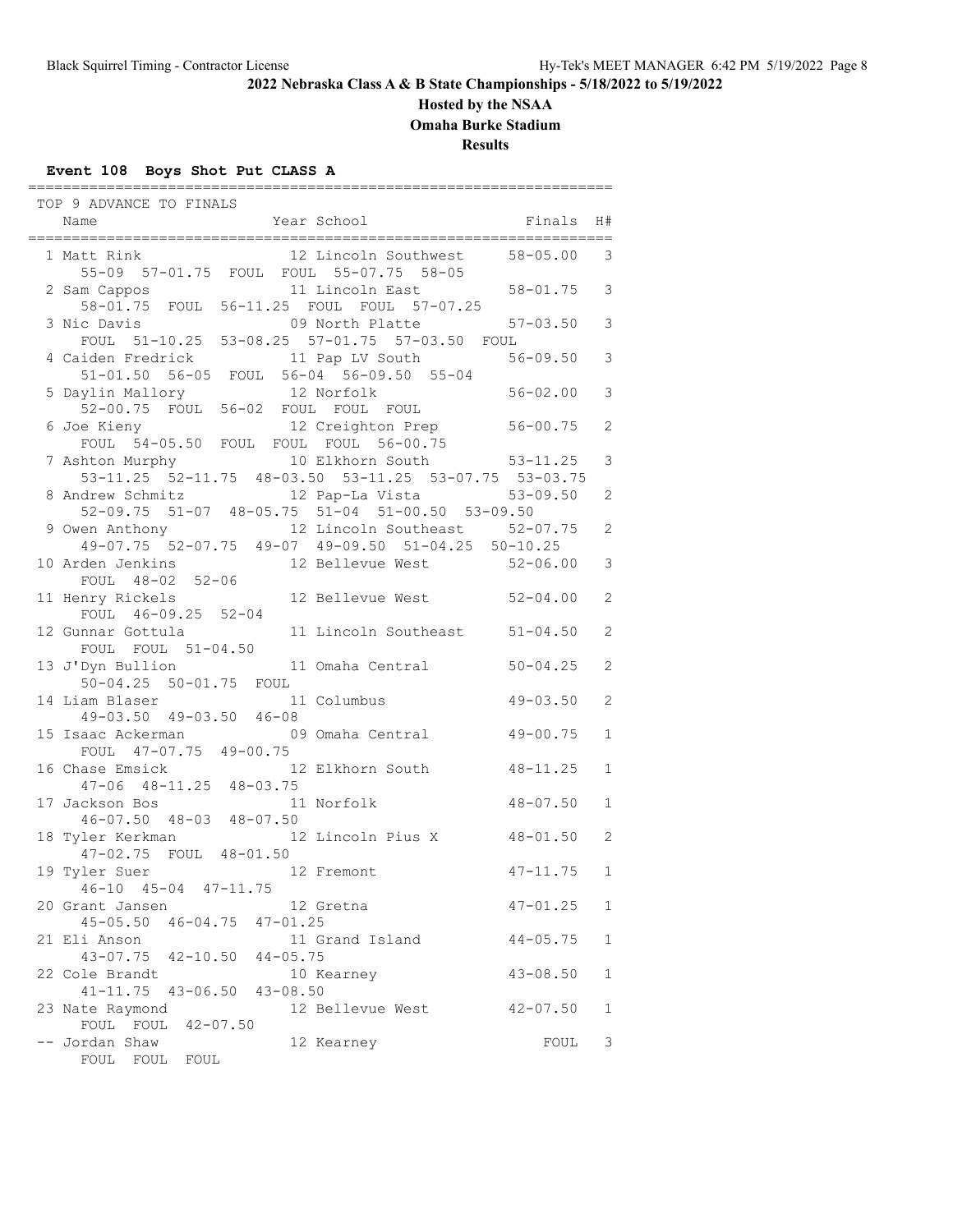# **Hosted by the NSAA**

**Omaha Burke Stadium**

**Results**

## **Event 109 Girls High Jump CLASS A**

| .============================<br>Name                       |  | Year School                                             | Finals       |
|-------------------------------------------------------------|--|---------------------------------------------------------|--------------|
|                                                             |  |                                                         |              |
| 1 Elle Heckenlively 09 Gretna<br>$4-11$ 5-01 5-03 5-05 5-07 |  |                                                         | $5 - 05.00$  |
| 0 0 0 0 XXX                                                 |  |                                                         |              |
|                                                             |  | 2 Bianca Martinez 12 Omaha Central                      | $J5 - 05.00$ |
| $4-11$ 5-01 5-03 5-05 5-07                                  |  |                                                         |              |
| PPP XO XXO O XXX                                            |  |                                                         |              |
|                                                             |  | 3 Alyssa Peoples                         12 Omaha Burke | $J5 - 05.00$ |
| $4-11$ 5-01 5-03 5-05 5-07                                  |  |                                                         |              |
| O O O XXO XXX                                               |  |                                                         |              |
| 4 EJ Brown                                                  |  | 9 Elkhorn South                                         | $J5 - 05.00$ |
| $4-11$ 5-01 5-03 5-05 5-07                                  |  |                                                         |              |
| O XO O XXO XXX                                              |  |                                                         |              |
| $4-11$ 5-01 5-03 5-05                                       |  | 5 Tatum Terwilliger 11 Lincoln Southwest 5-03.00        |              |
| O XO<br>O XXX                                               |  |                                                         |              |
| 6 Jerika Bakenhus                                           |  | 11 Lincoln North Star 15-03.00                          |              |
| $4 - 11$ 5-01 5-03 5-05                                     |  |                                                         |              |
| O O XXO XXX                                                 |  |                                                         |              |
| 7 Jocelyn Oltman                                            |  | 10 Lincoln Southwest J5-03.00                           |              |
| $4 - 11$ 5-01 5-03 5-05                                     |  |                                                         |              |
| XO XO XXO XXX                                               |  |                                                         |              |
| 8 Jasmine Moats                                             |  | 11 Elkhorn South                                        | $5 - 01.00$  |
| $4 - 11$ $5 - 01$ $5 - 03$                                  |  |                                                         |              |
| O O XXX<br>8 Mia Flaschner                                  |  | 12 Millard North                                        | $5 - 01.00$  |
| $4 - 11$ $5 - 01$ $5 - 03$                                  |  |                                                         |              |
| O O XXX                                                     |  |                                                         |              |
| 8 Rachael Chambers                                          |  | 10 Millard North                                        | $5 - 01.00$  |
| $4 - 11$ 5-01 5-03                                          |  |                                                         |              |
| O O XXX                                                     |  |                                                         |              |
| 8 Regan Lambe                                               |  | 12 Lincoln Southwest 5-01.00                            |              |
| $4 - 11$ 5-01 5-03                                          |  |                                                         |              |
| $O$ $O$ XXX                                                 |  |                                                         |              |
| 8 Tasia Sadler<br>$4 - 11$ $5 - 01$ $5 - 03$                |  | 10 Lincoln Northeast 5-01.00                            |              |
| O XXX<br>$\circ$                                            |  |                                                         |              |
| 8 Morgan Glaser                                             |  | 10 Pap-La Vista                                         | $5 - 01.00$  |
| $4 - 11$ $5 - 01$ $5 - 03$                                  |  |                                                         |              |
| $\circ$<br>O XXX                                            |  |                                                         |              |
| 14 Layla Hopkins                                            |  | 12 Millard West                                         | $J5 - 01.00$ |
| $4 - 11$ $5 - 01$ $5 - 03$                                  |  |                                                         |              |
| $\circ$<br>XO<br>XXX                                        |  |                                                         |              |
| 14 Hannah Ajogbeje                                          |  | 12 Omaha Burke                                          | $J5 - 01.00$ |
| $4 - 11$ $5 - 01$ $5 - 03$<br>O XO<br>XXX                   |  |                                                         |              |
| 16 Brooke Barth                                             |  | 11 Kearney                                              | $J5 - 01.00$ |
| $4 - 11$ 5-01 5-03                                          |  |                                                         |              |
| XO XO<br>XXX                                                |  |                                                         |              |
| 17 Sara Iburg                                               |  | 10 Lincoln Pius X                                       | $4 - 11.00$  |
| $4 - 11$ $5 - 01$                                           |  |                                                         |              |

O XXX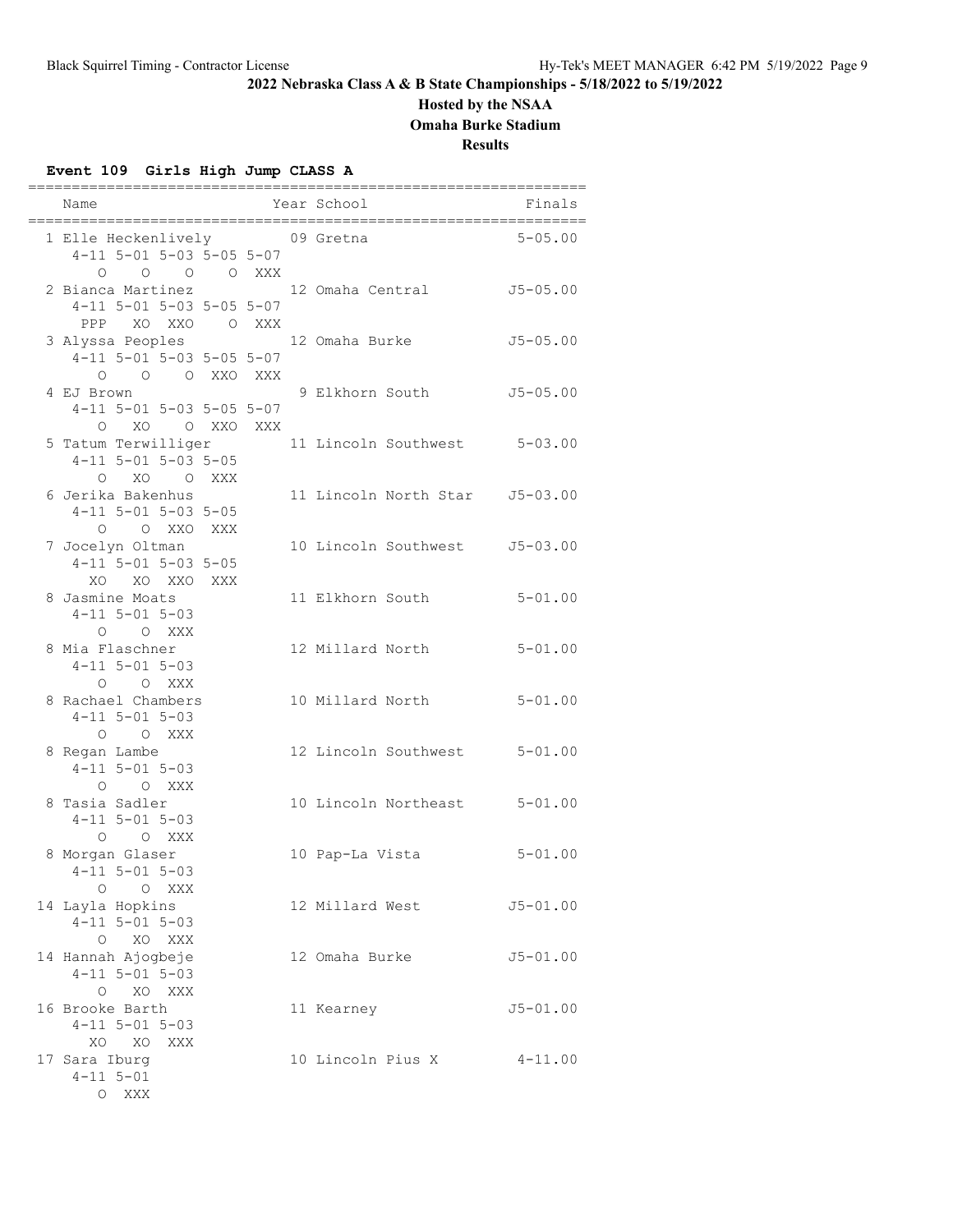## **Hosted by the NSAA**

**Omaha Burke Stadium**

#### **Results**

# **....Event 109 Girls High Jump CLASS A**

| 18 Natalie Tinsley<br>$4 - 11$ $5 - 01$<br>XO XXX | 12 Omaha Westside     | $J4 - 11.00$ |
|---------------------------------------------------|-----------------------|--------------|
| 18 Ali Jacobs<br>$4 - 11$ $5 - 01$<br>XO XXX      | 10 Lincoln North Star | $J4 - 11.00$ |
| -- Adalia McWilliams<br>$4 - 11$<br>XXX           | 9 Norfolk             | NΗ           |
| -- Danielle Lloyd<br>$4 - 11$<br>XXX              | 11 Omaha Burke        | NΗ           |
| -- Jocelyn Belcastro<br>$4 - 11$<br>XXX           | 12 Bellevue West      | NΗ           |

## **Event 110 Boys High Jump CLASS A**

| Name               |           |                                                          |  | ------------------------<br>Year School                                           | Finals       |
|--------------------|-----------|----------------------------------------------------------|--|-----------------------------------------------------------------------------------|--------------|
|                    |           |                                                          |  | 1 Jackson Kessler 11 Lincoln Pius X 6-08.00<br>5-10 6-00 6-02 6-04 6-06 6-08 6-09 |              |
| $\bigcap$          |           |                                                          |  | O O O XXO O XXX                                                                   |              |
|                    |           |                                                          |  | 2 Malcolm Tonje 12 Omaha Central 6-06.00                                          |              |
|                    |           | $5-10$ 6-00 6-02 6-04 6-06 6-08                          |  |                                                                                   |              |
|                    |           | 0 0 0 XO 0 XXX                                           |  |                                                                                   |              |
|                    |           |                                                          |  | 3 Beni Ngoyi                       11 Lincoln High                 6-04.00        |              |
|                    |           | $5 - 10$ 6-00 6-02 6-04 6-06                             |  |                                                                                   |              |
|                    |           | $\begin{matrix} 0 & 0 & 0 & 0 & \text{XXX} \end{matrix}$ |  |                                                                                   |              |
|                    |           |                                                          |  | 3 Matthew Dunaski 12 Lincoln North Star 6-04.00                                   |              |
|                    |           | $5-10$ 6-00 6-02 6-04 6-06                               |  |                                                                                   |              |
|                    |           | $O$ $O$ $O$ $O$ $XXX$                                    |  |                                                                                   |              |
|                    |           |                                                          |  | 3 Jessie Cauble 12 Millard West                                                   | $6 - 04.00$  |
|                    |           | $5-10$ 6-00 6-02 6-04 6-06                               |  |                                                                                   |              |
| $\bigcirc$         |           | O O O XXX                                                |  |                                                                                   |              |
|                    |           |                                                          |  | 6 Ben Hunzeker 12 Lincoln Southwest 56-04.00                                      |              |
|                    |           | $5 - 10$ 6-00 6-02 6-04 6-06                             |  |                                                                                   |              |
|                    |           | O O O XXO XXX                                            |  |                                                                                   |              |
|                    |           |                                                          |  | 7 Will Vanderbeek 12 Kearney                                                      | $J6 - 04.00$ |
|                    |           | $5 - 10$ 6-00 6-02 6-04 6-06                             |  |                                                                                   |              |
|                    |           | O O XXO XXO XXX                                          |  |                                                                                   |              |
| 7 Max Koebernick   |           |                                                          |  | 12 Lincoln North Star J6-04.00                                                    |              |
|                    |           | $5 - 10$ $6 - 00$ $6 - 02$ $6 - 04$ $6 - 06$             |  |                                                                                   |              |
|                    |           | O O XXO XXO XXX                                          |  |                                                                                   |              |
| 9 Hayden Buman     |           |                                                          |  | 12 Grand Island 6-02.00                                                           |              |
|                    |           | $5 - 10$ $6 - 00$ $6 - 02$ $6 - 04$                      |  |                                                                                   |              |
| PPP XXO O XXX      |           |                                                          |  |                                                                                   |              |
| 10 Colin Sims      |           |                                                          |  | 11 Gretna                                                                         | $6 - 00.00$  |
| $5 - 10$ 6-00 6-02 |           |                                                          |  |                                                                                   |              |
| O XXO XXX          |           |                                                          |  |                                                                                   |              |
| 10 Paul Kramer     |           |                                                          |  | 12 Gretna                                                                         | $6 - 00.00$  |
| $5 - 10$ 6-00 6-02 |           |                                                          |  |                                                                                   |              |
|                    | O XXO XXX |                                                          |  |                                                                                   |              |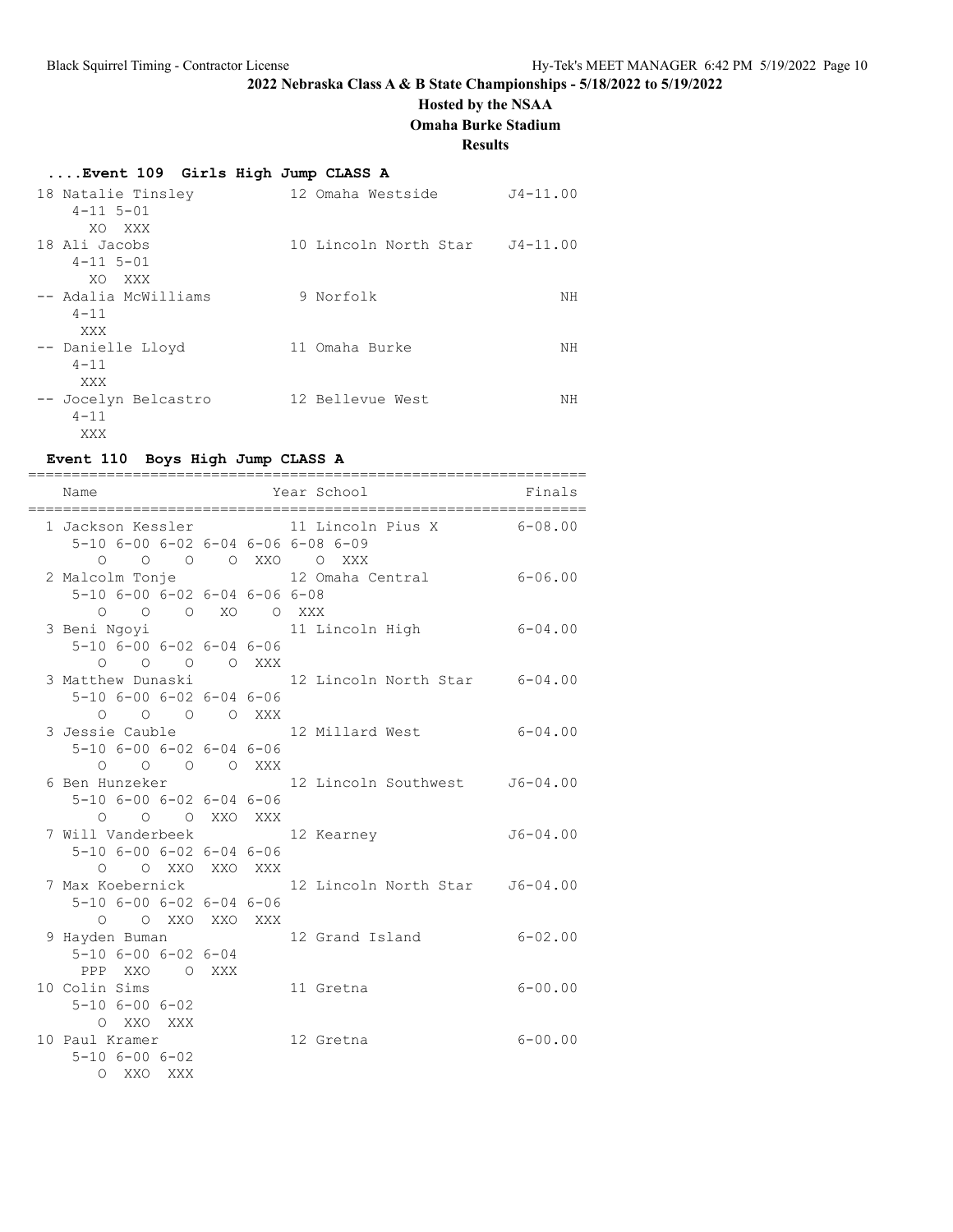## **Hosted by the NSAA**

**Omaha Burke Stadium**

**Results**

# **....Event 110 Boys High Jump CLASS A**

| 12 Carter Templemeyer<br>$5 - 106 - 00$ | 11 Lincoln East      | $5 - 10.00$  |
|-----------------------------------------|----------------------|--------------|
| XXX<br>$\Omega$                         |                      |              |
| 12 Ben Cumpston                         | 11 Kearney           | $5 - 10.00$  |
| $5 - 106 - 00$                          |                      |              |
| O XXX                                   |                      |              |
| 12 James Allen                          | 11 Lincoln High      | $5 - 10.00$  |
| $5 - 106 - 00$                          |                      |              |
| XXX<br>$\Omega$                         |                      |              |
| 15 Chiok John                           | 10 Omaha Benson      | $J5 - 10.00$ |
| $5 - 106 - 00$                          |                      |              |
| XXO XXX                                 |                      |              |
| -- Jackson Martin                       | 12 Lincoln Southeast | NΗ           |
| $5 - 10$                                |                      |              |
| XXX                                     |                      |              |

## **Event 111 Girls Pole Vault CLASS A**

| Name<br>-------------------------------------- |                | :========      |         | Year School<br>_______________________              | Finals       |
|------------------------------------------------|----------------|----------------|---------|-----------------------------------------------------|--------------|
|                                                |                |                |         | 1 Maria Kimpson 12 Pap LV South 12-06.00            |              |
|                                                |                |                |         | 9-00 9-06 10-00 10-06 11-00 11-06 12-00 12-06 13-00 |              |
| PPP PPP PPP PPP                                |                |                | $\circ$ | $\circ$<br>XO<br>$\overline{O}$                     | XXX          |
| 2 Tayler Evans                                 |                |                |         | 10 Gretna                                           | $12 - 00.00$ |
|                                                |                |                |         | 9-00 9-06 10-00 10-06 11-00 11-06 12-00 12-06       |              |
| PPP                                            | XO.<br>$\circ$ | $\overline{O}$ |         | O XXO<br>XXO<br>XXX                                 |              |
|                                                |                |                |         | 3 Hailey Watermeier 11 Lincoln Southwest 11-06.00   |              |
|                                                |                |                |         | 9-00 9-06 10-00 10-06 11-00 11-06 12-00             |              |
| PPP PPP PPP O XO XXO                           |                |                |         | XXX                                                 |              |
| 3 Hailey Newill                                |                |                |         | 12 Fremont                                          | $11 - 06.00$ |
|                                                |                |                |         | 9-00 9-06 10-00 10-06 11-00 11-06 12-00             |              |
| PPP PPP PPP 0                                  |                |                |         | XO XXO XXX                                          |              |
| 5 Malisa Savice                                |                |                |         | 11 Lincoln Southwest                                | $11 - 00.00$ |
| 9-00 9-06 10-00 10-06 11-00 11-06              |                |                |         |                                                     |              |
| PPP<br>$\Omega$                                | $\circ$        | $\circ$        | XO XO   | XXX                                                 |              |
|                                                |                |                |         | 6 Briannah Kutschkau 10 Grand Island                | $10 - 00.00$ |
| $9 - 00$ $9 - 06$ $10 - 00$ $10 - 06$          |                |                |         |                                                     |              |
| $\circ$                                        | XO XO          | XXX            |         |                                                     |              |
| 7 Teagan Little                                |                |                |         | 10 Lincoln Southwest J10-00.00                      |              |
| $9 - 00$ $9 - 06$ $10 - 00$ $10 - 06$          |                |                |         |                                                     |              |
| O O XXO XXX                                    |                |                |         |                                                     |              |
| 8 Corista Glatter                              |                |                |         | 12 Gretna                                           | $J10-00.00$  |
| $9 - 00$ $9 - 06$ $10 - 00$ $10 - 06$          |                |                |         |                                                     |              |
| O XXO XXO                                      |                | <b>XXX</b>     |         |                                                     |              |
| 9 Kylee Tilford                                |                |                |         | 11 North Platte                                     | $9 - 06.00$  |
| $9 - 00$ $9 - 06$ $10 - 00$                    |                |                |         |                                                     |              |
| $\circ$ $\circ$                                | XXX            |                |         |                                                     |              |
| 9 Rylei Degen                                  |                |                |         | 11 Grand Island                                     | $9 - 06.00$  |
| $9 - 00$ $9 - 06$ $10 - 00$                    |                |                |         |                                                     |              |
| $\Omega$                                       | O XXX          |                |         |                                                     |              |
| 11 Sophee Billips                              |                |                |         | 9 Lincoln Southeast                                 | $J9 - 06.00$ |
| $9 - 00$ $9 - 06$ $10 - 00$                    |                |                |         |                                                     |              |
| XO.<br>XO                                      | XXX            |                |         |                                                     |              |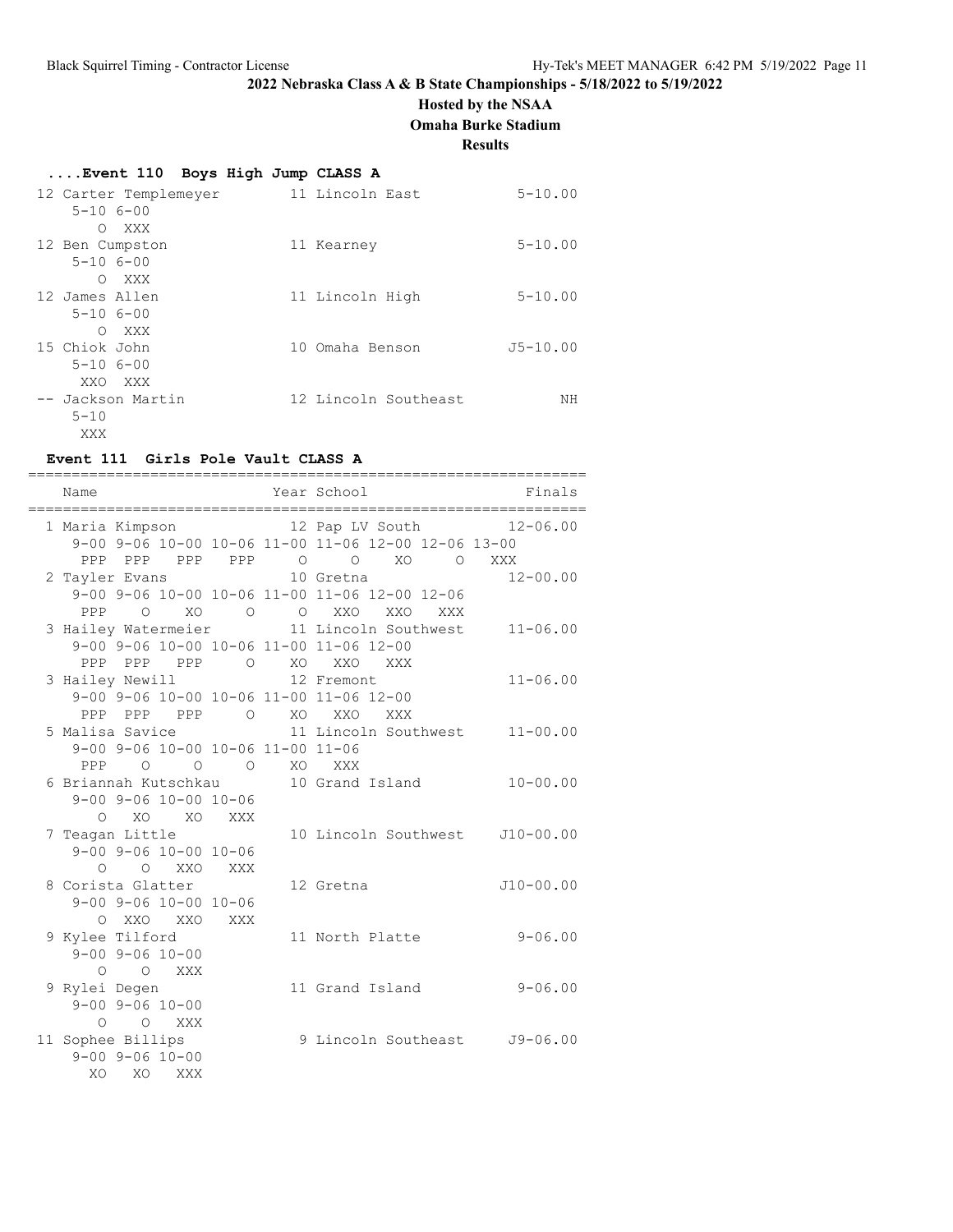# **Hosted by the NSAA**

**Omaha Burke Stadium**

**Results**

## **....Event 111 Girls Pole Vault CLASS A**

| 12 Natalee Keodouangdy<br>$9 - 00$ $9 - 06$ | 12 Lincoln North Star | $9 - 00.00$  |
|---------------------------------------------|-----------------------|--------------|
| XXX<br>∩                                    |                       |              |
| 12 LeAnn Miller                             | 10 Norfolk            | $9 - 00.00$  |
| $9 - 00$ $9 - 06$                           |                       |              |
| XXX<br>$\circ$                              |                       |              |
| 12 Ashlyn Bespalec                          | 12 Kearney            | $9 - 00.00$  |
| $9 - 00$ $9 - 06$                           |                       |              |
| O XXX                                       |                       |              |
| 15 Eliza Hudak                              | 12 Lincoln East       | $J9 - 00.00$ |
| $9 - 00$ $9 - 06$                           |                       |              |
| XO XXX                                      |                       |              |
| -- Libby Driver                             | 10 Lincoln Southeast  | NΗ           |
| $9 - 00$                                    |                       |              |
| XXX                                         |                       |              |
| -- Ellie Wolsleger                          | 12 Lincoln Pius X     | NΗ           |
| $9 - 00$                                    |                       |              |
| XXX                                         |                       |              |

# **Event 112 Boys Pole Vault CLASS A**

| Name                                                  |  | Year School and the Marian School |     |     | Finals       |
|-------------------------------------------------------|--|-----------------------------------|-----|-----|--------------|
| 1 Drew Sellon 12 Fremont                              |  |                                   |     |     | $15 - 00.00$ |
| 11-06 12-00 12-06 13-00 13-06 14-00 14-06 15-00 15-06 |  |                                   |     |     |              |
| PPP PPP PPP PPP 0 0 0 XO XXX                          |  |                                   |     |     |              |
| 2 Paul Lampert 12 Creighton Prep J15-00.00            |  |                                   |     |     |              |
| 11-06 12-00 12-06 13-00 13-06 14-00 14-06 15-00 15-06 |  |                                   |     |     |              |
| PPP PPP PPP PPP XO OXXO XOXXX                         |  |                                   |     |     |              |
| 3 Jack Oettinger 12 North Platte 14-00.00             |  |                                   |     |     |              |
| 11-06 12-00 12-06 13-00 13-06 14-00 14-06             |  |                                   |     |     |              |
| PPP PPP PPP PPP 0 0 XXX                               |  |                                   |     |     |              |
| 4 Grahm Petersen 12 Lincoln Southeast J14-00.00       |  |                                   |     |     |              |
| 11-06 12-00 12-06 13-00 13-06 14-00 14-06             |  |                                   |     |     |              |
| PPP PPP PPP 0 XO 0 XXX                                |  |                                   |     |     |              |
| 4 Zach Watson 69 Kearney                              |  |                                   |     |     | J14-00.00    |
| 11-06 12-00 12-06 13-00 13-06 14-00 14-06             |  |                                   |     |     |              |
| PPP PPP XO O O O                                      |  |                                   |     | XXX |              |
| 6 Jose Flodman 11 Lincoln East                        |  |                                   |     |     | $13 - 06.00$ |
| 11-06 12-00 12-06 13-00 13-06 14-00                   |  |                                   |     |     |              |
| PPP PPP PPP 0 0 XXX                                   |  |                                   |     |     |              |
| 7 Carsen Marking 12 Columbus                          |  |                                   |     |     | J13-06.00    |
| 11-06 12-00 12-06 13-00 13-06 14-00                   |  |                                   |     |     |              |
| PPP PPP PPP XO O                                      |  |                                   | XXX |     |              |
| 8 Layton Moss 10 North Platte                         |  |                                   |     |     | $J13-06.00$  |
| 11-06 12-00 12-06 13-00 13-06 14-00                   |  |                                   |     |     |              |
| PPP PPP PPP XXO O XXX                                 |  |                                   |     |     |              |
| 9 Zach Vanicek 11 Millard South 513-06.00             |  |                                   |     |     |              |
| 11-06 12-00 12-06 13-00 13-06 14-00                   |  |                                   |     |     |              |
| PPP 0 0 0 XO XXX                                      |  |                                   |     |     |              |
| 10 Gabe Hudak 12 Lincoln East 13-00.00                |  |                                   |     |     |              |
| 11-06 12-00 12-06 13-00 13-06                         |  |                                   |     |     |              |
| PPP 0 0 0 XXX                                         |  |                                   |     |     |              |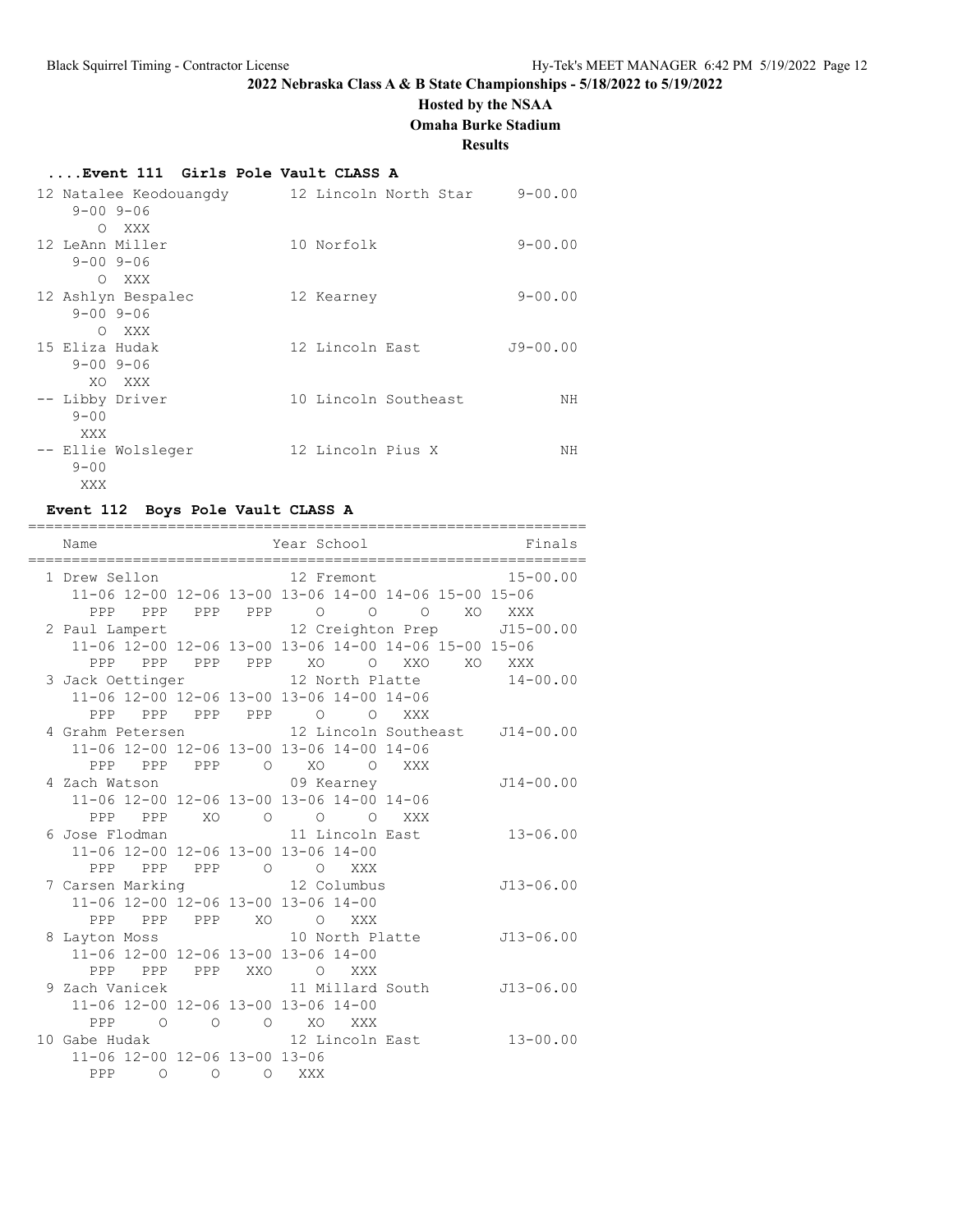#### **Hosted by the NSAA**

**Omaha Burke Stadium**

#### **Results**

| Event 112 Boys Pole Vault CLASS A |  |  |  |  |  |  |
|-----------------------------------|--|--|--|--|--|--|
|-----------------------------------|--|--|--|--|--|--|

| 10 Spencer Kern               |          |         | 12 Kearney       | $13 - 00.00$  |
|-------------------------------|----------|---------|------------------|---------------|
| 11-06 12-00 12-06 13-00 13-06 |          |         |                  |               |
| PPP<br>$\overline{O}$         | $\circ$  | $\circ$ | XXX              |               |
| 12 Dylan Headrick             |          |         | 11 Millard South | $J13 - 00.00$ |
| 11-06 12-00 12-06 13-00 13-06 |          |         |                  |               |
| <b>PPP</b><br>$\circ$         | $\Omega$ | XO      | XXX X            |               |
| 13 Shaun Gustman              |          |         | 10 Norfolk       | $12 - 00.00$  |
| 11-06 12-00 12-06             |          |         |                  |               |
| XO.<br>XO.                    | XXX      |         |                  |               |
| 14 Michael Johnson            |          |         | 11 Pap LV South  | $11 - 06.00$  |
| $11 - 06$ $12 - 00$           |          |         |                  |               |
| $\Omega$<br>XXX               |          |         |                  |               |
| -- Brendyn Luna               |          |         | 10 Norfolk       | NH            |
| $11 - 06$                     |          |         |                  |               |
| XXX                           |          |         |                  |               |
| -- Liam McGlynn               |          |         | 9 Elkhorn South  | NH            |
| $11 - 06$                     |          |         |                  |               |
| XXX                           |          |         |                  |               |

#### **Event 113 Girls 4x800 Meter Relay CLASS A**

================================================================ ALLEY 1 Bottom Lanes 1-8, Seeds 6-16 ALLEY 2 Top Lanes 5-8, Seeds 1-5 School Finals ================================================================ 1 Fremont 9:17.34 1) Taylor McCabe 12 2) Mattie Dalton 09 3) Elli Dahl 12 4) Lucy Dillon 12 2:22.292 (2:22.292) 4:47.244 (2:24.953) 7:04.947 (2:17.704) 9:17.333 (2:12.386) 2 Omaha Westside 9:18.66 1) Reese Young-Oestman 12 2) Noelle Abels 12 3) Claire White 10 4) Stella Miner 10 2:21.984 (2:21.984) 4:51.375 (2:29.392) 7:10.037 (2:18.663) 9:18.656 (2:08.619) 3 Lincoln East 9:24.15 1) Berlyn Schutz 11 2) Jordyn Wissing 10 3) Peyton Svehla 10 <a>4) Mia Murray 10 2:20.065 (2:20.065) 4:42.415 (2:22.350) 7:04.547 (2:22.133) 9:24.141 (2:19.594) 4 Lincoln Southwest 9:31.73 1) Lauren Blehm 12 2) Lily Schwartz 11 3) Delaney Vacek 12 4) Mya Kafka 9 2:22.549 (2:22.549) 4:44.972 (2:22.423) 7:08.559 (2:23.588) 9:31.726 (2:23.167) 5 Elkhorn South 9:33.90 1) Jaci Sievers 11 2) Lindsey Neill 10 3) Emily Tichota 10 4) Elise Madden 12 2:18.197 (2:18.197) 4:38.654 (2:20.457) 7:08.595 (2:29.942) 9:33.897 (2:25.303) 6 Pap LV South 9:40.78 1) Deavion Deleon 12 2) Olivia Rosenthal 12 3) Kaitlyn Swartz 10  $\hskip1cm$  4) Marissa Garcia 9 2:20.363 (2:20.363) 4:40.625 (2:20.263) 7:08.377 (2:27.753) 9:40.775 (2:32.398) 7 Millard West 9:48.76 1) Isabelle Hartnett 11 2) Thea Kutash 10 3) Sammy Ullman 11 4) Sydney Beaudin 12 2:20.381 (2:20.381) 4:48.637 (2:28.257) 7:18.238 (2:29.602) 9:48.754 (2:30.516)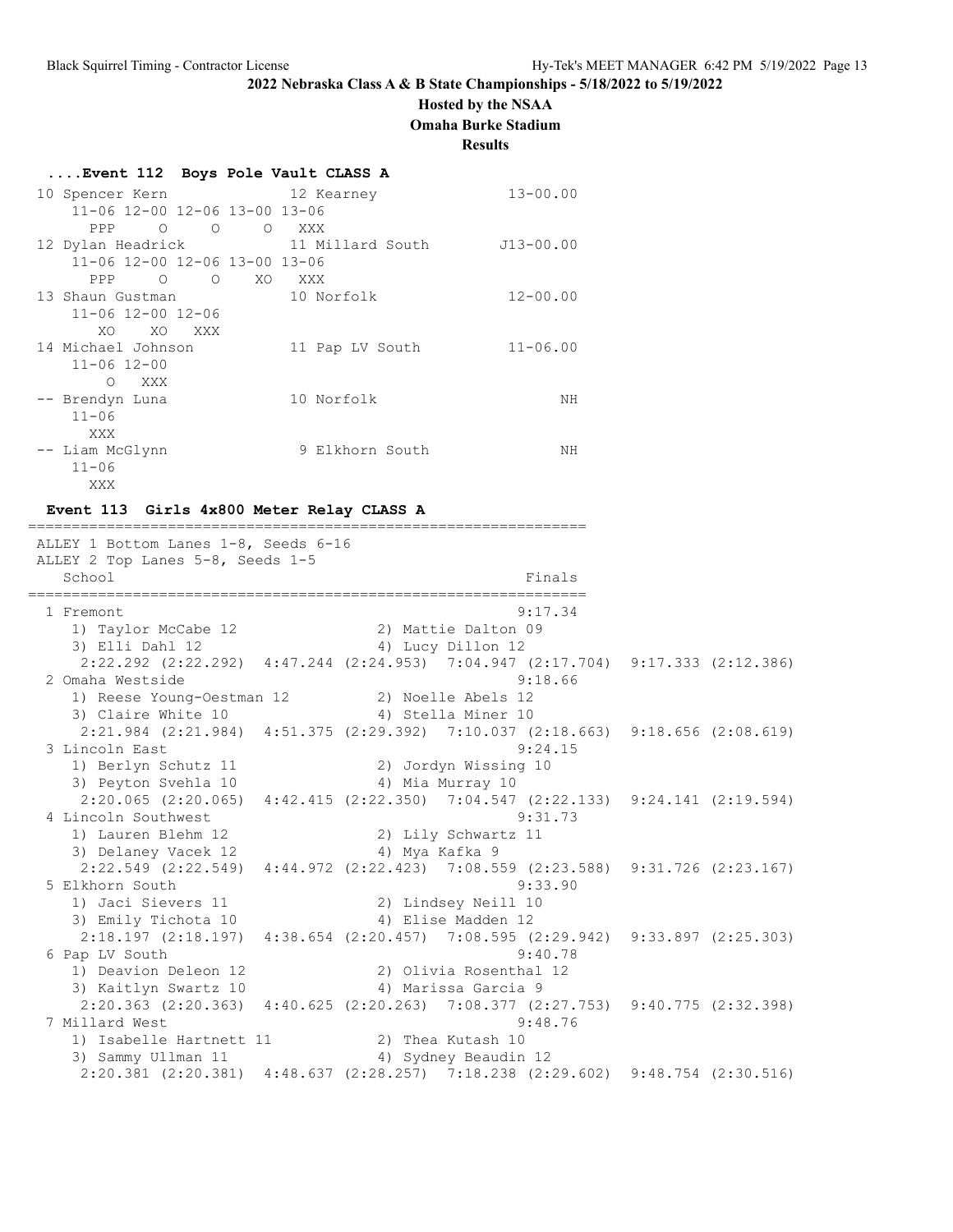#### **Hosted by the NSAA**

**Omaha Burke Stadium**

**Results**

**....Event 113 Girls 4x800 Meter Relay CLASS A** 8 Millard North 9:54.74 1) Molly Caruso 10 2) Rachael Chambers 10 3) Ava Rhode 12 (2008) 4) Emma Rhode 10 2:25.259 (2:25.259) 4:56.741 (2:31.482) 7:26.887 (2:30.147) 9:54.736 (2:27.849) 9 Lincoln Pius X 10:01.94 1) Molly Chapman 11 2) Natalie Prichard 10 3) Brooklyn Doering 10 4) Claire Gokie 11 2:24.356 (2:24.356) 4:53.205 (2:28.849) 7:26.122 (2:32.917) 10:01.934 (2:35.813) 10 Kearney 10:06.48 1) Sam Stava 10 2) Abigail Burger 09 3) Florence Rogers 11 (4) Megan Sutton 12 2:27.395 (2:27.395) 4:59.701 (2:32.306) 7:33.415 (2:33.715) 10:06.471 (2:33.056) 11 Millard South 10:27.82 1) Izabell Escobar 11 2) Julia Mclain 12 3) Kelsey Rix 10 4) Madeline Kunz 12 2:37.828 (2:37.828) 5:11.005 (2:33.177) 7:51.753 (2:40.748) 10:27.814 (2:36.062) 12 Norfolk 10:28.17<br>1) Abbi Ruda 11 2) Rachel Mortimer 11 1) Abbi Ruda 11 2) Rachel Mortimer 11 3) Molly Meier 10 4) Paige Godfrey 11 2:31.507 (2:31.507) 5:14.833 (2:43.326) 7:51.736 (2:36.904) 10:28.164 (2:36.428) 13 Omaha Central 10:32.81 1) Claire Williams 12 2) Lucy Leighter 10 3) Almarwa Alkhalil 10 4) Alsafa Alkhalil 10 2:38.861 (2:38.861) 5:17.344 (2:38.484) 7:58.274 (2:40.930) 10:32.803 (2:34.529) 14 Columbus 10:37.49 1) Addison Johnson 10 2) Hannah Kropatsch 09 3) Hailey Kropatsch 09 4) Citlaly Ramirez 09 2:29.135 (2:29.135) 5:05.887 (2:36.753) 7:46.433 (2:40.546) 10:37.484 (2:51.052) 15 Gretna 10:37.77 1) Erin Harrington 10 2) Megan Hawley 10 3) Josie Suing 10 4) Grace Huntwork 12 2:39.901 (2:39.901) 5:22.077 (2:42.177) 8:03.567 (2:41.490) 10:37.768 (2:34.202) 16 Lincoln Southeast 10:58.34 1) Lauren Maw 9 2) Maizie Stricker 9 3) Sydney Logan 12 4) Emma von Scheliha 10 2:41.801 (2:41.801) 5:26.526 (2:44.726) 8:09.517 (2:42.992) 10:58.339 (2:48.823) **Event 114 Boys 4x800 Meter Relay CLASS A** ================================================================ ALLEY 1 Bottom Lanes 1-8, Seeds 6-16 ALLEY 2 Top Lanes 5-8, Seeds 1-5 School Finals ================================================================ 1 Fremont 7:48.81 1) Tyson Baker 12 2) Paulo Murrieta Torres 09 3) Nolan Miller 12 (4) Braden Taylor 12 1:57.775 (1:57.775) 3:57.591 (1:59.816) 5:54.376 (1:56.786) 7:48.809 (1:54.433) 2 Millard West 7:53.69 1) Sean Murphy 11 2) Cole Haith 12 3) Seth Fey 12 4) Jack Witte 10 1:58.506 (1:58.506) 3:55.542 (1:57.036) 5:57.298 (2:01.756) 7:53.684 (1:56.387) 3 Lincoln Pius X 7:56.92 1) James Dalton 12 2) Lucas Steuter 11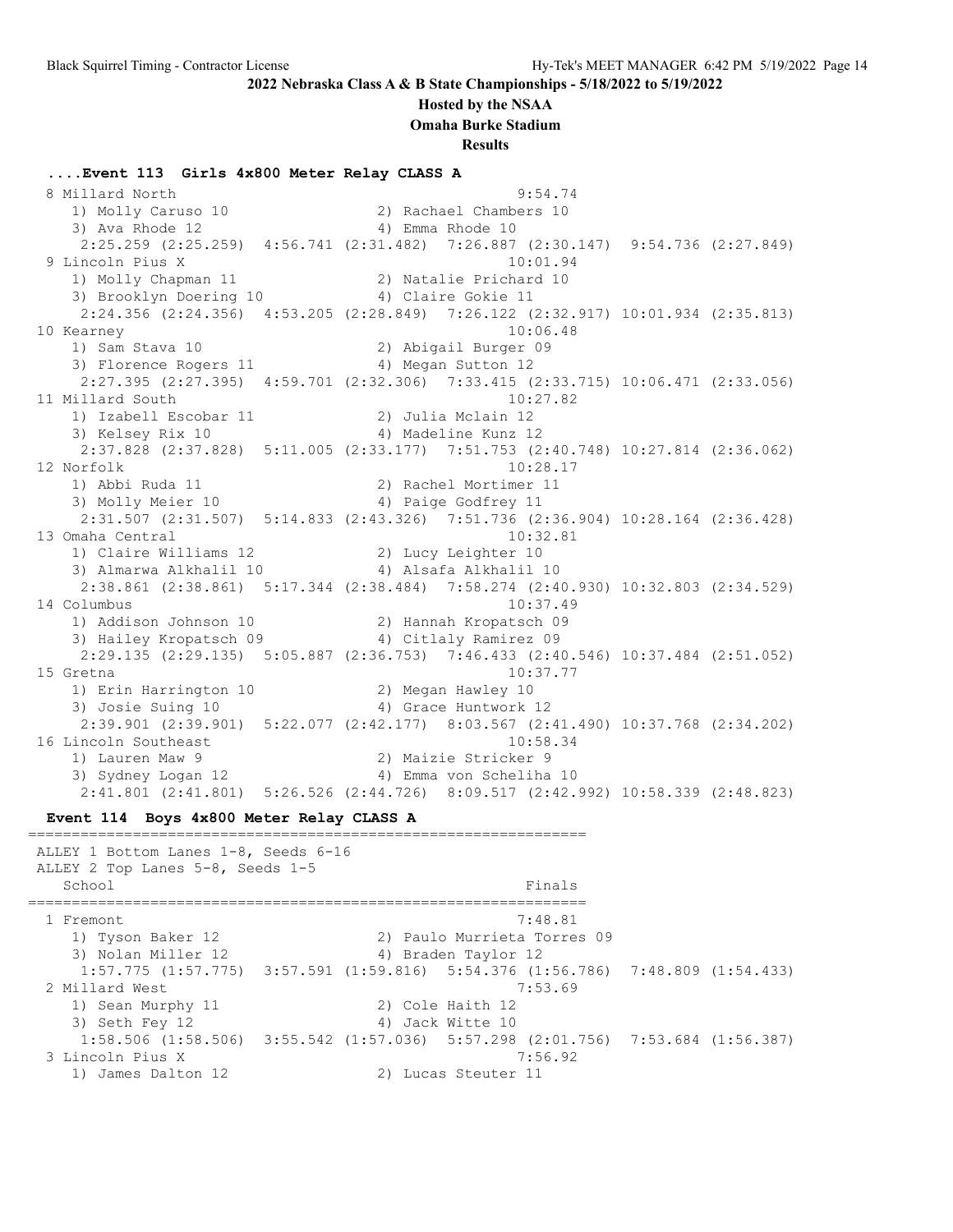#### **Hosted by the NSAA**

**Omaha Burke Stadium**

**Results**

#### **....Event 114 Boys 4x800 Meter Relay CLASS A**

3) Joe Dustin 10 4) Thomas Greisen 12 1:59.464 (1:59.464) 3:59.700 (2:00.236) 6:01.368 (2:01.668) 7:56.920 (1:55.553) 4 Lincoln North Star 7:59.71<br>1) Grant Wasserman 12 (2) Jimmy Nguyen 12 1) Grant Wasserman 12<br>3) Faston Zastrow 3) Easton Zastrow 4) Matthew Dunaski 12 1:57.656 (1:57.656) 4:01.512 (2:03.856) 6:03.721 (2:02.209) 7:59.704 (1:55.984) 5 Millard North 7:59.77<br>1) Zack Schultz 11 (2) Flynn Powers 12 1) Zack Schultz 11 2) Flynn Powers 12 3) Jalan Zhu 12 4) David Goldsmith 12 1:57.142 (1:57.142) 3:56.381 (1:59.239) 6:01.958 (2:05.577) 7:59.763 (1:57.806) 6 Lincoln East 8:04.81 1) Drew Arduser 11 2) Isaac Graff 11 3) Brayden Franks 12 (4) Joe Volkmer 12 2:02.294 (2:02.294) 4:02.333 (2:00.039) 6:04.985 (2:02.653) 8:04.803 (1:59.818) 7 Pap LV South 8:05.35 1) Casey Kruger 12 2) Dane Oliver 12 3) Quin Karas 11 4) Dakota Miser 12 2:02.891 (2:02.891) 4:03.218 (2:00.327) 6:03.431 (2:00.214) 8:05.344 (2:01.914) 8 Creighton Preparatory<br>
1) Cade Neubauer 12 (2) Robert Nizzi 12<br>
2) Robert Nizzi 12 1) Cade Neubauer 12 2) Robert Nizzi 12 3) Luke Jochim 11 4) Ethan Noon 12 1:59.271 (1:59.271) 4:03.200 (2:03.929) 6:10.475 (2:07.276) 8:10.506 (2:00.032) 9 Lincoln Southwest 8:11.38 1) William Kempkes 12 2) Wyatt Schnase 11 3) Jacob Rinn 10 (4) Evan Brown 11 2:03.073 (2:03.073) 4:06.411 (2:03.338) 6:10.971 (2:04.560) 8:11.380 (2:00.409) 10 Omaha Burke 8:13.33 1) Reed Emsick 11 2) Will Dawes 12 3) Aaron Jendro 12 (4) Leo Kohll 12 1:58.576 (1:58.576) 4:00.639 (2:02.063) 6:07.530 (2:06.892) 8:13.323 (2:05.794) 11 North Platte 8:16.14 1) Quade Lowe 11 2) Keanan Castillo 12 3) Rian Teets 10 (4) Evan Caudy 12 2:01.829 (2:01.829) 4:09.722 (2:07.894) 6:14.858 (2:05.136) 8:16.132 (2:01.275) 12 Gretna 8:16.58 1) Cole Dobberstein 11 2) Kale Edmonds 12 3) Abdul Malik Rahmanzai 11  $\hskip10mm$  4) Brayden Moore 11 2:02.293 (2:02.293) 4:04.269 (2:01.976) 6:08.814 (2:04.546) 8:16.573 (2:07.759) 13 Columbus 8:23.36 1) Alex Ienn 11 2) Noah Lawrence 11 3) Isaiah Eilers 11 <a>
4) Carter Braun 12 2:02.109 (2:02.109) 4:08.751 (2:06.643) 6:15.828 (2:07.077) 8:23.358 (2:07.530) 14 Norfolk 8:24.97<br>1) Cole Uzzell 12 2) Isaac Ochoa 10 1) Cole Uzzell 12 2) Isaac Ochoa 10 3) Isaac Guenther 12 4) Wyatt Mead 12 2:07.128 (2:07.128) 4:03.845 (1:56.718) 6:15.353 (2:11.508) 8:24.970 (2:09.617) 15 Lincoln Southeast 8:34.53 1) Carson Lauterbach 12 (2) Kale Muir 10 3) Jack Cole 10 (4) Landon Heller 12 2:12.738 (2:12.738) 4:17.760 (2:05.023) 6:23.303 (2:05.544) 8:34.522 (2:11.219) 16 Millard South 8:42.95 1) Dalton Heller 10 2) Gino Rettele 11 3) Dylan Lender 10  $\hskip1cm$  4) Landon Miller 9 2:05.709 (2:05.709) 4:14.741 (2:09.033) 6:26.421 (2:11.680) 8:42.950 (2:16.529)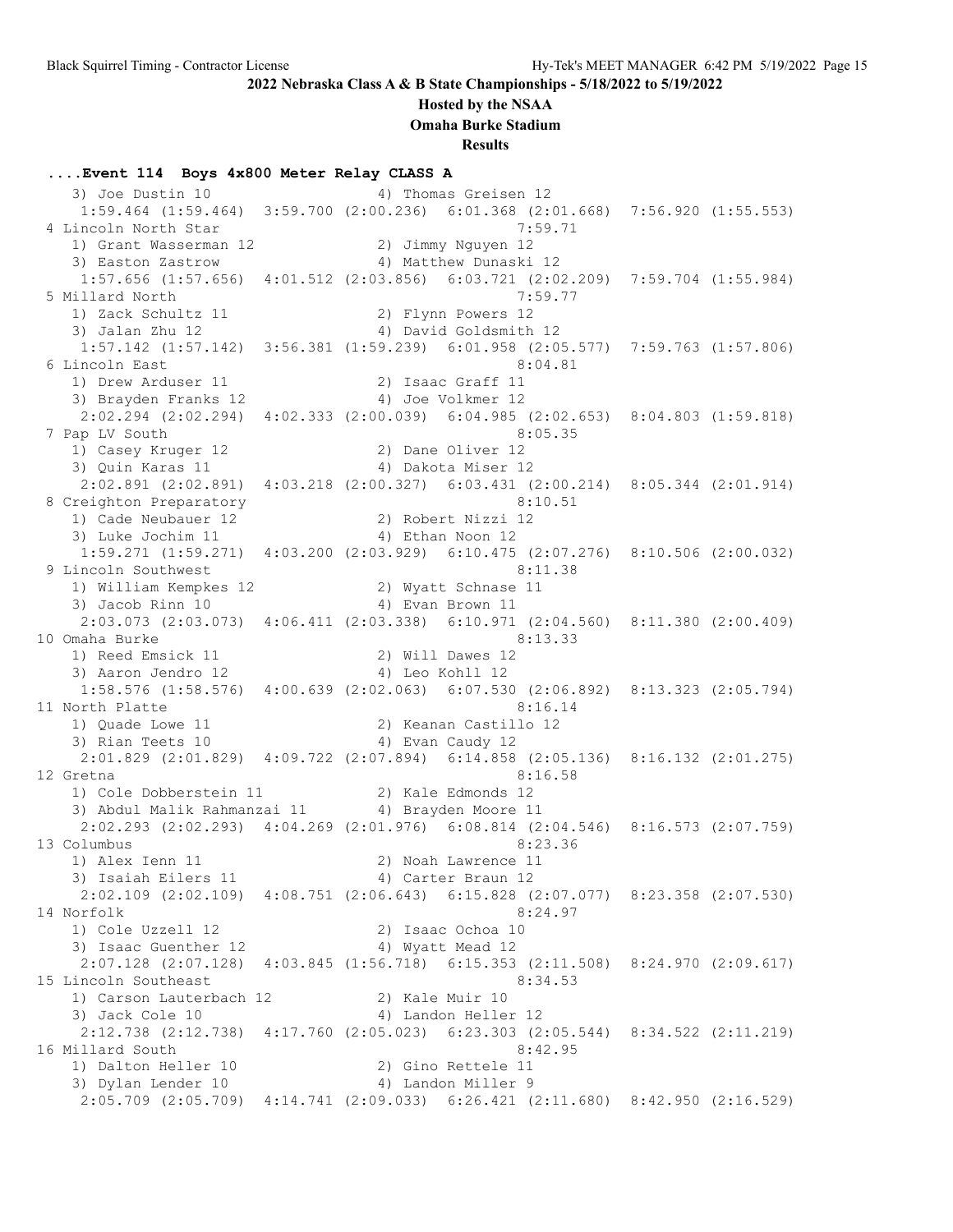**Hosted by the NSAA**

**Omaha Burke Stadium**

**Results**

#### **Event 115 Girls 100 Meter Hurdles CLASS A**

| Name                                               | Year School I                          | Prelims Wind H#     |     |                |  |
|----------------------------------------------------|----------------------------------------|---------------------|-----|----------------|--|
| Preliminaries                                      |                                        |                     |     |                |  |
| 1 Kate Campos                                      |                                        |                     |     |                |  |
| 2 Laney Songster                                   | 10 Lincoln Northeast 14.840 1.3 3      |                     |     |                |  |
| 3 Jaida Rowe                                       | 12 Lincoln Southwest 15.15Q 2.4 2      |                     |     |                |  |
| 4 Taylor Schuster 9 Lincoln Southwest 14.91q 1.3 3 |                                        |                     |     |                |  |
| 5 Emma Rauch-Word                                  | 15.38q 2.0 1 15.372<br>11 Grand Island |                     |     |                |  |
| 6 Addison Webster                                  | 12 Gretna                              | 15.38q 1.3 3 15.377 |     |                |  |
| 7 Josie Garrett                                    | 12 Columbus                            | $15.39q$ 2.4 2      |     |                |  |
| 8 Grace Pham                                       | 12 Pap LV South                        | 15.41q 1.3 3        |     |                |  |
| 9 Morgan Glaser                                    | 10 Pap-La Vista 15.43 2.0 1            |                     |     |                |  |
| 10 Haley Mihm                                      | 12 Kearney                             | 15.46 2.0 1         |     |                |  |
| 11 Makayla Thompson                                | 11 Omaha Burke                         | $15.52$ $2.4$       |     | $\overline{2}$ |  |
| 12 Abigail Frey                                    | 12 Omaha Northwest 15.80 2.4           |                     |     | $\overline{2}$ |  |
| 13 Selah Boqqs                                     | 12 Millard North 16.00 2.4             |                     |     | $\overline{2}$ |  |
| 14 Rachel Smith                                    | 11 Lincoln East 16.33 1.3 3            |                     |     |                |  |
| 15 Hannah Fleming                                  | 12 Lincoln Southeast 16.34 2.0 1       |                     |     |                |  |
| 16 Katie Gomez                                     | 12 Kearney                             | 16.35 2.0 1 16.342  |     |                |  |
| 17 Rome Bridger                                    | 10 Pap LV South 16.35 2.4 2 16.349     |                     |     |                |  |
| 18 Madeline Krska                                  | 9 Pap LV South 16.41 1.3 3             |                     |     |                |  |
| 19 Anniston Trevarrow 09 Gretna                    |                                        | 16.50 1.3 3         |     |                |  |
| 20 Brooke Barth                                    | 11 Kearney                             | $16.65$ 2.0         |     | $\mathbf{1}$   |  |
| 21 Sara Glaser                                     | 12 Pap-La Vista 16.77 1.3 3            |                     |     |                |  |
| 22 Nyatien Mana Wan                                | 10 Omaha South                         | 16.80 2.0 1         |     |                |  |
| 23 Emerie Robinson 12 Lincoln Southwest 16.91 2.4  |                                        |                     |     | $\overline{2}$ |  |
| 24 Hailey Whitmarsh                                | 10 Millard North                       | 17.17               | 2.4 | 2              |  |

#### **Event 115 Girls 100 Meter Hurdles CLASS A**

| Name              | Year School     |                      | Finals | Wind       |
|-------------------|-----------------|----------------------|--------|------------|
| Finals            |                 |                      |        |            |
| 1 Kate Campos     |                 | 11 Lincoln Pius X    | 14.52  | 1.5        |
| 2 Jaida Rowe      |                 | 12 Lincoln Southwest | 14.70  | 1.5        |
| 3 Laney Songster  |                 | 10 Lincoln Northeast | 14.95  | 1.5        |
| 4 Taylor Schuster |                 | 9 Lincoln Southwest  | 15.18  | 1.5        |
| 5 Addison Webster | 12 Gretna       |                      | 15.36  | 1.5        |
| 6 Josie Garrett   | 12 Columbus     |                      | 15.41  | 1.5        |
| 7 Grace Pham      |                 | 12 Pap LV South      | 15.54  | 1.5 15.536 |
| 8 Emma Rauch-Word | 11 Grand Island |                      | 15.54  | 1.5 15.539 |
|                   |                 |                      |        |            |

## **Event 116 Boys 110 Meter Hurdles CLASS A**

| Name              | Year School       | Prelims Wind H# |                     |
|-------------------|-------------------|-----------------|---------------------|
| Preliminaries     |                   |                 |                     |
| 1 Javon Leuty     | 11 Lincoln High   | 14.610 1.6 2    |                     |
| 2 Dash Bauman     | 10 Lincoln East   |                 | 14.960 0.6 3 14.953 |
| 3 Noah McPherson  | 12 Omaha Central  | 15.040 1.2 1    |                     |
| 4 Deandre N'Duqwa | 12 Kearney        |                 | 14.96q 1.6 2 14.955 |
| 5 Joe Staab       | 12 Lincoln Pius X | $14.98q$ 1.6 2  |                     |
| 6 Jesse Malone    | 10 Pap-La Vista   | $15.02q$ 1.6 2  |                     |
| 7 Noah Smith      | 12 Gretna         | $15.06q$ 1.2 1  |                     |
|                   |                   |                 |                     |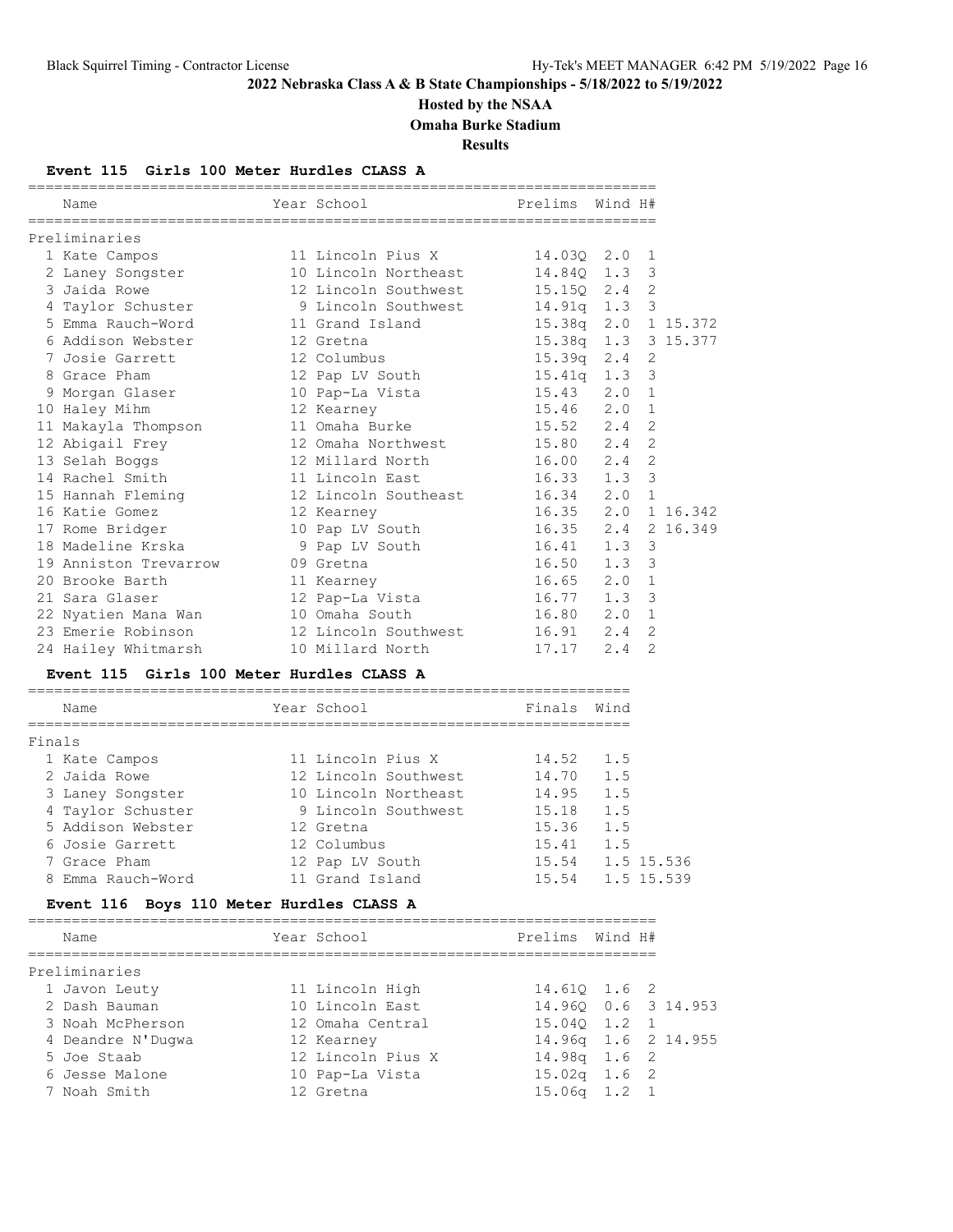# **Hosted by the NSAA**

## **Omaha Burke Stadium**

**Results**

## **....Event 116 Boys 110 Meter Hurdles CLASS A**

| 8 Caden Joneson    | 09 North Platte       | 15.13q | 0.6              | - 3            |
|--------------------|-----------------------|--------|------------------|----------------|
| 9 Connor Plahn     | 11 Lincoln North Star | 15.15  | 1.6              | -2             |
| 10 Grant Hunsaker  | 11 Millard North      | 15.22  | 1.2              | $\overline{1}$ |
| 11 Andrew Brown    | 10 Omaha Central      | 15.30  | 1.2              | -1             |
| 12 Nick Kieny      | 11 Creighton Prep     | 15.33  | $0.6-3$          |                |
| 13 Jaden McFarland | 10 Columbus           | 15.34  | 1.6 2            |                |
| 14 Noah Shrader    | 11 Millard West       | 15.35  | $1.2 \quad 1$    |                |
| 15 Matthew Stursma | 12 Millard North      | 15.45  | $0.6-3$          |                |
| 16 Blake McLain    | 11 Lincoln East       | 15.55  | $0.6-3$          |                |
| 17 Brady Walter    | 12 Fremont            | 15.63  | 1.2              | 1              |
| 18 Jacob Young     | 10 Millard West       | 15.69  | $1.2 \quad 1$    |                |
| 19 JP Mattern      | 11 Lincoln Pius X     | 15.70  | $1.2 \quad 1$    |                |
| 20 Rory Connors    | 11 Creighton Prep     | 15.80  | 0.6 <sup>3</sup> |                |
| 21 Paul Tasset     | 12 Lincoln Southwest  | 16.07  | 1.6              | -2             |
| 22 Nick Borst      | 12 Norfolk            | 16.12  | 0.6 <sup>3</sup> |                |
| 23 Tyson Dettmer   | 12 Lincoln Southeast  | 16.37  | 1.6 2            |                |
| 24 Jack Dahlgren   | 11 Kearney            | 19.39  | 0.6              | -3             |

## **Event 116 Boys 110 Meter Hurdles CLASS A**

|        | Name              | Year School       | Finals | Wind |
|--------|-------------------|-------------------|--------|------|
|        |                   |                   |        |      |
| Finals |                   |                   |        |      |
|        | 1 Javon Leuty     | 11 Lincoln High   | 14.60  | 1.3  |
|        | 2 Dash Bauman     | 10 Lincoln East   | 14.71  | 1.3  |
|        | 3 Joe Staab       | 12 Lincoln Pius X | 15.00  | 1.3  |
|        | 4 Noah Smith      | 12 Gretna         | 15.02  | 1.3  |
|        | 5 Jesse Malone    | 10 Pap-La Vista   | 15.04  | 1.3  |
|        | 6 Caden Joneson   | 09 North Platte   | 15.15  | 1.3  |
|        | 7 Deandre N'Duqwa | 12 Kearney        | 15.36  | 1.3  |
|        | 8 Noah McPherson  | 12 Omaha Central  | 15.38  | 1.3  |

#### **Event 117 Girls 100 Meter Dash CLASS A**

| Name                 | Year School          | Prelims            | Wind H#       |                         |
|----------------------|----------------------|--------------------|---------------|-------------------------|
| Preliminaries        |                      |                    |               |                         |
| 1 Dajaz DeFrand      | 12 Lincoln High      | 11.810             | $0.7 \quad 1$ |                         |
| 2 Zakeirah Johnson   | 10 Omaha Burke       | 12.030             | 3.8           | 2                       |
| 3 Neryah Hekl        | 11 Lincoln High      | 12,250             | 1.5           | $\overline{3}$          |
| 4 Tania Gleason      | 12 Fremont           | 12.28a             | 3.8           | 2                       |
| 5 Grace Pham         | 12 Pap LV South      | 12.36q             | 3.8           | 2                       |
| 6 Alahna Davis       | 12 Omaha Central     | 12.37 <sub>q</sub> | 3.8           | 2                       |
| 7 Jaida Rowe         | 12 Lincoln Southwest | 12.43q             | 1.5           | $\overline{\mathbf{3}}$ |
| 8 Iris Bumgarner     | 11 Lincoln Southeast | 12.51q             | 3.8           | 2                       |
| 9 Chloe Green        | 12 Omaha Westside    | 12.53              | 0.7           | $\mathbf{1}$            |
| 10 Regan Barnard     | 10 Lincoln East      | 12.54              | 3.8           | 2                       |
| 11 Maggie Madsen     | 11 Elkhorn South     | 12.57              | $1.5 \quad 3$ |                         |
| 12 Leah Heck         | 10 Gretna            | 12.71              | 0.7           | $\overline{1}$          |
| 13 MaryAnn Lewis     | 09 Omaha Westside    | 12.73              | 0.7           | 1                       |
| 14 Kashae' Harbour   | 10 Omaha North       | 12.74              | $1.5 \quad 3$ |                         |
| 15 SaReya Giebelhaus | 11 Lincoln High      | 12.76              | 1.5           | -3                      |
| 16 Teriana Taylor    | 10 Omaha North       | 12.77              | 3.8           | 2                       |
| 17 Lilee Kaasch      | 12 Millard South     | 12.81              | 0.7           | $\mathbf{1}$            |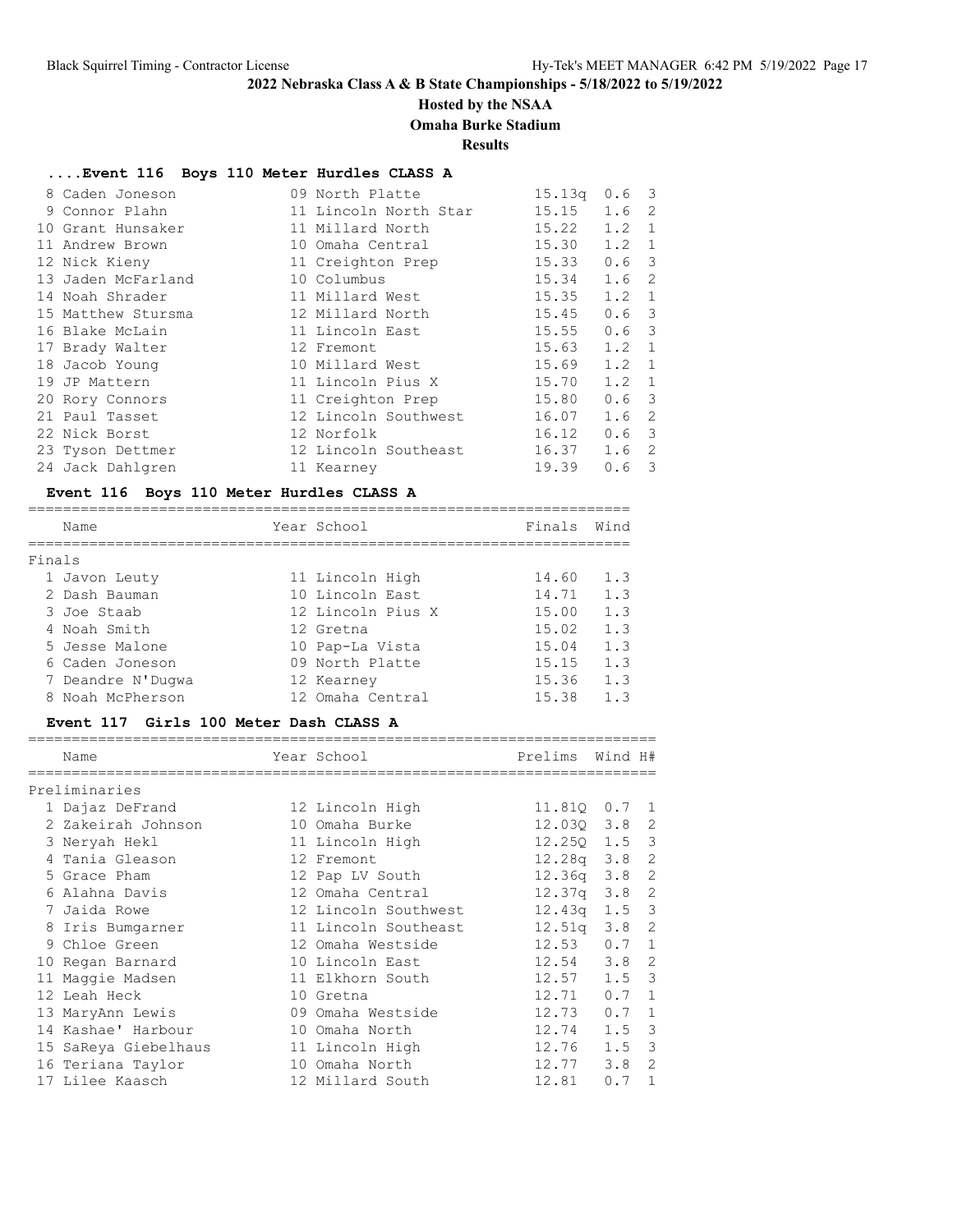# **Hosted by the NSAA**

**Omaha Burke Stadium**

**Results**

## **....Event 117 Girls 100 Meter Dash CLASS A**

| 18 Gabby Martinez    | 09 Kearney       | $12.87$ 0.7 1   |               |  |
|----------------------|------------------|-----------------|---------------|--|
| 19 Lindsay Miller    | 11 Pap-La Vista  | 12.90           | $0.7 \quad 1$ |  |
| 20 Zaidah Lightener  | 10 Pap LV South  | 12.94           | $1.5 \quad 3$ |  |
| 21 Jasmine Watts     | 12 Millard North | 13.03           | $3.8 \quad 2$ |  |
| 22 Ella Cooper       | 11 Fremont       | $13.05$ $1.5$ 3 |               |  |
| 23 Claire Behen      | 9 Omaha Marian   | 13.13           | $1.5 \quad 3$ |  |
| 24 Alexis Bornemeier | 10 Millard North | 13.23           | $0.7 \quad 1$ |  |

#### **Event 117 Girls 100 Meter Dash CLASS A**

|        | Name               | Year School          | Finals | Wind |
|--------|--------------------|----------------------|--------|------|
|        |                    |                      |        |      |
| Finals |                    |                      |        |      |
|        | 1 Dajaz DeFrand    | 12 Lincoln High      | 11.64  | 0.4  |
|        | 2 Zakeirah Johnson | 10 Omaha Burke       | 12.02  | 0.4  |
|        | 3 Neryah Hekl      | 11 Lincoln High      | 12.13  | 0.4  |
|        | 4 Tania Gleason    | 12 Fremont           | 12.33  | 0.4  |
|        | 5 Jaida Rowe       | 12 Lincoln Southwest | 12.39  | 0.4  |
|        | 6 Alahna Davis     | 12 Omaha Central     | 12.52  | 0.4  |
|        | 7 Grace Pham       | 12 Pap LV South      | 12.60  | 0.4  |
|        | 8 Iris Bumgarner   | 11 Lincoln Southeast | 12.83  | 0.4  |

# **Event 118 Boys 100 Meter Dash CLASS A**

| Name                | Year School I                         | Prelims Wind H#         |     |                |  |
|---------------------|---------------------------------------|-------------------------|-----|----------------|--|
| Preliminaries       |                                       |                         |     |                |  |
| 1 Jaylen Lloyd      | 11 Omaha Central                      | $10.590$ $2.0$ 1        |     |                |  |
| 2 Malachi Coleman   | 11 Lincoln East 10.640 1.4 2          |                         |     |                |  |
| 3 Vince Genatone    | 12 North Platte 10.860 -1.0 3         |                         |     |                |  |
| 4 Jack Gillogly     | 11 Creighton Prep 10.82q 1.4 2 10.816 |                         |     |                |  |
| 5 LJ Richardson     | 12 Bellevue West 10.82q 2.0 1 10.820  |                         |     |                |  |
| 6 Andrew Jones      | 11 Creighton Prep 10.94q -1.0 3       |                         |     |                |  |
| 7 Micah Moore       | 12 Fremont                            | $11.00q - 1.0$ 3 10.991 |     |                |  |
| 8 Kolten Tilford    | 11 North Platte                       | 11.00q 2.0 1 10.998     |     |                |  |
| 9 Ty Keifer         | 11 Omaha Westside 11.01 2.0 1         |                         |     |                |  |
| 10 Dominic Sedlacek | 12 Gretna                             | 11.02 1.4 2             |     |                |  |
| 11 Gabe Miles       | 11 Lincoln East                       | $11.07 - 1.0$ 3         |     |                |  |
| 12 Collin Fritton   | 11 Lincoln Southwest 11.09 2.0 1      |                         |     |                |  |
| 13 Eli Alaga        | 12 Millard South 11.11 2.0 1          |                         |     |                |  |
| 14 Isiah McMorris   | 10 Millard North 11.12 -1.0           |                         |     | 3              |  |
| 15 Jake Leader      | 12 Lincoln Southwest 11.15 1.4        |                         |     | 2              |  |
| 16 Kyrell Jordan    | 11 Bellevue West 11.16 1.4            |                         |     | 2              |  |
| 17 Preston Okafor   | 10 Omaha Westside 11.18 1.4 2         |                         |     |                |  |
| 18 Wesley Okafor    | 11 Omaha Westside 11.21 -1.0 3 11.201 |                         |     |                |  |
| 19 Dae'vonn Hall    | 10 Bellevue West 11.21 2.0 1 11.209   |                         |     |                |  |
| 20 Christian Nash   | 12 Millard South 11.22 -1.0 3         |                         |     |                |  |
| 21 Tommy Eichman    | 12 Millard North                      | $11.27 - 1.0$ 3         |     |                |  |
| 22 Xzavion Laing    | 11 Millard North 11.28 1.4            |                         |     | 2              |  |
| 23 Jeremiah Truitt  | 11 Omaha Central 11.29 1.4            |                         |     | $\overline{2}$ |  |
| -- Steven Dalmeida  | 12 Omaha Bryan                        | FS                      | 2.0 | $\mathbf{1}$   |  |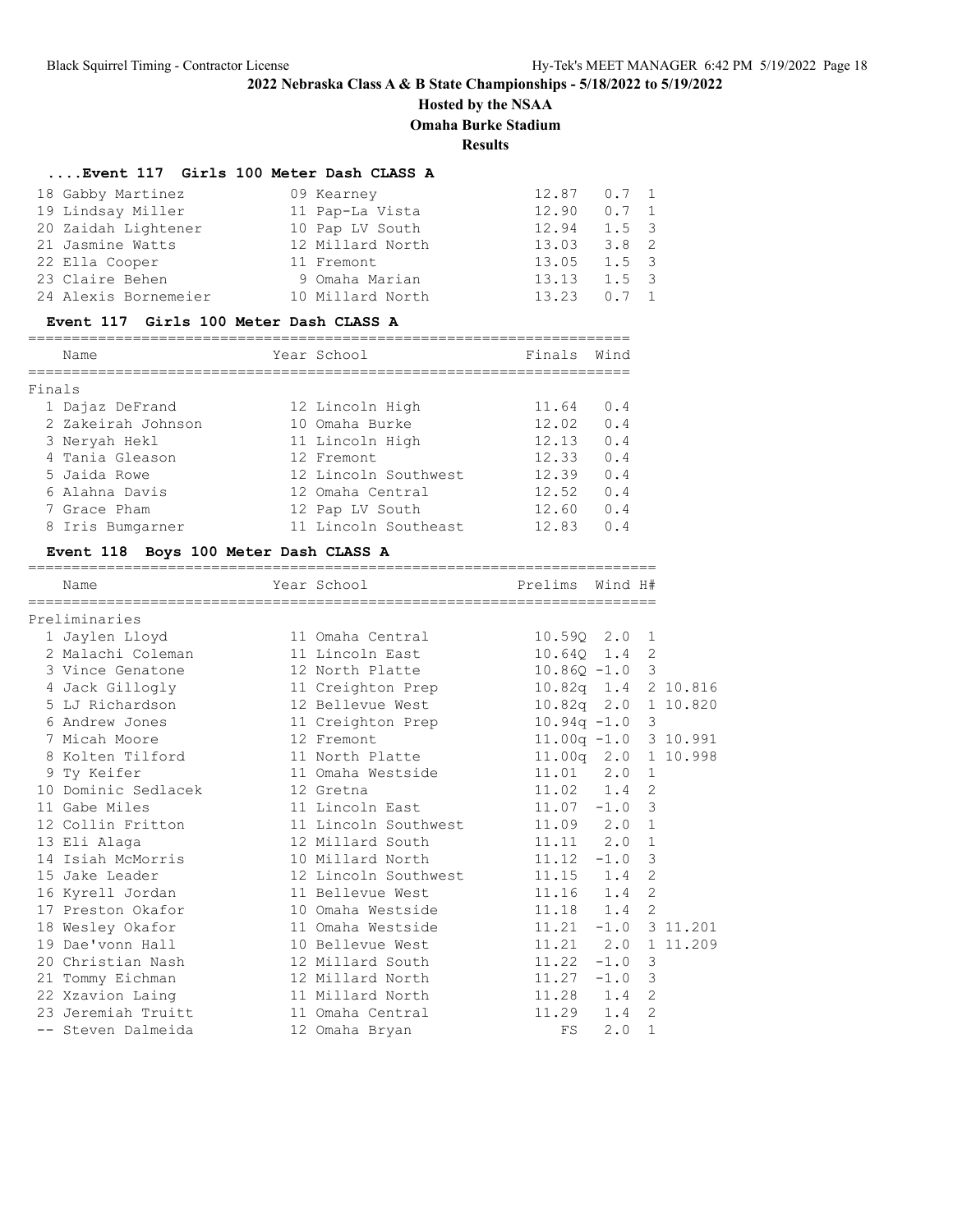# **Hosted by the NSAA**

**Omaha Burke Stadium**

**Results**

## **Event 118 Boys 100 Meter Dash CLASS A**

|        | Name              | Year School       | Finals | Wind |
|--------|-------------------|-------------------|--------|------|
| Finals |                   |                   |        |      |
|        | 1 Jaylen Lloyd    | 11 Omaha Central  | 10.54  | 0.1  |
|        | 2 Malachi Coleman | 11 Lincoln East   | 10.58  | 0.1  |
|        | 3 Vince Genatone  | 12 North Platte   | 10.63  | 0.1  |
|        | 4 Jack Gillogly   | 11 Creighton Prep | 10.74  | 0.1  |
|        | 5 LJ Richardson   | 12 Bellevue West  | 10.81  | 0.1  |
|        | 6 Andrew Jones    | 11 Creighton Prep | 10.84  | 0.1  |
|        | 7 Kolten Tilford  | 11 North Platte   | 10.95  | 0.1  |
|        | 8 Micah Moore     | 12 Fremont        | 10.98  | n 1  |

#### **Event 119 Girls 400 Meter Dash CLASS A**

| Name                                                | Year School                     | Prelims H# |                |  |
|-----------------------------------------------------|---------------------------------|------------|----------------|--|
| Preliminaries                                       |                                 |            |                |  |
| 1 Sadie Millard 12 Millard West 57.14Q 2            |                                 |            |                |  |
| 2 Brooke Rose                                       | 10 Gretna                       | 58.540 3   |                |  |
| 3 Lucy Dillon                                       | 12 Fremont                      | $58.66Q$ 1 |                |  |
| 4 Vivian Dalton 10 Lincoln Pius X 58.51q 2          |                                 |            |                |  |
| 5 Isabella Fleming 12 Bellevue West 58.89q 1 58.889 |                                 |            |                |  |
| 5 Layla Hopkins                                     | 12 Millard West 58.89q 2 58.889 |            |                |  |
| 7 Zakeirah Johnson                                  | 10 Omaha Burke 59.35q 1         |            |                |  |
| 8 Nonic Oelling                                     | 9 Lincoln Southwest 59.39q 3    |            |                |  |
| 9 Lauren Hohl                                       | 11 Lincoln Southwest 59.71 1    |            |                |  |
| 10 Bethany Schuhmacher 11 Pap LV South 1:00.48 1    |                                 |            |                |  |
| 11 Sydney Glause                                    | 10 Fremont 1:00.69              |            | 3              |  |
| 12 Emily Crawford<br>13 Ali Jacobs                  | 10 Pap-La Vista 1:00.95         |            | $\mathbf{1}$   |  |
|                                                     | 10 Lincoln North Star 1:01.04   |            | $\mathcal{E}$  |  |
| 14 Cameryn Skiff                                    | 1:01.45<br>11 Norfolk           |            | $\overline{c}$ |  |
| 15 Becca Campbell 69 Pap-La Vista 1:01.58           |                                 |            | $\mathcal{E}$  |  |
| 16 Taylor McCabe                                    | 12 Fremont 1:01.66              |            | 2              |  |
| 17 Jaedon Webb                                      | 11 Lincoln Northeast 1:01.91    |            | 3              |  |
| 18 Olivia Elbert                                    | 10 Omaha Westside 1:02.15       |            | 3              |  |
| 19 Erin Hildebrand                                  | 10 Gretna                       | 1:02.33    | $\overline{2}$ |  |
| 20 Kate Ebmeier                                     | 09 Millard West 1:03.17         |            | 3              |  |
| 21 Lily Ziebarth                                    |                                 |            | $\mathbf{1}$   |  |
| 22 Kristen Walters                                  | 12 Gretna                       | 1:03.31    | $\overline{2}$ |  |
| 23 Elise Madden                                     | 12 Elkhorn South 1:04.01        |            | $\overline{2}$ |  |
| 24 Chloe Mooberry                                   | 11 Millard North 1:04.10        |            | 1              |  |

#### **Event 119 Girls 400 Meter Dash CLASS A**

|        | Name               | Year School         | Finals  |
|--------|--------------------|---------------------|---------|
| Finals |                    |                     |         |
|        | 1 Sadie Millard    | 12 Millard West     | 56.80   |
|        | 2 Lucy Dillon      | 12 Fremont          | 57.77   |
|        | 3 Brooke Rose      | 10 Gretna           | 57.85   |
|        | 4 Isabella Fleming | 12 Bellevue West    | 58.77   |
|        | 5 Vivian Dalton    | 10 Lincoln Pius X   | 58.83   |
|        | 6 Nonic Oelling    | 9 Lincoln Southwest | 59.68   |
|        | 7 Layla Hopkins    | 12 Millard West     | 1:00.34 |
|        |                    |                     |         |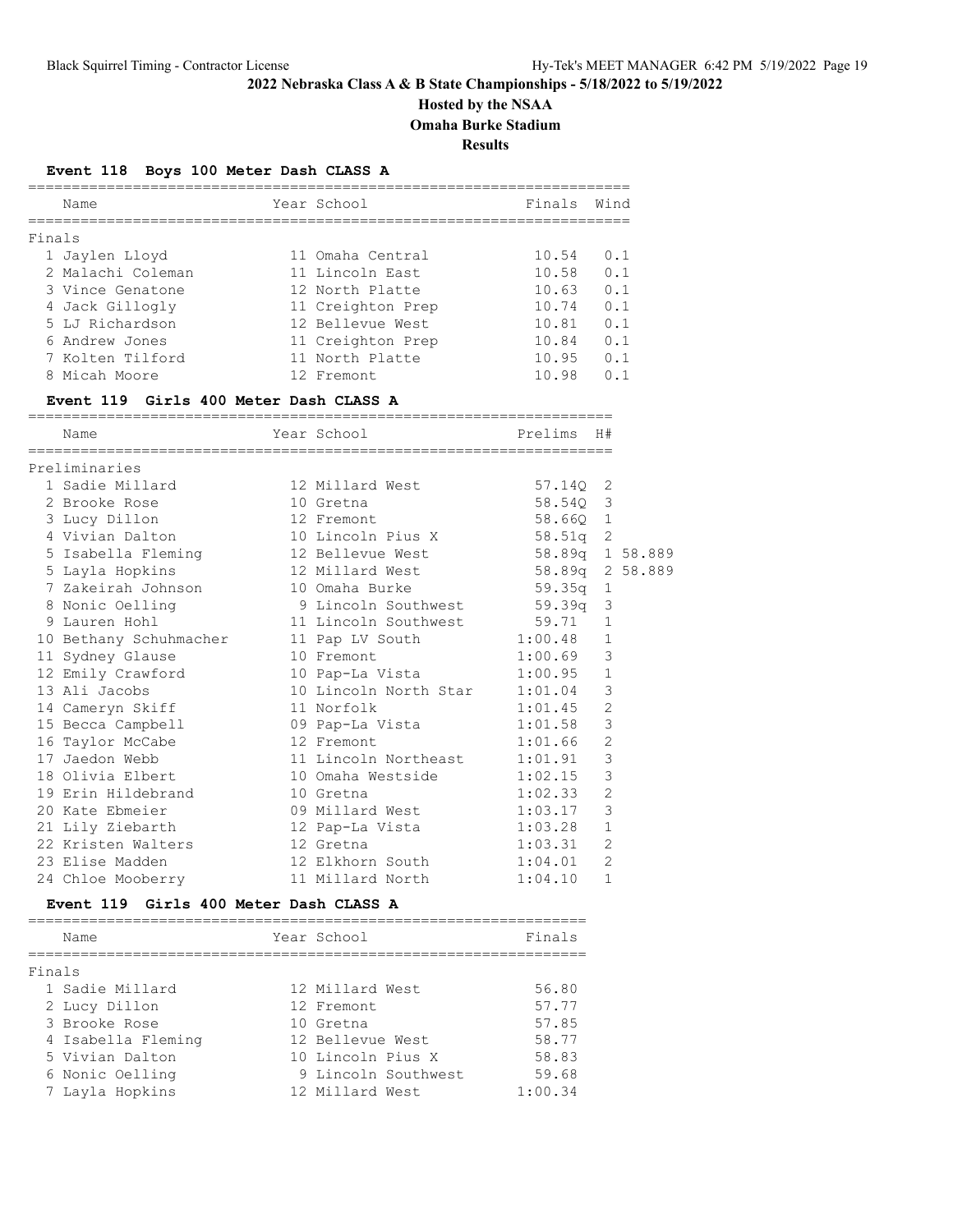## **Hosted by the NSAA**

**Omaha Burke Stadium**

#### **Results**

**....Event 119 Girls 400 Meter Dash CLASS A**

-- Zakeirah Johnson 10 Omaha Burke FS

## **Event 120 Boys 400 Meter Dash CLASS A**

| Name                                   | Year School          | Prelims            | H#             |
|----------------------------------------|----------------------|--------------------|----------------|
| Preliminaries                          |                      |                    |                |
| 1 Asher Jenkins                        | 10 Bellevue West     | 49.350 2           |                |
| 2 Gabe Miles                           | 11 Lincoln East      | 49.690 3           |                |
| 3 Tyson Baker                          | 12 Fremont           | 50.03Q 1           |                |
| 4 Zyon Knox                            | 11 Omaha North       | $49.39q$ 2         |                |
| 5 Caleb Mulder                         | 12 Columbus          | 49.92q             | 3              |
| 6 Christian Lanphier 11 Creighton Prep |                      | $50.02q$ 2         |                |
| 7 Nathan Springer                      | 10 Lincoln Pius X    | 50.08 <sub>q</sub> | 1              |
| 8 Nathan Pederson                      | 12 Millard West      | 50.12q             | 2              |
| 9 Shermar Gould                        | 12 Omaha North       | 50.35              | -1             |
| 10 Matthew Ratledge                    | 11 Millard North     | 50.75              | $\mathcal{S}$  |
| 11 Ahmed Muse                          | 12 Omaha Central     | 50.82              | $\mathbf{1}$   |
| 12 Kaleb Seibel                        | 12 Gretna            | 50.91              | $\mathcal{S}$  |
| 13 Makuey Foneag                       | 12 Omaha Northwest   | 51.40              | 3              |
| 14 Jameson Allen                       | 10 Pap LV South      | 51.60              | $\mathbf{2}$   |
| 15 Henry Woods                         | 11 Lincoln Southeast | 51.69              | $\overline{2}$ |
| 16 Kalen Krohn                         | 12 Norfolk           | 51.71              | $\mathbf{1}$   |
| 17 Cole Ballard                        | 11 Elkhorn South     | 51.85              | 3              |
| 18 Cameron Carlson                     | 12 Grand Island      | 51.90              | 3              |
| 19 Tyrus McPherson                     | 11 Bellevue West     | 52.09              | 3              |
| 20 Aidan Welch                         | 11 Lincoln Southwest | 52.14              | $\mathbf{1}$   |
| 21 Cam Ralston                         | 11 Pap LV South      | 52.21              | 2              |
| 22 Rylan Becker                        | 11 Lincoln Southwest | 52.22              | 2              |
| 23 Evan Denney                         | 12 Kearney           | 52.47              | $\mathbf{1}$   |
| 24 Alex Ienn                           | 11 Columbus          | 53.08              | 1              |

## **Event 120 Boys 400 Meter Dash CLASS A**

| Name                                   | Year School       | Finals |
|----------------------------------------|-------------------|--------|
|                                        |                   |        |
| Finals                                 |                   |        |
| 1 Tyson Baker                          | 12 Fremont        | 49.72  |
| 2 Asher Jenkins                        | 10 Bellevue West  | 50.02  |
| 3 Zyon Knox                            | 11 Omaha North    | 50.34  |
| 4 Gabe Miles                           | 11 Lincoln East   | 50.35  |
| 5 Nathan Springer                      | 10 Lincoln Pius X | 50.58  |
| 6 Christian Lanphier                   | 11 Creighton Prep | 50.81  |
| 7 Caleb Mulder                         | 12 Columbus       | 51.02  |
| 8 Nathan Pederson                      | 12 Millard West   | 51.38  |
| Event 121 Girls 3200 Meter Run CLASS A |                   |        |
|                                        |                   |        |
| ALLEY 1 Bottom Lanes 1-8, Seeds 9-24   |                   |        |
| ALLEY 2 Top Lanes 5-8, Seeds 1-8       |                   |        |
| Name                                   | Year School       | Finals |

================================================================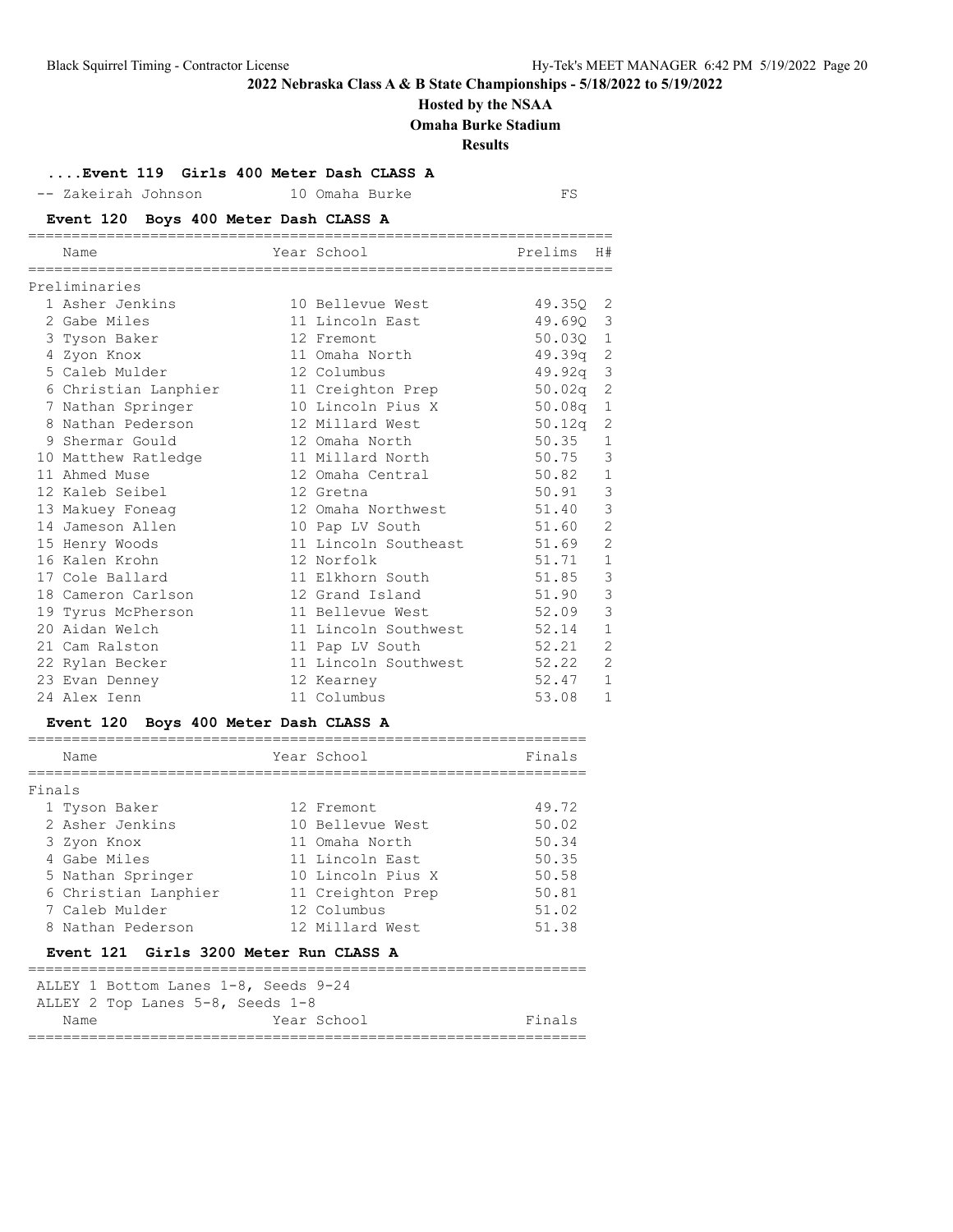**Hosted by the NSAA**

**Omaha Burke Stadium**

**Results**

## **....Event 121 Girls 3200 Meter Run CLASS A**

| 1 Jaci Sievers          | 11 Elkhorn South                                                                  | 10:27.74                                         |  |
|-------------------------|-----------------------------------------------------------------------------------|--------------------------------------------------|--|
| $1:17.966$ $(1:17.966)$ | 2:36.094 (1:18.128) 3:54.597 (1:18.503) 5:13.683 (1:19.086)                       |                                                  |  |
| $6:33.194$ $(1:19.511)$ | 7:52.532 (1:19.338) 9:11.409 (1:18.877) 10:27.733 (1:16.324)                      |                                                  |  |
| 2 Elli Dahl             | 12 Fremont                                                                        | 10:41.28                                         |  |
| $1:18.125$ $(1:18.125)$ | 2:36.256 (1:18.131) 3:54.752 (1:18.496) 5:13.850 (1:19.098)                       |                                                  |  |
| $6:33.335$ $(1:19.485)$ | 7:52.622 (1:19.287) 9:11.614 (1:18.992) 10:41.279 (1:29.665)                      |                                                  |  |
| 3 Brianna Rinn          | 12 Lincoln Southwest                                                              | 11:07.23                                         |  |
| $1:18.550$ $(1:18.550)$ | $2:39.981$ $(1:21.431)$                                                           | $4:03.509$ $(1:23.528)$ $5:28.921$ $(1:25.412)$  |  |
| $6:53.999$ $(1:25.078)$ | $8:21.848$ $(1:27.849)$                                                           | $9:47.590$ $(1:25.742)$ $11:07.227$ $(1:19.637)$ |  |
| 4 Claire White          | 10 Omaha Westside                                                                 | 11:18.40                                         |  |
| $1:25.900$ $(1:25.900)$ | 2:52.010 (1:26.110) 4:21.014 (1:29.004) 5:50.047 (1:29.033)                       |                                                  |  |
| $7:15.243$ $(1:25.196)$ | 8:39.581 (1:24.338) 10:03.058 (1:23.477) 11:18.394 (1:15.336)                     |                                                  |  |
| 5 Isabelle Hartnett     | 11 Millard West                                                                   | 11:24.61                                         |  |
| $1:23.185$ $(1:23.185)$ | 2:52.311 (1:29.126) 4:21.394 (1:29.083) 5:50.330 (1:28.936)                       |                                                  |  |
| $7:15.753$ $(1:25.423)$ | 8:40.762 (1:25.009) 10:06.796 (1:26.034) 11:24.607 (1:17.811)                     |                                                  |  |
| 6 Mia Murray            | 10 Lincoln East                                                                   | 11:26.34                                         |  |
| $1:23.093$ $(1:23.093)$ | 2:52.151 (1:29.058) 4:20.686 (1:28.535) 5:49.629 (1:28.943)                       |                                                  |  |
| $7:15.266$ $(1:25.637)$ | 8:40.147 (1:24.881) 10:05.631 (1:25.484) 11:26.331 (1:20.700)                     |                                                  |  |
| 7 Isabella Bricker      | 12 Gretna                                                                         | 11:30.37                                         |  |
| $1:22.873$ $(1:22.873)$ | 2:52.061 (1:29.188) 4:20.846 (1:28.785) 5:49.848 (1:29.002)                       |                                                  |  |
| $7:15.416$ $(1:25.568)$ | 8:40.469 (1:25.053) 10:06.519 (1:26.050) 11:30.370 (1:23.851)                     |                                                  |  |
| 8 Abby Coen             | 12 Lincoln Southwest                                                              | 11:38.45                                         |  |
| $1:23.500$ $(1:23.500)$ | 2:52.278 (1:28.778) 4:21.226 (1:28.948) 5:50.401 (1:29.175)                       |                                                  |  |
| $7:17.006$ $(1:26.605)$ | 8:44.715 (1:27.709) 10:14.405 (1:29.690) 11:38.446 (1:24.041)                     |                                                  |  |
| 9 Sydney Beaudin        | 12 Millard West 11:44.97                                                          |                                                  |  |
| $1:25.482$ $(1:25.482)$ | 2:53.118 (1:27.636) 4:22.412 (1:29.294) 5:51.347 (1:28.935)                       |                                                  |  |
| $7:21.294$ $(1:29.947)$ | 8:53.387 (1:32.093) 10:22.699 (1:29.312) 11:44.969 (1:22.270)                     |                                                  |  |
| 10 Abby Deutsch         | 12 Lincoln Southwest 11:46.29                                                     |                                                  |  |
| $1:23.456$ $(1:23.456)$ | 2:52.396 (1:28.940) 4:21.480 (1:29.084) 5:50.634 (1:29.154)                       |                                                  |  |
| $7:19.687$ $(1:29.053)$ | 8:53.061 (1:33.374) 10:23.726 (1:30.665) 11:46.290 (1:22.564)                     |                                                  |  |
| 11 Marissa Holm         | 11 North Platte                                                                   | 11:47.36                                         |  |
| $1:23.695$ $(1:23.695)$ | 2:52.205 (1:28.510) 4:21.806 (1:29.601) 5:51.389 (1:29.583)                       |                                                  |  |
| $7:21.678$ $(1:30.289)$ | 8:54.247 (1:32.569) 10:26.573 (1:32.326) 11:47.356 (1:20.783)                     |                                                  |  |
| 12 Kennedy Bartee       | 11 Lincoln High                                                                   | 11:49.01                                         |  |
| $1:22.710$ $(1:22.710)$ | 2:51.881 (1:29.171) 4:21.135 (1:29.254) 5:50.142 (1:29.007)                       |                                                  |  |
| $7:19.822$ $(1:29.680)$ | 8:53.207 (1:33.385) 10:24.034 (1:30.827) 11:49.006 (1:24.972)                     |                                                  |  |
| 13 Reese Young-Oestman  | 12 Omaha Westside                                                                 | 11:55.40                                         |  |
| $1:25.544$ $(1:25.544)$ | 2:51.854 (1:26.310) 4:20.732 (1:28.878) 5:49.785 (1:29.053)                       |                                                  |  |
| $7:19.548$ $(1:29.763)$ | 8:53.035 (1:33.487) 10:27.072 (1:34.037) 11:55.395 (1:28.323)                     |                                                  |  |
| 14 Emma Bonsall         | 12 Kearney                                                                        | 12:11.07                                         |  |
| $1:25.936$ $(1:25.936)$ | 2:54.775 (1:28.839) 4:27.461 (1:32.686) 6:02.536 (1:35.075)                       |                                                  |  |
| $7:37.043$ $(1:34.507)$ | 9:11.085 (1:34.042) 10:45.594 (1:34.509) 12:11.065 (1:25.471)                     |                                                  |  |
| 15 Kat Tvrdy            | 12 Lincoln Pius X 12:22.22                                                        |                                                  |  |
| $1:22.691$ $(1:22.691)$ | 2:51.895 (1:29.204) 4:21.749 (1:29.854) 5:51.053 (1:29.304)                       |                                                  |  |
| $7:24.321$ $(1:33.268)$ | 9:07.087 (1:42.766) 10:46.858 (1:39.771) 12:22.213 (1:35.355)                     |                                                  |  |
| 16 Kara Muller          | 10 Bellevue West                                                                  | 12:30.66                                         |  |
| $1:25.038$ $(1:25.038)$ | 2:54.400 (1:29.362) 4:24.725 (1:30.325) 5:57.384 (1:32.659)                       |                                                  |  |
| $7:34.079$ $(1:36.695)$ | 9:15.175 (1:41.096) 10:54.657 (1:39.482) 12:30.658 (1:36.001)                     |                                                  |  |
| 17 Noelle Abels         | 12 Omaha Westside                                                                 | 12:35.36                                         |  |
| $1:26.765$ $(1:26.765)$ | 2:57.016 (1:30.251) 4:31.691 (1:34.675) 6:09.600 (1:37.909)                       |                                                  |  |
| $7:47.473$ $(1:37.873)$ | 9:25.927 (1:38.454) 11:04.303 (1:38.376) 12:35.355 (1:31.052)                     |                                                  |  |
| 18 Molly Caruso         | 10 Millard North                                                                  | 12:38.81                                         |  |
| $1:26.218$ $(1:26.218)$ | 2:58.064 (1:31.846) 4:32.253 (1:34.189) 6:10.292 (1:38.039)                       |                                                  |  |
|                         | 7:50.917 (1:40.625) 9:32.610 (1:41.693) 11:15.801 (1:43.191) 12:38.810 (1:23.009) |                                                  |  |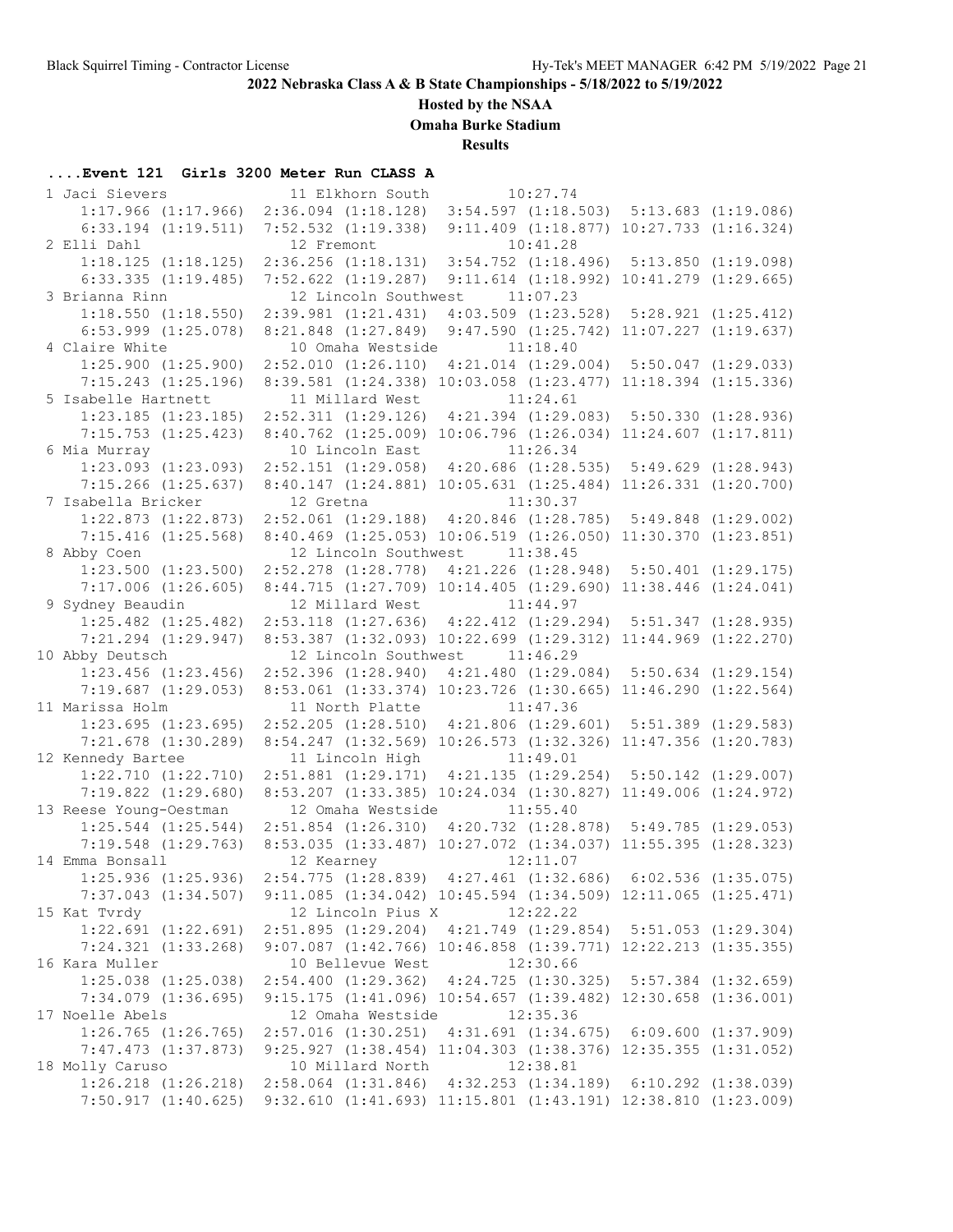## **Hosted by the NSAA**

**Omaha Burke Stadium**

**Results**

## **....Event 121 Girls 3200 Meter Run CLASS A**

| 19 Natalie McNamara     | 11 Bellevue West 12:39.71      |                                                                                   |                          |  |
|-------------------------|--------------------------------|-----------------------------------------------------------------------------------|--------------------------|--|
| $1:26.606$ $(1:26.606)$ |                                | $2:58.112$ $(1:31.506)$ $4:31.492$ $(1:33.380)$ $6:05.295$ $(1:33.803)$           |                          |  |
| $7:42.846$ $(1:37.551)$ |                                | 9:23.368 (1:40.522) 11:06.176 (1:42.808) 12:39.707 (1:33.531)                     |                          |  |
| 20 Brianne Travis       | 11 Lincoln North Star 12:41.84 |                                                                                   |                          |  |
| $1:26.528$ $(1:26.528)$ |                                | $2:58.528$ $(1:32.000)$ $4:32.685$ $(1:34.157)$ $6:10.501$ $(1:37.816)$           |                          |  |
| 7:51.038 (1:40.537)     |                                | $9:31.193$ $(1:40.155)$ $11:10.272$ $(1:39.079)$ $12:41.838$ $(1:31.566)$         |                          |  |
| 21 Clara Gliske         | 11 Omaha Burke 12:49.53        |                                                                                   |                          |  |
| $1:26.321$ $(1:26.321)$ |                                | $2:58.794$ $(1:32.473)$ $4:34.945$ $(1:36.151)$ $6:14.687$ $(1:39.742)$           |                          |  |
| 7:56.165 (1:41.478)     |                                | $9:38.504$ $(1:42.339)$ $11:15.507$ $(1:37.003)$ $12:49.524$ $(1:34.017)$         |                          |  |
|                         |                                |                                                                                   |                          |  |
| 22 Ellie Saksena        | 12 Lincoln East 12:57.55       |                                                                                   |                          |  |
| $1:29.997$ $(1:29.997)$ |                                | $3:01.854$ (1:31.857) $4:40.234$ (1:38.380) 6:21.154 (1:40.920)                   |                          |  |
| 8:01.723(1:40.569)      |                                | 9:43.057 (1:41.334) 11:27.148 (1:44.091) 12:57.543 (1:30.395)                     |                          |  |
| 23 Madison Hall         | 10 Norfolk                     | 13:02.25                                                                          |                          |  |
| $1:31.054$ $(1:31.054)$ |                                | $3:05.142$ $(1:34.088)$ $4:44.222$ $(1:39.080)$ $6:26.995$ $(1:42.773)$           |                          |  |
| 8:11.916(1:44.921)      |                                | $9:56.091$ $(1:44.175)$ $11:37.781$ $(1:41.690)$                                  | $13:02.241$ $(1:24.460)$ |  |
| 24 Ainsley Anderson     | 10 Millard North 13:10.43      |                                                                                   |                          |  |
|                         |                                | $1:30.598$ (1:30.598) 3:05.101 (1:34.503) 4:44.589 (1:39.488) 6:27.434 (1:42.845) |                          |  |

## **Event 122 Boys 3200 Meter Run CLASS A**

================================================================

| ALLEY 1 Bottom Lanes 1-8, Seeds 9-24                                            |                               |                                                                                                 |  |
|---------------------------------------------------------------------------------|-------------------------------|-------------------------------------------------------------------------------------------------|--|
| ALLEY 2 Top Lanes 5-8, Seeds 1-8                                                |                               |                                                                                                 |  |
|                                                                                 |                               |                                                                                                 |  |
| 1 Gabe Hinrichs 12 Elkhorn South 9:16.14                                        |                               |                                                                                                 |  |
|                                                                                 |                               | 1:05.636 (1:05.636) 2:12.863 (1:07.227) 3:23.220 (1:10.357) 4:36.170 (1:12.950)                 |  |
|                                                                                 |                               | 5:48.380 (1:12.210) 6:58.757 (1:10.377) 8:07.954 (1:09.197) 9:16.131 (1:08.177)                 |  |
| 2 Carter Waters 12 Fremont 9:22.01                                              |                               |                                                                                                 |  |
|                                                                                 |                               | 1:09.680 (1:09.680) 2:21.989 (1:12.309) 3:33.323 (1:11.334) 4:43.638 (1:10.315)                 |  |
|                                                                                 |                               | 5:55.214 (1:11.576) 7:08.260 (1:13.046) 8:19.266 (1:11.006) 9:22.008 (1:02.742)                 |  |
| 3 Grant Wasserman                                                               | 12 Lincoln North Star 9:23.26 |                                                                                                 |  |
|                                                                                 |                               | 1:11.661 (1:11.661) 2:23.427 (1:11.766) 3:35.026 (1:11.599) 4:45.516 (1:10.490)                 |  |
|                                                                                 |                               | 5:56.519 (1:11.003) 7:08.481 (1:11.962) 8:19.787 (1:11.306) 9:23.259 (1:03.472)                 |  |
| 4 Colby Erdkamp 12 Gretna 9:26.16                                               |                               |                                                                                                 |  |
|                                                                                 |                               | 1:10.089 (1:10.089) 2:22.295 (1:12.206) 3:33.452 (1:11.157) 4:43.739 (1:10.287)                 |  |
|                                                                                 |                               | 5:55.265 (1:11.526) 7:07.147 (1:11.882) 8:18.896 (1:11.749) 9:26.159 (1:07.263)                 |  |
| 5 Samuel Kirchner 12 Millard West 9:27.22                                       |                               |                                                                                                 |  |
|                                                                                 |                               | $1:10.404$ $(1:10.404)$ $2:22.525$ $(1:12.121)$ $3:33.966$ $(1:11.441)$ $4:44.077$ $(1:10.111)$ |  |
|                                                                                 |                               | 5:55.568 (1:11.491) 7:08.228 (1:12.660) 8:19.992 (1:11.764) 9:27.215 (1:07.223)                 |  |
| 6 Max Myers 10 Lincoln Southwest 9:27.82                                        |                               |                                                                                                 |  |
|                                                                                 |                               | 1:11.256 (1:11.256) 2:22.881 (1:11.625) 3:34.322 (1:11.441) 4:45.258 (1:10.936)                 |  |
| 5:56.473 (1:11.215) 7:09.514 (1:13.041) 8:22.364 (1:12.850) 9:27.812 (1:05.448) |                               |                                                                                                 |  |
| 7 Joe Volkmer 12 Lincoln East 9:29.27                                           |                               |                                                                                                 |  |
|                                                                                 |                               | $1:11.484$ (1:11.484) 2:23.215 (1:11.731) 3:35.062 (1:11.847) 4:47.189 (1:12.127)               |  |
|                                                                                 |                               | 5:59.407 (1:12.218) 7:11.888 (1:12.481) 8:24.921 (1:13.033) 9:29.269 (1:04.348)                 |  |
| 8 Juan Gonzalez 09 Fremont 9:29.65                                              |                               |                                                                                                 |  |
|                                                                                 |                               | 1:09.913 (1:09.913) 2:22.183 (1:12.270) 3:33.677 (1:11.494) 4:45.180 (1:11.503)                 |  |
|                                                                                 |                               | 5:57.631 (1:12.451) 7:12.079 (1:14.448) 8:25.036 (1:12.957) 9:29.646 (1:04.610)                 |  |
| 9 Isaac Graff 11 Lincoln East 9:29.66                                           |                               |                                                                                                 |  |
|                                                                                 |                               | $1:11.184$ (1:11.184) $2:22.947$ (1:11.763) $3:34.542$ (1:11.595) $4:45.227$ (1:10.685)         |  |
|                                                                                 |                               | 5:56.385 (1:11.158) 7:09.480 (1:13.095) 8:22.376 (1:12.896) 9:29.655 (1:07.279)                 |  |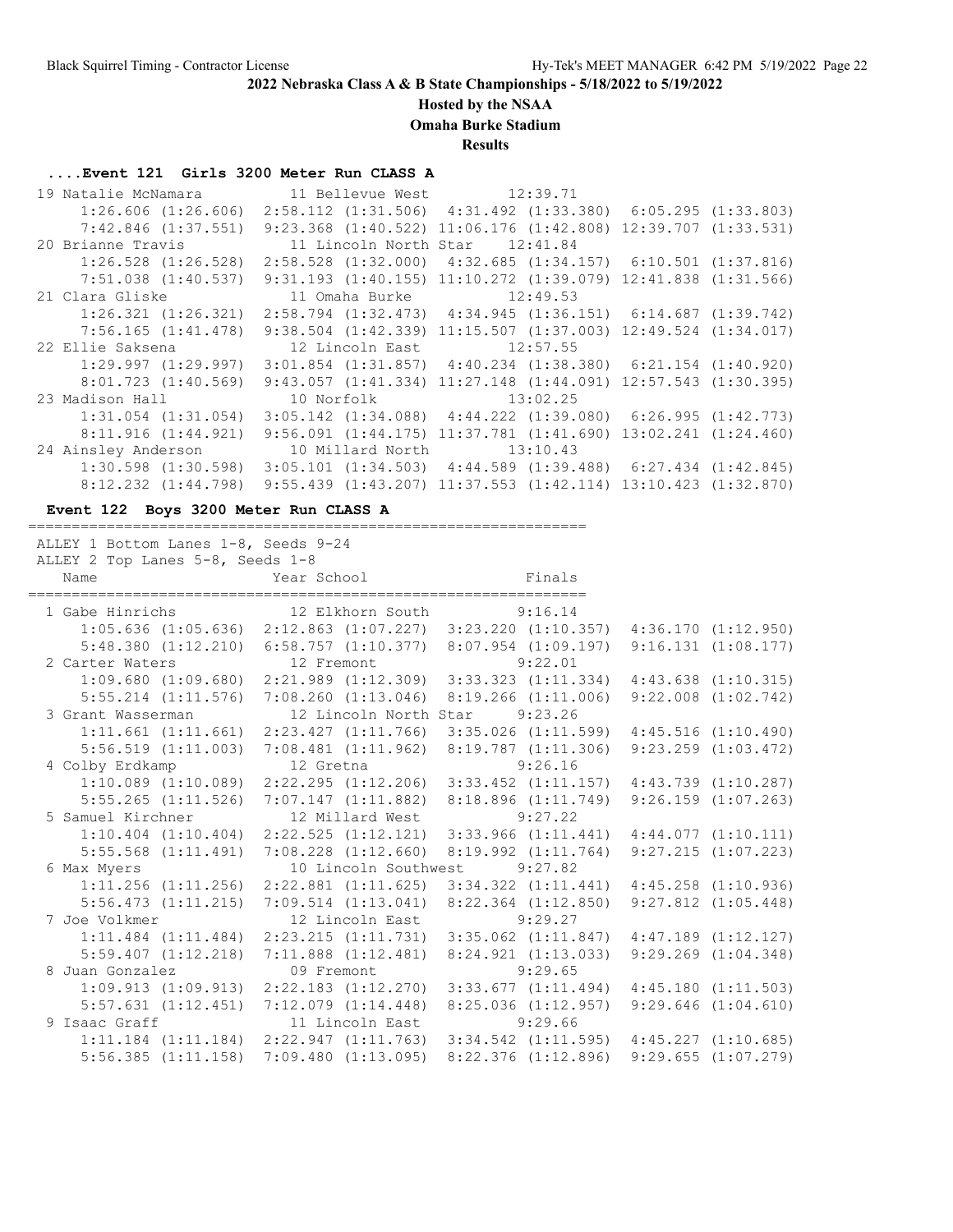## **Hosted by the NSAA**

**Omaha Burke Stadium**

**Results**

# **....Event 122 Boys 3200 Meter Run CLASS A**

| 10 Piercze Marshall     | 11 Millard West         | 9:35.22                                          |                         |  |
|-------------------------|-------------------------|--------------------------------------------------|-------------------------|--|
| $1:11.099$ $(1:11.099)$ | 2:22.730(1:11.631)      | $3:34.208$ $(1:11.478)$                          | $4:44.896$ $(1:10.688)$ |  |
| $5:56.228$ $(1:11.332)$ | $7:09.283$ $(1:13.055)$ | $8:22.684$ $(1:13.401)$                          | $9:35.219$ $(1:12.535)$ |  |
| 11 Luke Johnson         | 11 Elkhorn South        | 9:41.32                                          |                         |  |
| $1:12.547$ $(1:12.547)$ | 2:23.610(1:11.063)      | $3:35.353$ $(1:11.743)$                          | $4:46.598$ $(1:11.245)$ |  |
| $5:58.121$ $(1:11.523)$ | 7:12.815(1:14.694)      | $8:26.681$ $(1:13.866)$                          | 9:41.313(1:14.632)      |  |
| 12 Aaron Ladd           | 12 Fremont              | 9:42.18                                          |                         |  |
| $1:11.667$ $(1:11.667)$ | $2:23.641$ $(1:11.974)$ | $3:35.155$ $(1:11.514)$                          | 4:46.145(1:10.990)      |  |
| $5:58.314$ $(1:12.169)$ | 7:12.917(1:14.603)      | $8:30.234$ $(1:17.317)$                          | 9:42.173(1:11.939)      |  |
| 13 Isaac Ochoa          | 10 Norfolk              | 9:42.71                                          |                         |  |
| $1:09.448$ $(1:09.448)$ | $2:22.078$ $(1:12.630)$ | $3:33.700$ $(1:11.622)$                          | $4:44.329$ $(1:10.629)$ |  |
| 5:55.945(1:11.616)      | 7:10.670(1:14.725)      | $8:28.252$ $(1:17.582)$                          | $9:42.702$ $(1:14.450)$ |  |
| 14 Grant Dixon          | 11 Elkhorn South        | 9:46.64                                          |                         |  |
| $1:12.129$ $(1:12.129)$ | $2:23.968$ $(1:11.839)$ | $3:35.700$ $(1:11.732)$                          | $4:47.707$ $(1:12.007)$ |  |
| $6:02.333$ $(1:14.626)$ | 7:19.220(1:16.887)      | 8:34.037(1:14.817)                               | 9:46.637(1:12.600)      |  |
| 15 Cole Haith           | 12 Millard West         | 9:48.64                                          |                         |  |
| $1:11.462$ $(1:11.462)$ | $2:23.263$ $(1:11.801)$ | $3:34.767$ $(1:11.504)$                          | $4:45.893$ $(1:11.126)$ |  |
| $5:57.253$ $(1:11.360)$ | $7:11.864$ $(1:14.611)$ | $8:30.407$ $(1:18.543)$                          | 9:48.640(1:18.233)      |  |
| 16 Matthew Montes       | 12 Lincoln North Star   | 9:49.49                                          |                         |  |
| $1:12.361$ $(1:12.361)$ | $2:24.555$ $(1:12.194)$ | $3:36.297$ $(1:11.742)$                          | $4:48.782$ $(1:12.485)$ |  |
| $6:03.049$ $(1:14.267)$ | $7:19.461$ $(1:16.412)$ | $8:36.116$ $(1:16.655)$                          | $9:49.487$ $(1:13.371)$ |  |
| 17 Juan Garcia          | 12 Grand Island         | 9:54.15                                          |                         |  |
| $1:11.962$ $(1:11.962)$ | $2:23.809$ $(1:11.847)$ | $3:35.709$ $(1:11.900)$                          | $4:48.621$ $(1:12.912)$ |  |
| $6:02.884$ $(1:14.263)$ | $7:19.624$ $(1:16.740)$ | $8:36.774$ $(1:17.150)$                          | 9:54.141(1:17.367)      |  |
| 18 Evan Liewer          | 12 Gretna               | 10:01.69                                         |                         |  |
| $1:11.850$ $(1:11.850)$ | $2:23.453$ $(1:11.603)$ | $3:34.695$ $(1:11.242)$ $4:46.287$ $(1:11.592)$  |                         |  |
| $6:00.805$ $(1:14.518)$ | 7:19.711(1:18.906)      | 8:41.929 (1:22.218) 10:01.690 (1:19.761)         |                         |  |
| 19 Thomas Vasquez       | 11 Omaha Burke          | 10:02.68                                         |                         |  |
| $1:11.565$ $(1:11.565)$ | $2:22.660$ $(1:11.095)$ | $3:34.154$ $(1:11.494)$                          | $4:47.301$ $(1:13.147)$ |  |
| $6:04.838$ $(1:17.537)$ | $7:25.026$ $(1:20.188)$ | 8:47.559 (1:22.533) 10:02.671 (1:15.112)         |                         |  |
| 20 Bo Crews             | 11 Pap LV South         | 10:03.14                                         |                         |  |
| $1:12.603$ $(1:12.603)$ | 2:24.720(1:12.117)      | $3:37.971$ $(1:13.251)$ $4:55.046$ $(1:17.075)$  |                         |  |
| $6:13.375$ $(1:18.329)$ | $7:33.189$ $(1:19.814)$ | 8:51.166 (1:17.977) 10:03.136 (1:11.970)         |                         |  |
| 21 Connor Reeson        | 11 Gretna               | 10:10.10                                         |                         |  |
| $1:12.679$ $(1:12.679)$ | $2:24.708$ $(1:12.029)$ | 3:37.695(1:12.987)                               | 4:55.227(1:17.532)      |  |
| $6:13.259$ $(1:18.032)$ | $7:32.897$ $(1:19.638)$ | 8:52.276 (1:19.379) 10:10.094 (1:17.818)         |                         |  |
| 22 Joe Dustin           | 10 Lincoln Pius X       | 10:19.07                                         |                         |  |
| $1:12.327$ $(1:12.327)$ | $2:24.352$ $(1:12.025)$ | $3:37.417$ $(1:13.065)$ $4:55.468$ $(1:18.051)$  |                         |  |
| $6:14.120$ $(1:18.652)$ | $7:35.898$ $(1:21.778)$ | 8:58.832 (1:22.934) 10:19.067 (1:20.235)         |                         |  |
| 23 Ian Meyer            | 12 Lincoln East         | 10:26.82                                         |                         |  |
| $1:12.493$ $(1:12.493)$ | $2:25.296$ $(1:12.803)$ | $3:41.288$ $(1:15.992)$ $5:01.529$ $(1:20.241)$  |                         |  |
| $6:24.022$ $(1:22.493)$ | $7:48.248$ $(1:24.226)$ | $9:12.155$ $(1:23.907)$ $10:26.817$ $(1:14.662)$ |                         |  |
| 24 Will Ramsey          | 12 Millard North        | 10:32.32                                         |                         |  |
| $1:12.963$ $(1:12.963)$ | $2:25.555$ $(1:12.592)$ | $3:40.161$ $(1:14.606)$ $4:58.860$ $(1:18.699)$  |                         |  |
| $6:20.180$ $(1:21.320)$ | $7:42.494$ $(1:22.314)$ | $9:06.624$ $(1:24.130)$ $10:32.320$ $(1:25.696)$ |                         |  |

#### **Event 123 Girls 200 Meter Dash CLASS A**

| Name               |  | Year School       | Prelims Wind H#  |  |  |  |  |  |
|--------------------|--|-------------------|------------------|--|--|--|--|--|
|                    |  |                   |                  |  |  |  |  |  |
| Preliminaries      |  |                   |                  |  |  |  |  |  |
| 1 Dajaz DeFrand    |  | 12 Lincoln High   | $24.510 + 0.0 1$ |  |  |  |  |  |
| 2 Lademi Davies    |  | 11 Omaha Westside | 25.010 1.4 2     |  |  |  |  |  |
| 3 Zakeirah Johnson |  | 10 Omaha Burke    | $25.240$ 0.9 3   |  |  |  |  |  |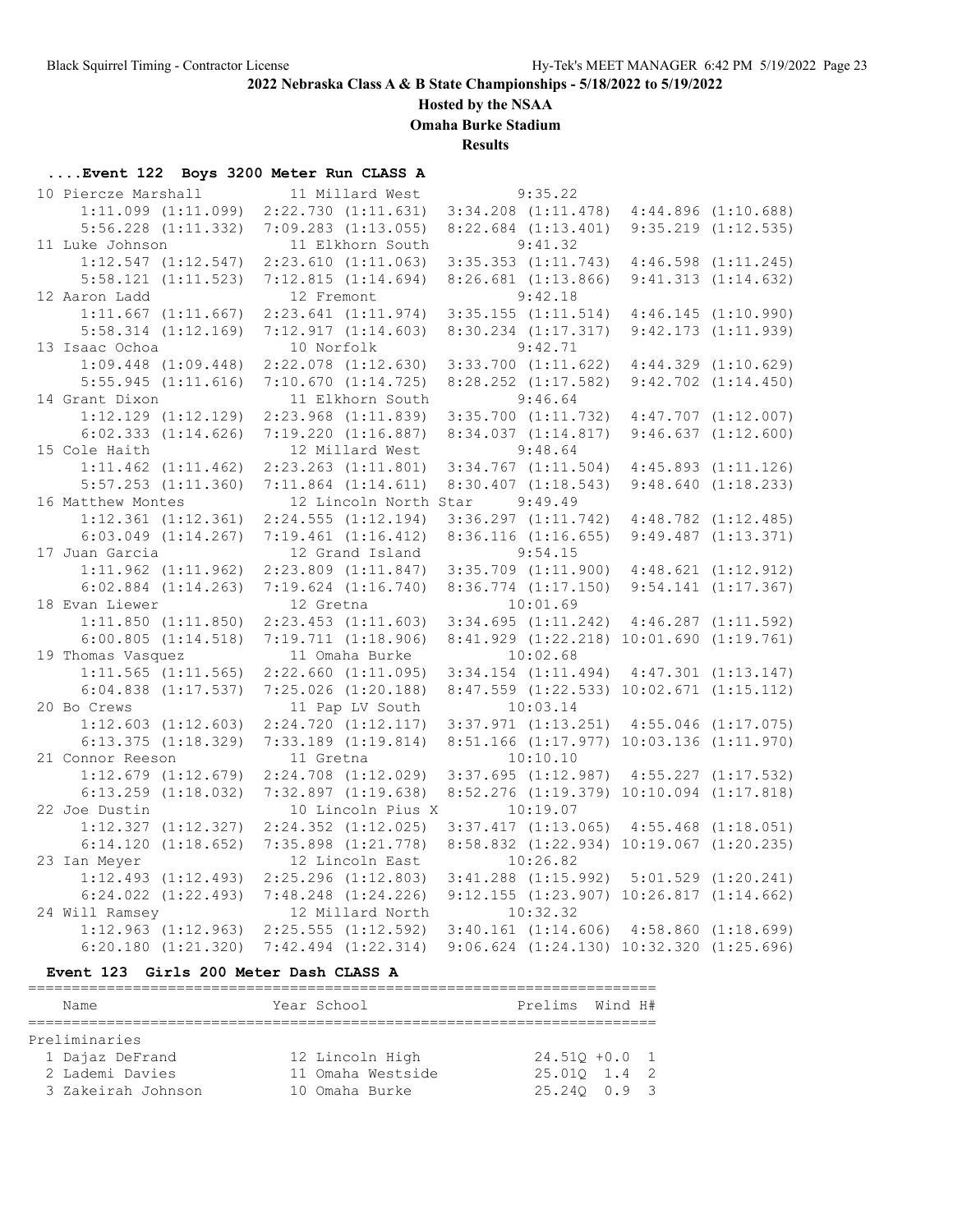#### **Hosted by the NSAA**

#### **Omaha Burke Stadium**

#### **Results**

#### **....Event 123 Girls 200 Meter Dash CLASS A**

| 4 Isabella Fleming                               | 12 Bellevue West                        | $25.29q$ 1.4 2  |               |              |                      |
|--------------------------------------------------|-----------------------------------------|-----------------|---------------|--------------|----------------------|
| 5 Maggie Madsen                                  | 11 Elkhorn South                        | $25.75q +0.0$ 1 |               |              |                      |
| 6 Tania Gleason ann an 1970.                     | 12 Fremont                              | $25.80q$ 0.9 3  |               |              |                      |
| 7 Kashae' Harbour                                | 10 Omaha North 25.86q 1.4 2             |                 |               |              |                      |
| 8 Brooke Rose                                    | 10 Gretna                               | $25.87q +0.0$ 1 |               |              |                      |
| 9 Nonic Oelling                                  | 9 Lincoln Southwest 25.94 +0.0 1        |                 |               |              |                      |
| 10 Chloe Green and the Changes of the Changes    | 26.14 1.4 2<br>12 Omaha Westside        |                 |               |              |                      |
| 11 Sydney Glause                                 | 10 Fremont                              | $26.32$ $0.9$ 3 |               |              |                      |
| 12 Teriana Taylor                                | 10 Omaha North 26.49 0.9 3              |                 |               |              |                      |
| 13 Leah Heck                                     | 10 Gretna                               | 26.53           | $+0.0$ 1      |              |                      |
| 14 Iris Bumgarner                                | 11 Lincoln Southeast 26.58 1.4 2 26.575 |                 |               |              |                      |
| 15 Makayla Thompson                              | 11 Omaha Burke 26.58                    |                 |               |              | $+0.0 \quad 126.577$ |
| 16 Jordan Blair Marcosco                         | 10 Omaha Central 26.60                  |                 | $1.4 \quad 2$ |              |                      |
| 17 Zainab Funnah                                 | 12 Lincoln High                         | $26.62$ 0.9 3   |               |              |                      |
| 18 Kelsey Hatcher                                | 09 Kearney                              | $26.70$ 0.9 3   |               |              |                      |
| 19 Gabby Martinez                                | 09 Kearney                              | 26.71           | $0.9$ 3       |              |                      |
| 20 Olivia Strako                                 | 11 Omaha Marian 27.06                   |                 | $1.4 \quad 2$ |              |                      |
| 21 Kaitlyn Freudenberg 9 Lincoln Southeast 27.18 |                                         |                 | $+0.0$        | $\mathbf{1}$ |                      |
| 22 Claire Raszick                                | 27.21 1.4<br>11 Lincoln High            |                 |               | 2            |                      |
| 23 Ali Jacobs                                    | 10 Lincoln North Star 27.45             |                 | $+0.0$        | $\mathbf{1}$ |                      |
| 24 Olivia Elbert                                 | 10 Omaha Westside                       | 27.78           | 0.9           | 3            |                      |

#### **Event 123 Girls 200 Meter Dash CLASS A**

#### ===================================================================== Name **Year School** Finals Wind ===================================================================== Finals 1 Dajaz DeFrand 12 Lincoln High 23.74 0.9 2 Lademi Davies 11 Omaha Westside 24.37 0.9 3 Zakeirah Johnson 10 Omaha Burke 24.78 0.9 4 Tania Gleason 12 Fremont 25.26 0.9 5 Isabella Fleming 12 Bellevue West 25.28 0.9 6 Maggie Madsen 11 Elkhorn South 25.60 0.9 7 Kashae' Harbour 10 Omaha North 25.78 0.9 8 Brooke Rose 10 Gretna 25.95 0.9

#### **Event 124 Boys 200 Meter Dash CLASS A**

| Name                | Year School          | Prelims Wind H#  |     |                |
|---------------------|----------------------|------------------|-----|----------------|
| Preliminaries       |                      |                  |     |                |
| 1 Malachi Coleman   | 11 Lincoln East      | 21.800 0.4 1     |     |                |
| 2 Jack Gillogly     | 11 Creighton Prep    | $21.990 - 0.3$ 2 |     |                |
| 3 LJ Richardson     | 12 Bellevue West     | $22.070 - 0.6$ 3 |     |                |
| 4 Jaylen Lloyd      | 11 Omaha Central     | $22.10q - 0.3$ 2 |     |                |
| 5 Micah Moore       | 12 Fremont           | $22.20q - 0.6$ 3 |     |                |
| 6 Zyon Knox         | 11 Omaha North       | $22.36q$ 0.4 1   |     |                |
| 7 Andrew Jones      | 11 Creighton Prep    | $22.38q - 0.3$ 2 |     |                |
| 8 Gabe Miles        | 11 Lincoln East      | $22.43q - 0.6$ 3 |     |                |
| 9 Wesley Okafor     | 11 Omaha Westside    | $22.48 - 0.6$ 3  |     |                |
| 10 Asher Jenkins    | 10 Bellevue West     | $22.55 - 0.3$ 2  |     |                |
| 11 Jake Leader      | 12 Lincoln Southwest | $22.58 - 0.6$ 3  |     |                |
| 12 Kyrell Jordan    | 11 Bellevue West     | $22.59$ 0.4 1    |     |                |
| 13 Dominic Sedlacek | 12 Gretna            | 22.69            | 0.4 | $\overline{1}$ |
|                     |                      |                  |     |                |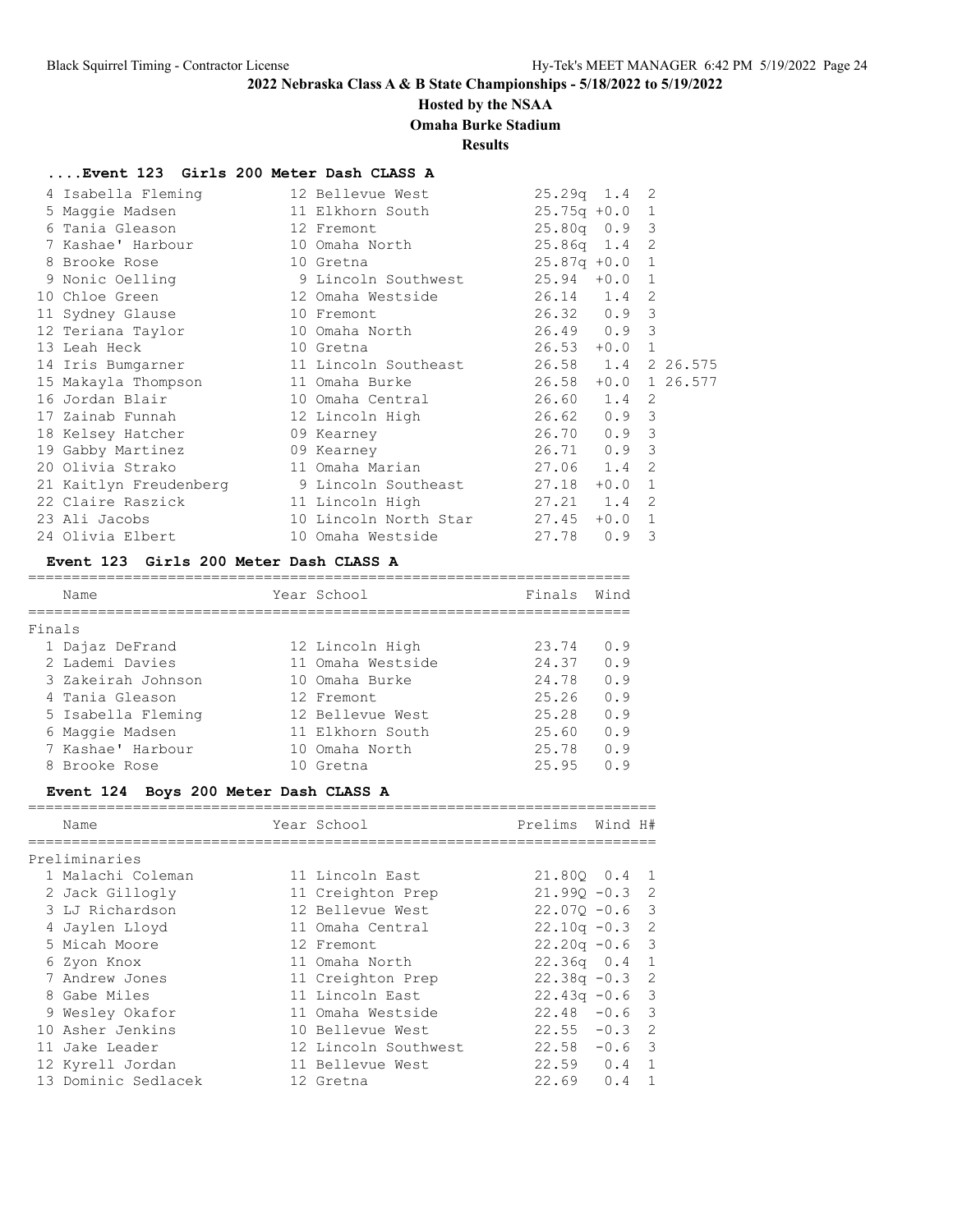## **Hosted by the NSAA**

**Omaha Burke Stadium**

**Results**

# **....Event 124 Boys 200 Meter Dash CLASS A**

| 14 Preston Okafor   | 10 Omaha Westside     | $22.71 - 0.3$ 2 |          |                        |
|---------------------|-----------------------|-----------------|----------|------------------------|
| 15 Steven Dalmeida  | 12 Omaha Bryan        | $22.77 - 0.6$ 3 |          |                        |
| 16 Travis Vo        | 12 Lincoln North Star |                 |          | $22.78 - 0.3$ 2 22.772 |
| 17 Mathieu Dompko   | 11 Kearney            |                 |          | $22.78 - 0.3$ 2 22.778 |
| 18 Tommy Eichman    | 12 Millard North      | 22.81 0.4 1     |          |                        |
| 19 Eli Ford         | 11 Grand Island       | $23.03 -0.3$ 2  |          |                        |
| 20 Bryon Arevalo    | 11 Columbus           | $23.05$ 0.4 1   |          |                        |
| 21 Caleb Mulder     | 12 Columbus           | $23.07 - 0.6$ 3 |          |                        |
| 22 Eliaz Pittman    | 12 Lincoln Southeast  | 23.09           | $-0.6$ 3 |                        |
| 23 Christian Nash   | 12 Millard South      | 23.21 0.4 1     |          |                        |
| 24 Charles Eichmann | 10 Millard North      | 23.24           | 0.4      |                        |

## **Event 124 Boys 200 Meter Dash CLASS A**

|        | Name              | Year School       | Finals | Wind |
|--------|-------------------|-------------------|--------|------|
|        |                   |                   |        |      |
| Finals |                   |                   |        |      |
|        | 1 Jack Gillogly   | 11 Creighton Prep | 21.33  | 2.0  |
|        | 2 Malachi Coleman | 11 Lincoln East   | 21.34  | 2.0  |
|        | 3 Zyon Knox       | 11 Omaha North    | 21.61  | 2.0  |
|        | 4 Jaylen Lloyd    | 11 Omaha Central  | 21.72  | 2.0  |
|        | 5 Micah Moore     | 12 Fremont        | 21.90  | 2.0  |
|        | 6 LJ Richardson   | 12 Bellevue West  | 21.97  | 2.0  |
|        | 7 Gabe Miles      | 11 Lincoln East   | 22.08  | 2.0  |
|        | 8 Andrew Jones    | 11 Creighton Prep | 22.26  | 2.0  |

===================================================================

#### **Event 125 Girls 800 Meter Run CLASS A**

| ALLEY 1 Bottom Lanes 1-8, Seeds 5-12<br>ALLEY 2 Top Lanes 5-8, Seeds 1-4 |                                                                        |                                                 |           |                |  |  |
|--------------------------------------------------------------------------|------------------------------------------------------------------------|-------------------------------------------------|-----------|----------------|--|--|
|                                                                          | Name                                                                   | Year School                                     | Finals H# |                |  |  |
|                                                                          | 1 Stella Miner<br>$1:03.919$ $(1:03.919)$                              | 10 Omaha Westside<br>$2:10.157$ $(1:06.238)$    | 2:10.16   | 2              |  |  |
|                                                                          | 2 Brianna Rinn<br>$1:04.236$ $(1:04.236)$                              | 12 Lincoln Southwest<br>$2:12.642$ $(1:08.406)$ | 2:12.65   | $\overline{2}$ |  |  |
|                                                                          | 3 Lucy Dillon<br>$1:08.896$ $(1:08.896)$                               | 12 Fremont<br>2:18.207(1:09.311)                | 2:18.21   | 2              |  |  |
|                                                                          | 4 Berlyn Schutz<br>$1:08.951$ $(1:08.951)$                             | 11 Lincoln East<br>$2:18.293$ $(1:09.342)$      | 2:18.30   | $\mathcal{L}$  |  |  |
|                                                                          | 5 Olivia Rosenthal<br>$1:09.252$ $(1:09.252)$                          | 12 Pap LV South<br>2:18.325 (1:09.073)          | 2:18.33   | $\mathcal{L}$  |  |  |
|                                                                          | 6 Taylor McCabe<br>$1:09.169$ $(1:09.169)$                             | 12 Fremont<br>$2:19.659$ $(1:10.490)$           | 2:19.66   | 2              |  |  |
|                                                                          | 7 Deavion Deleon<br>$1:09.068$ $(1:09.068)$                            | 12 Pap LV South<br>$2:21.132$ $(1:12.064)$      | 2:21.14   | $\mathcal{L}$  |  |  |
|                                                                          | 8 Natalie Prichard<br>$1:09.594$ $(1:09.594)$                          | 10 Lincoln Pius X<br>$2:21.516$ $(1:11.922)$    | 2:21.52   | $\overline{2}$ |  |  |
|                                                                          | 9 Lindsey Neill<br>$1:09.293$ $(1:09.293)$                             | 10 Elkhorn South<br>$2:21.701$ $(1:12.408)$     | 2:21.71   | $\mathcal{L}$  |  |  |
|                                                                          | 10 Lauren Blehm                                                        | 12 Lincoln Southwest<br>2:21.825(1:12.494)      | 2:21.83   | $\overline{2}$ |  |  |
|                                                                          | $1:09.331$ $(1:09.331)$<br>11 Lily Schwartz<br>$1:09.636$ $(1:09.636)$ | 11 Lincoln Southwest<br>$2:23.188$ $(1:13.552)$ | 2:23.19   | $\mathcal{L}$  |  |  |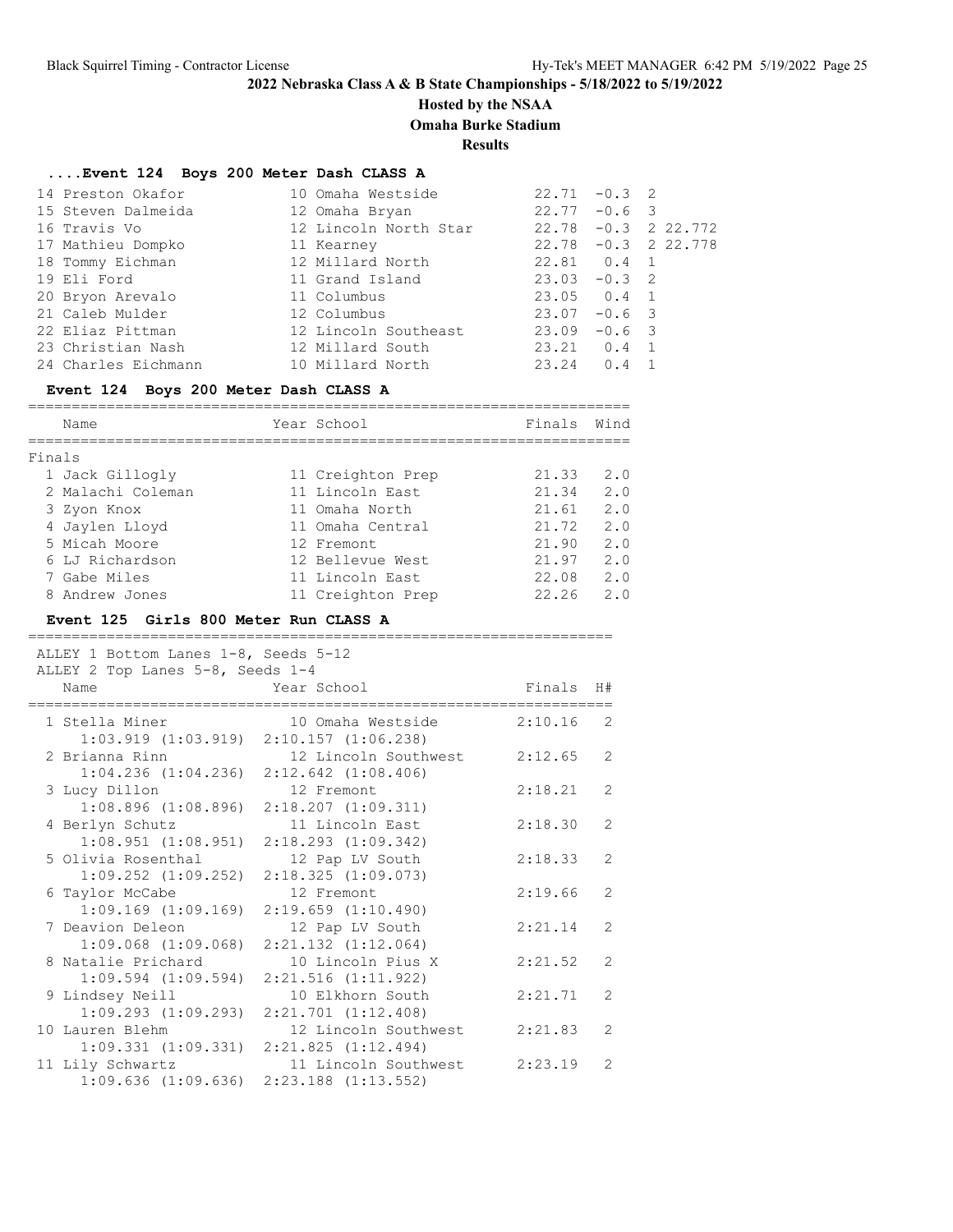## **Hosted by the NSAA**

**Omaha Burke Stadium**

**Results**

| Event 125 Girls 800 Meter Run CLASS A |                         |         |                |  |  |  |
|---------------------------------------|-------------------------|---------|----------------|--|--|--|
| 12 Peyton Svehla                      | 10 Lincoln East         | 2:25.16 | $\overline{2}$ |  |  |  |
| $1:09.524$ $(1:09.524)$               | $2:25.159$ $(1:15.635)$ |         |                |  |  |  |
| 13 Addison Johnson                    | 10 Columbus             | 2:25.20 | $\mathbf{1}$   |  |  |  |
| $1:09.468$ $(1:09.468)$               | $2:25.199$ $(1:15.731)$ |         |                |  |  |  |
| 14 Molly Chapman                      | 11 Lincoln Pius X       | 2:26.51 | $\mathbf{1}$   |  |  |  |
| $1:10.239$ $(1:10.239)$               | $2:26.501$ $(1:16.262)$ |         |                |  |  |  |
| 15 Jordyn Wissing                     | 10 Lincoln East         | 2:26.80 | $\mathbf{1}$   |  |  |  |
| $1:10.842$ $(1:10.842)$               | $2:26.792$ $(1:15.950)$ |         |                |  |  |  |
| 16 Mattie Dalton                      | 09 Fremont              | 2:27.46 | $\mathbf{1}$   |  |  |  |
| $1:09.952$ $(1:09.952)$               | $2:27.453$ $(1:17.501)$ |         |                |  |  |  |
| 17 Abigail Burger                     | 09 Kearney              | 2:28.98 | $\mathbf{1}$   |  |  |  |
| $1:11.088$ $(1:11.088)$               | 2:28.978 (1:17.890)     |         |                |  |  |  |
| 18 Megan Sutton                       | 12 Kearney              | 2:29.00 | $\mathbf{1}$   |  |  |  |
| $1:11.282$ $(1:11.282)$               | 2:28.993(1:17.711)      |         |                |  |  |  |
| 19 Sydney Kotz                        | 12 Pap-La Vista         | 2:31.30 | $\mathbf{1}$   |  |  |  |
| $1:13.149$ $(1:13.149)$               | $2:31.293$ $(1:18.144)$ |         |                |  |  |  |
| 20 Emma Rhode                         | 10 Millard North        | 2:32.06 | $\mathbf{1}$   |  |  |  |
| $1:13.566$ $(1:13.566)$               | $2:32.051$ $(1:18.485)$ |         |                |  |  |  |
| 21 Abbi Ruda                          | 11 Norfolk              | 2:33.92 | $\mathbf{1}$   |  |  |  |
| $1:12.948$ $(1:12.948)$               | $2:33.916$ $(1:20.968)$ |         |                |  |  |  |
| 22 Molly Meier                        | 10 Norfolk              | 2:34.99 | $\mathbf{1}$   |  |  |  |
| 1:14.541(1:14.541)                    | $2:34.986$ $(1:20.445)$ |         |                |  |  |  |
| 23 Alsafa Alkhalil                    | 10 Omaha Central        | 2:37.50 | $\mathbf{1}$   |  |  |  |
| $1:13.219$ $(1:13.219)$               | $2:37.495$ $(1:24.276)$ |         |                |  |  |  |
| 24 Rachael Chambers                   | 10 Millard North        | 2:45.16 | $\mathbf{1}$   |  |  |  |
| $1:15.118$ $(1:15.118)$               | $2:45.153$ $(1:30.035)$ |         |                |  |  |  |

#### **Event 126 Boys 800 Meter Run CLASS A**

| ALLEY 1 Bottom Lanes 1-8, Seeds 5-12<br>ALLEY 2 Top Lanes 5-8, Seeds 1-4 |                                     |                                     |                |
|--------------------------------------------------------------------------|-------------------------------------|-------------------------------------|----------------|
| Name<br>======================================                           | Year School                         | Finals<br>========================= | H#             |
| 1 Gabe Hinrichs                                                          | 12 Elkhorn South                    | 1:52.32                             | -2             |
|                                                                          | 54.175 (54.175) 1:52.313 (58.138)   |                                     |                |
| 2 Braden Taylor                                                          | 12 Fremont                          | 1:54.17                             | $\mathcal{L}$  |
|                                                                          | 54.321 (54.321) 1:54.162 (59.841)   |                                     |                |
| 3 Tyson Baker                                                            | 12 Fremont                          | 1:55.13                             | $\mathbf{1}$   |
|                                                                          | 57.295 (57.295) 1:55.127 (57.832)   |                                     |                |
| 4 Jack Witte                                                             | 10 Millard West                     | 1:55.22                             | $\overline{2}$ |
|                                                                          | 56.119 (56.119) 1:55.220 (59.101)   |                                     |                |
| 5 Nolan Miller                                                           | 12 Fremont                          | 1:55.65                             | 2              |
|                                                                          | 57.269 (57.269) 1:55.646 (58.377)   |                                     |                |
| 6 Thomas Greisen                                                         | 12 Lincoln Pius X                   | 1:55.86                             | $\overline{2}$ |
|                                                                          | 55.539 (55.539) 1:55.852 (1:00.313) |                                     |                |
| 7 Reed Emsick                                                            | 11 Omaha Burke                      | 1:56.24                             | $\mathcal{L}$  |
|                                                                          | 55.883 (55.883) 1:56.231 (1:00.348) |                                     |                |
| 8 Ahmed Muse                                                             | 12 Omaha Central                    | 1:56.40                             | $\mathcal{L}$  |
|                                                                          | 56.750 (56.750) 1:56.398 (59.648)   |                                     |                |
| 9 Matthew Dunaski                                                        | 12 Lincoln North Star               | 1:56.54                             | $\mathcal{L}$  |
|                                                                          | 56.725 (56.725) 1:56.531 (59.806)   |                                     |                |
| 10 Ethan Noon                                                            | 12 Creighton Prep                   | 1:57.87                             | 1              |
| 58.091 (58.091)                                                          | $1:57.867$ (59.776)                 |                                     |                |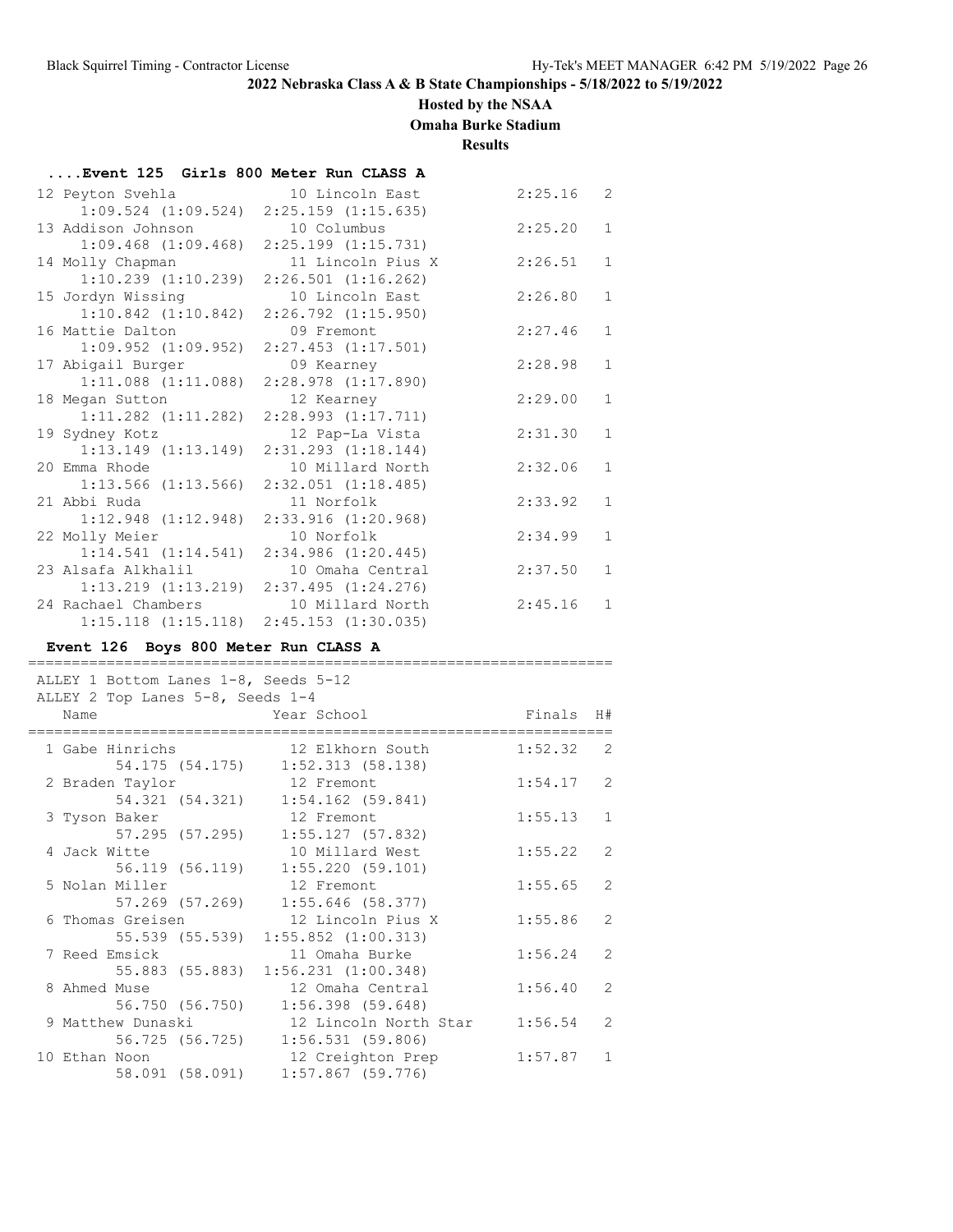## **Hosted by the NSAA**

**Omaha Burke Stadium**

**Results**

| Event 126 Boys 800 Meter Run CLASS A |                                     |         |                |
|--------------------------------------|-------------------------------------|---------|----------------|
| 11 Zack Schultz                      | 11 Millard North                    | 1:58.57 | 2              |
|                                      | 56.495 (56.495) 1:58.561 (1:02.066) |         |                |
| 12 James Dalton                      | 12 Lincoln Pius X                   | 1:58.74 | $\mathbf{1}$   |
| 57.654 (57.654)                      | $1:58.732$ $(1:01.078)$             |         |                |
| 13 Grant Dixon                       | 11 Elkhorn South                    | 1:58.90 | $\overline{2}$ |
| 57.895 (57.895)                      | 1:58.895(1:01.000)                  |         |                |
| 14 Sean Murphy                       | 11 Millard West                     | 1:59.21 | $\mathbf{1}$   |
| 57.815 (57.815)                      | $1:59.209$ $(1:01.394)$             |         |                |
| 15 Drew Arduser                      | 11 Lincoln East                     | 2:00.38 | $\mathbf{1}$   |
| 58.676 (58.676)                      | $2:00.372$ $(1:01.696)$             |         |                |
| 16 David Goldsmith                   | 12 Millard North                    | 2:01.29 | $\mathbf{1}$   |
| 59.011 (59.011)                      | $2:01.282$ $(1:02.271)$             |         |                |
| 17 Cade Neubauer                     | 12 Creighton Prep                   | 2:01.44 | $\overline{2}$ |
| 57.816 (57.816)                      | $2:01.437$ $(1:03.621)$             |         |                |
| 18 Lucas Steuter                     | 11 Lincoln Pius X                   | 2:01.59 | $\mathbf{1}$   |
| 59.084 (59.084)                      | $2:01.582$ $(1:02.498)$             |         |                |
| 19 Brandon Schutt                    | 12 Bellevue East                    | 2:02.60 | $\mathbf{1}$   |
| 59.624 (59.624)                      | $2:02.592$ $(1:02.968)$             |         |                |
| 20 Deshawn Burks                     | 12 Lincoln High                     | 2:03.64 | $\mathbf{1}$   |
| 59.982 (59.982)                      | $2:03.636$ $(1:03.654)$             |         |                |
| 21 Casey Kruger                      | 12 Pap LV South                     | 2:03.65 | $\mathbf{1}$   |
| 59.198 (59.198)                      | $2:03.642$ $(1:04.444)$             |         |                |
| 22 Dakota Miser                      | 12 Pap LV South                     | 2:03.83 | $\mathbf{1}$   |
| 58.485 (58.485)                      | $2:03.827$ $(1:05.342)$             |         |                |
| 23 Nate O'Brien                      | 11 Bellevue East                    | 2:07.77 | $\mathbf{1}$   |
| $1:00.272$ $(1:00.272)$              | $2:07.770$ $(1:07.498)$             |         |                |
| -- Grant Wasserman                   | 12 Lincoln North Star               | DNF     | $\overline{2}$ |
| 57.522 (57.522)                      |                                     |         |                |

# **Event 127 Girls 300 Meter Hurdles CLASS A**

| Name |                                                                                                                                                                                                                                                                                                                                                                                                                   |                                    | Prelims                                                                                                                                                                                                                                                                                                                                                                                | H#                  |
|------|-------------------------------------------------------------------------------------------------------------------------------------------------------------------------------------------------------------------------------------------------------------------------------------------------------------------------------------------------------------------------------------------------------------------|------------------------------------|----------------------------------------------------------------------------------------------------------------------------------------------------------------------------------------------------------------------------------------------------------------------------------------------------------------------------------------------------------------------------------------|---------------------|
|      |                                                                                                                                                                                                                                                                                                                                                                                                                   |                                    |                                                                                                                                                                                                                                                                                                                                                                                        |                     |
|      |                                                                                                                                                                                                                                                                                                                                                                                                                   |                                    |                                                                                                                                                                                                                                                                                                                                                                                        |                     |
|      |                                                                                                                                                                                                                                                                                                                                                                                                                   |                                    | 43.450 1                                                                                                                                                                                                                                                                                                                                                                               |                     |
|      |                                                                                                                                                                                                                                                                                                                                                                                                                   |                                    | 44.980 2                                                                                                                                                                                                                                                                                                                                                                               |                     |
|      |                                                                                                                                                                                                                                                                                                                                                                                                                   |                                    | $45.55Q$ 3                                                                                                                                                                                                                                                                                                                                                                             |                     |
|      |                                                                                                                                                                                                                                                                                                                                                                                                                   |                                    | 46.08q                                                                                                                                                                                                                                                                                                                                                                                 | $\mathcal{S}$       |
|      |                                                                                                                                                                                                                                                                                                                                                                                                                   |                                    | 46.29q                                                                                                                                                                                                                                                                                                                                                                                 | $\mathbf{1}$        |
|      |                                                                                                                                                                                                                                                                                                                                                                                                                   |                                    | 46.84q                                                                                                                                                                                                                                                                                                                                                                                 | 3                   |
|      |                                                                                                                                                                                                                                                                                                                                                                                                                   |                                    | 47.31q                                                                                                                                                                                                                                                                                                                                                                                 | $\mathbf{1}$        |
|      |                                                                                                                                                                                                                                                                                                                                                                                                                   |                                    | 47.47q                                                                                                                                                                                                                                                                                                                                                                                 | 2                   |
|      |                                                                                                                                                                                                                                                                                                                                                                                                                   |                                    | 47.73                                                                                                                                                                                                                                                                                                                                                                                  | $\mathbf{1}$        |
|      |                                                                                                                                                                                                                                                                                                                                                                                                                   |                                    | 48.01                                                                                                                                                                                                                                                                                                                                                                                  | $\mathbf{1}$        |
|      |                                                                                                                                                                                                                                                                                                                                                                                                                   |                                    | 48.14                                                                                                                                                                                                                                                                                                                                                                                  | 3                   |
|      |                                                                                                                                                                                                                                                                                                                                                                                                                   |                                    | 48.62                                                                                                                                                                                                                                                                                                                                                                                  | $\mathbf{1}$        |
|      |                                                                                                                                                                                                                                                                                                                                                                                                                   |                                    | 48.82                                                                                                                                                                                                                                                                                                                                                                                  | $\mathbf{1}$        |
|      |                                                                                                                                                                                                                                                                                                                                                                                                                   |                                    | 49.11                                                                                                                                                                                                                                                                                                                                                                                  | $\mathbf{2}$        |
|      |                                                                                                                                                                                                                                                                                                                                                                                                                   |                                    | 49.73                                                                                                                                                                                                                                                                                                                                                                                  | 3                   |
|      |                                                                                                                                                                                                                                                                                                                                                                                                                   |                                    | 49.89                                                                                                                                                                                                                                                                                                                                                                                  | $\overline{2}$      |
|      |                                                                                                                                                                                                                                                                                                                                                                                                                   |                                    | 50.07                                                                                                                                                                                                                                                                                                                                                                                  | 3                   |
|      |                                                                                                                                                                                                                                                                                                                                                                                                                   | Omaha Central                      | 50.18                                                                                                                                                                                                                                                                                                                                                                                  | $\overline{2}$      |
|      |                                                                                                                                                                                                                                                                                                                                                                                                                   |                                    | 50.46                                                                                                                                                                                                                                                                                                                                                                                  | 3                   |
|      |                                                                                                                                                                                                                                                                                                                                                                                                                   |                                    | 51.12                                                                                                                                                                                                                                                                                                                                                                                  | 3                   |
|      | Preliminaries<br>1 Kate Campos<br>2 Makayla Thompson<br>3 Jaida Rowe<br>4 Taylor Schuster<br>5 Morgan Glaser<br>6 Abigail Frey<br>7 Rachel Smith<br>8 Nyasaia Thomas<br>9 Roan Young<br>10 Bethany Schuhmacher<br>11 Thea Kutash<br>12 Alynna Henderson<br>13 Hailey Whitmarsh<br>14 Sara Glaser<br>15 Haley Mihm<br>16 Emma McGrath<br>17 Mya Gawrych<br>18 Audrey Ngamelue<br>19 Hailey Boltz<br>20 Selah Boqqs | ---------------------------------- | Year School<br>11 Lincoln Pius X<br>11 Omaha Burke<br>12 Lincoln Southwest<br>10 Pap-La Vista<br>12 Omaha Northwest<br>11 Lincoln East<br>10 Omaha North<br>12 Millard North<br>11 Pap LV South<br>10 Millard West<br>9 Lincoln Southwest<br>10 Millard North<br>12 Pap-La Vista<br>12 Kearney<br>11 Pap-La Vista<br>11 Grand Island<br>10<br>9 Lincoln North Star<br>12 Millard North | 9 Lincoln Southwest |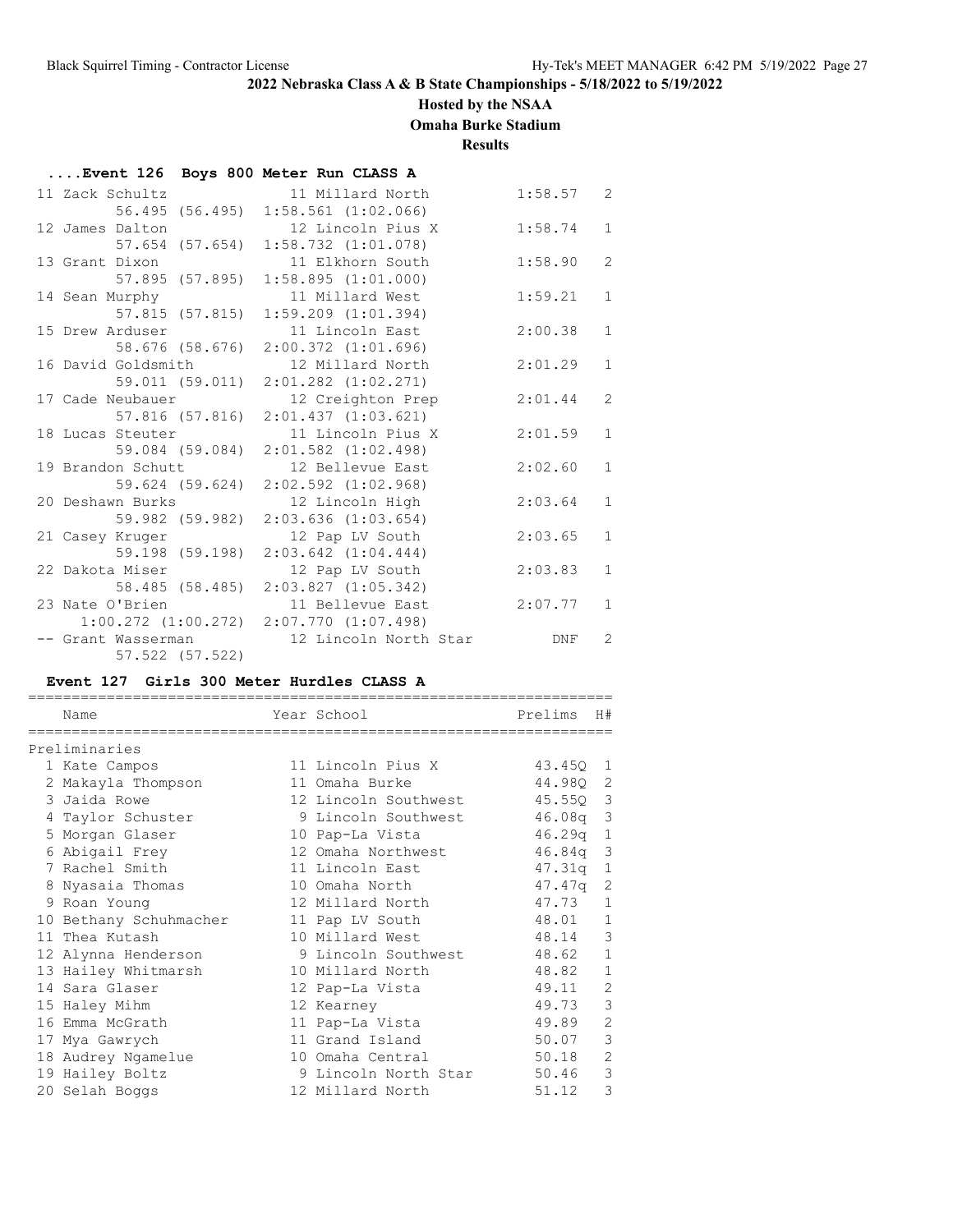# **Hosted by the NSAA**

**Omaha Burke Stadium**

## **Results**

#### **....Event 127 Girls 300 Meter Hurdles CLASS A**

| 21 Delaney Bell  | 10 Lincoln East   | 51.25 2 |  |
|------------------|-------------------|---------|--|
| 22 Breylee Botts | 9 Pap LV South    | 52.07 1 |  |
| 23 Ava Johnson   | 10 Omaha Westside | 52.50 2 |  |
| 24 Erin Smith    | 12 Columbus       | 53.37 2 |  |

#### **Event 127 Girls 300 Meter Hurdles CLASS A**

|        | Name               | Year School          | Finals |                |
|--------|--------------------|----------------------|--------|----------------|
| Finals |                    |                      |        |                |
|        | 1 Kate Campos      | 11 Lincoln Pius X    | 43.65  |                |
|        | 2 Makayla Thompson | 11 Omaha Burke       | 45.04  |                |
|        | 3 Abigail Frey     | 12 Omaha Northwest   | 45.93  |                |
|        | 4 Morgan Glaser    | 10 Pap-La Vista      | 46.46  |                |
|        | 5 Taylor Schuster  | 9 Lincoln Southwest  | 46.92  |                |
|        | 6 Jaida Rowe       | 12 Lincoln Southwest | 47.67  |                |
|        | 7 Rachel Smith     | 11 Lincoln East      | 48.15  |                |
|        | -- Nyasaia Thomas  | 10 Omaha North       | DO.    | Hand to Hurdle |

# **Event 128 Boys 300 Meter Hurdles CLASS A**

|  | Name                                                      |  | Year School                      | Prelims H#     |                |          |  |  |
|--|-----------------------------------------------------------|--|----------------------------------|----------------|----------------|----------|--|--|
|  | Preliminaries                                             |  |                                  |                |                |          |  |  |
|  | 1 Andrew Brown                                            |  | 10 Omaha Central 39.750 1        |                |                |          |  |  |
|  | 2 JP Mattern                                              |  | 11 Lincoln Pius X 39.760 2       |                |                |          |  |  |
|  | 3 Dash Bauman                                             |  | 10 Lincoln East                  | 40.06Q 3       |                |          |  |  |
|  | 4 Grant Hunsaker                                          |  | 11 Millard North 40.09q 1        |                |                |          |  |  |
|  | 5 Ian Young                                               |  | 11 Omaha Central 40.74q 2        |                |                |          |  |  |
|  | 6 Noah McPherson                                          |  | 12 Omaha Central 40.80q 3        |                |                |          |  |  |
|  | 7 Cole Dobberstein                                        |  | 11 Gretna                        | 40.85a 1       |                |          |  |  |
|  | 8 Grant Barrett and Santa Communistry of the Second State |  | 11 Millard West 41.13q 2         |                |                |          |  |  |
|  | 9 Jack Dahlgren                                           |  | 11 Kearney                       | 41.24 3        |                |          |  |  |
|  | 10 Declan Buss                                            |  | 11 Creighton Prep 41.30 2        |                |                |          |  |  |
|  | 11 Connor Plahn                                           |  | 11 Lincoln North Star 41.36      |                | $\mathcal{E}$  |          |  |  |
|  | 12 Dylan Hallett                                          |  | 11 Lincoln North Star 41.54 3    |                |                |          |  |  |
|  | 13 Matthew Stursma                                        |  | 12 Millard North 41.70           |                | $\mathcal{S}$  |          |  |  |
|  | 14 Jesse Malone                                           |  | 10 Pap-La Vista (1.80)           |                | $\overline{2}$ |          |  |  |
|  | 15 Luke Heck                                              |  | 11 Creighton Prep 41.92 1 41.918 |                |                |          |  |  |
|  | 16 Blake McLain                                           |  | 11 Lincoln East 41.92            |                |                | 2 41.920 |  |  |
|  | 17 Ashton Sagehorn                                        |  | 12 Fremont                       | 42.39          | $\mathbf{1}$   |          |  |  |
|  | 18 Matt Valenta                                           |  | 9 Pap LV South 42.70             |                | $\mathbf{1}$   |          |  |  |
|  | 19 Ben Rush                                               |  | 11 Lincoln Southwest 42.79       |                | $\overline{2}$ |          |  |  |
|  | 20 Jaden Quelette                                         |  | 12 Pap LV South 42.90            |                | 2              |          |  |  |
|  | 21 Javon Leuty                                            |  | 11 Lincoln High 43.16 3          |                |                |          |  |  |
|  | 22 Ryan Prim                                              |  | 11 Norfolk                       | 43.18          | $\mathbf{1}$   |          |  |  |
|  | 23 Carson LaChapelle                                      |  | 11 North Platte 43.89 3 43.882   |                |                |          |  |  |
|  | 24 Noah Smith                                             |  | 12 Gretna                        | 43.89 1 43.886 |                |          |  |  |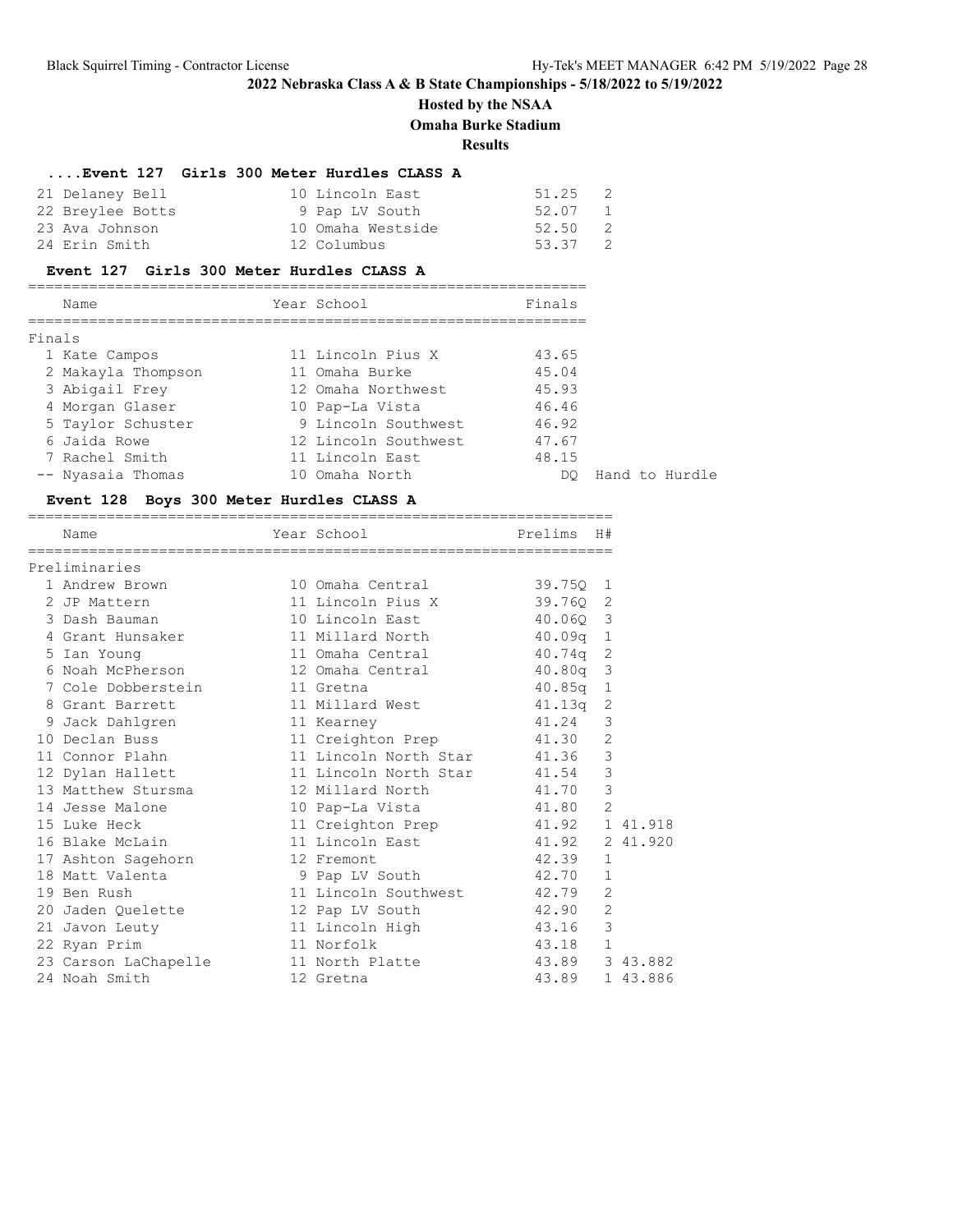#### **Hosted by the NSAA Omaha Burke Stadium**

**Results**

#### **Event 128 Boys 300 Meter Hurdles CLASS A**

|        | Name               | Year School       | Finals |
|--------|--------------------|-------------------|--------|
| Finals |                    |                   |        |
|        | 1 Andrew Brown     | 10 Omaha Central  | 39.17  |
|        | 2 JP Mattern       | 11 Lincoln Pius X | 39.28  |
|        | 3 Dash Bauman      | 10 Lincoln East   | 39.39  |
|        | 4 Ian Young        | 11 Omaha Central  | 40.44  |
|        | 5 Cole Dobberstein | 11 Gretna         | 40.61  |
|        | 6 Grant Barrett    | 11 Millard West   | 40.68  |
|        | 7 Grant Hunsaker   | 11 Millard North  | 40.94  |
|        | 8 Noah McPherson   | 12 Omaha Central  | 46.82  |
|        |                    |                   |        |

#### **Event 129 Girls 1600 Meter Run CLASS A**

================================================================ ALLEY 1 Bottom Lanes 1-8, Seeds 9-24 ALLEY 2 Top Lanes 5-8, Seeds 1-8 Name **Year School** Finals ================================================================ 1 Jaci Sievers 11 Elkhorn South 4:51.67 1:09.786 (1:09.786) 2:25.159 (1:15.374) 3:38.436 (1:13.278) 4:51.663 (1:13.227) 2 Stella Miner 10 Omaha Westside 4:57.60 1:10.916 (1:10.916) 2:29.540 (1:18.625) 3:47.386 (1:17.847) 4:57.596 (1:10.210) 3 Elli Dahl 12 Fremont 5:03.72 1:09.962 (1:09.962) 2:25.376 (1:15.414) 3:40.871 (1:15.495) 5:03.716 (1:22.846) 4 Brianna Rinn 12 Lincoln Southwest 5:07.67 1:10.266 (1:10.266) 2:29.615 (1:19.350) 3:53.252 (1:23.638) 5:07.661 (1:14.410) 5 Mia Murray 10 Lincoln East 5:08.04 1:13.953 (1:13.953) 2:33.121 (1:19.168) 3:53.513 (1:20.393) 5:08.036 (1:14.524) 6 Claire White 10 Omaha Westside 5:09.21 1:18.088 (1:18.088) 2:38.396 (1:20.309) 3:56.238 (1:17.842) 5:09.203 (1:12.965) 7 Isabelle Hartnett 11 Millard West 5:09.91 1:14.446 (1:14.446) 2:34.338 (1:19.893) 3:54.499 (1:20.161) 5:09.907 (1:15.409) 8 Peyton Svehla 10 Lincoln East 5:10.62 1:14.257 (1:14.257) 2:34.070 (1:19.813) 3:53.538 (1:19.469) 5:10.617 (1:17.080) 9 Berlyn Schutz 11 Lincoln East 5:10.90 1:14.385 (1:14.385) 2:33.782 (1:19.398) 3:53.931 (1:20.150) 5:10.896 (1:16.965) 10 Isabella Bricker 12 Gretna 5:14.37 1:14.050 (1:14.050) 2:33.293 (1:19.244) 3:54.241 (1:20.948) 5:14.370 (1:20.130) 11 Reese Young-Oestman 12 Omaha Westside 5:19.65 1:18.052 (1:18.052) 2:38.978 (1:20.926) 4:01.411 (1:22.433) 5:19.644 (1:18.234) 12 Lily Schwartz 11 Lincoln Southwest 5:20.76 1:14.753 (1:14.753) 2:36.906 (1:22.153) 4:02.106 (1:25.201) 5:20.751 (1:18.645) 13 Kennedy Bartee 11 Lincoln High 5:24.19 1:14.624 (1:14.624) 2:36.408 (1:21.785) 4:01.736 (1:25.329) 5:24.190 (1:22.454) 14 Sydney Beaudin 12 Millard West 5:24.21 1:15.106 (1:15.106) 2:37.112 (1:22.007) 4:01.771 (1:24.659) 5:24.207 (1:22.437) 15 Sam Stava 10 Kearney 5:31.46 1:14.199 (1:14.199) 2:36.179 (1:21.980) 4:02.298 (1:26.120) 5:31.454 (1:29.156) 16 Charlotte Gregor 09 Omaha South 5:33.79 1:15.671 (1:15.671) 2:41.034 (1:25.364) 4:08.473 (1:27.440) 5:33.783 (1:25.310) 17 Emma Rhode 10 Millard North 5:42.10 1:20.128 (1:20.128) 2:47.303 (1:27.175) 4:17.752 (1:30.450) 5:42.092 (1:24.340) 18 Lauren Blehm 12 Lincoln Southwest 5:42.58 1:15.356 (1:15.356) 2:40.906 (1:25.550) 4:13.209 (1:32.304) 5:42.571 (1:29.362)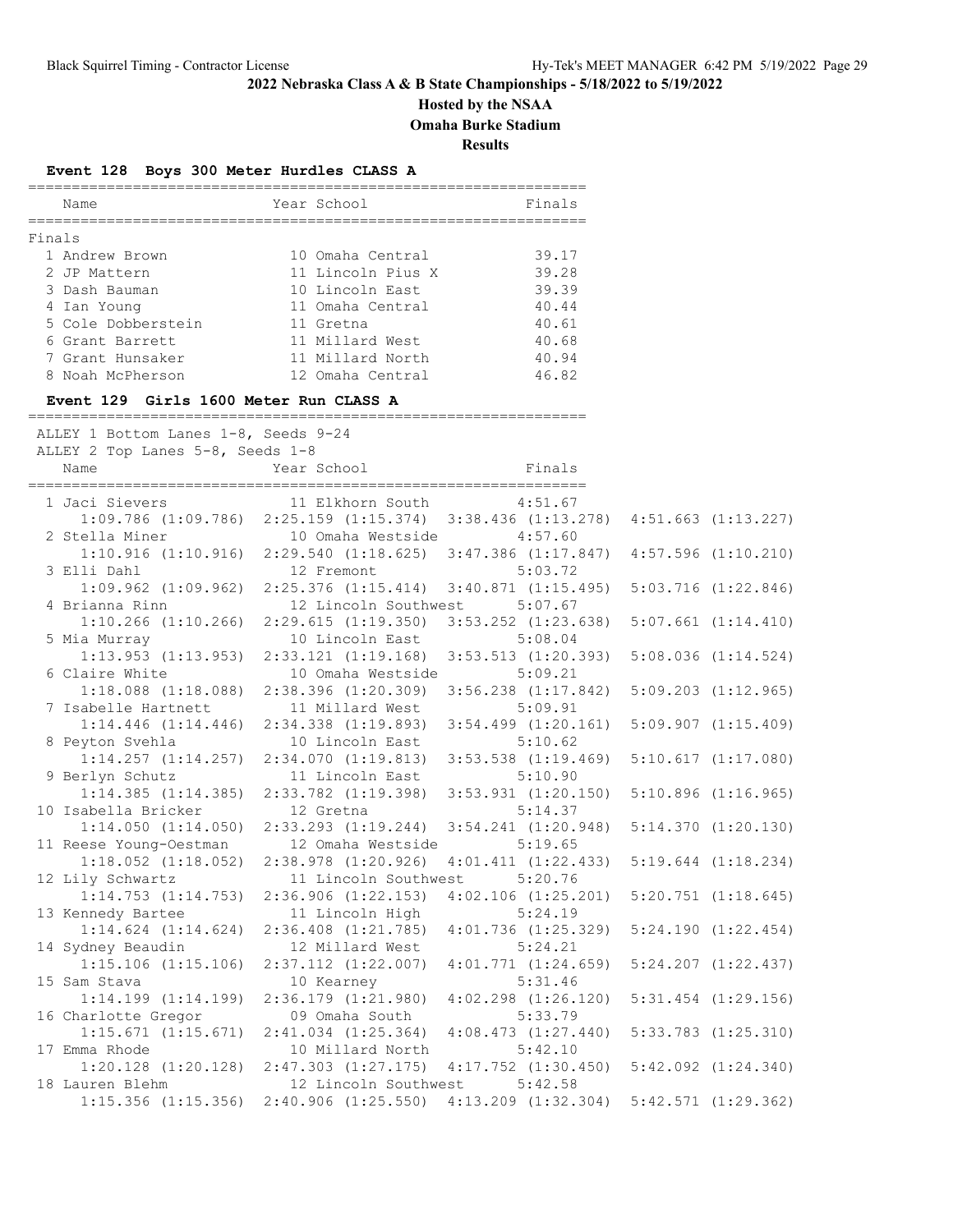**Hosted by the NSAA**

**Omaha Burke Stadium**

**Results**

## **....Event 129 Girls 1600 Meter Run CLASS A**

| 19 Hope Riedel North States                     |                         | 9 Lincoln North Star 5:45.70                                            |                         |
|-------------------------------------------------|-------------------------|-------------------------------------------------------------------------|-------------------------|
|                                                 |                         | $1:20.311$ $(1:20.311)$ $2:47.631$ $(1:27.321)$ $4:17.702$ $(1:30.071)$ | $5:45.692$ $(1:27.990)$ |
| 20 Kaitlyn Swartz                               | 10 Pap LV South         | 5:47.62                                                                 |                         |
| $1:16.159$ $(1:16.159)$                         |                         | $2:41.157$ $(1:24.999)$ $4:13.573$ $(1:32.416)$                         | $5:47.618$ $(1:34.045)$ |
| 21 Kara Muller                                  | 10 Bellevue West        | 5:52.37                                                                 |                         |
| $1:18.501$ $(1:18.501)$ $2:46.793$ $(1:28.292)$ |                         | $4:20.308$ $(1:33.515)$ $5:52.361$ $(1:32.054)$                         |                         |
| 22 Ella Jonas                                   | 9 Millard North         | 5:53.45                                                                 |                         |
| $1:20.531$ $(1:20.531)$                         | $2:48.281$ $(1:27.750)$ | $4:21.898$ $(1:33.617)$                                                 | $5:53.448$ $(1:31.550)$ |
| 23 Abby Foster                                  | 9 Norfolk               | 5:58.82                                                                 |                         |
| $1:20.232$ $(1:20.232)$ $2:49.900$ $(1:29.668)$ |                         | $4:28.128$ $(1:38.229)$                                                 | $5:58.818$ $(1:30.690)$ |
| -- Deavion Deleon                               | 12 Pap LV South         | DNF                                                                     |                         |

# **Event 130 Boys 1600 Meter Run CLASS A**

| ALLEY 1 Bottom Lanes 1-8, Seeds 9-24<br>ALLEY 2 Top Lanes 5-8, Seeds 1-8 |                                                 |                                                                                                            |                         |
|--------------------------------------------------------------------------|-------------------------------------------------|------------------------------------------------------------------------------------------------------------|-------------------------|
| Name                                                                     | Year School                                     | Finals                                                                                                     |                         |
| 1 Gabe Hinrichs                                                          | 12 Elkhorn South                                | 4:16.34<br>$1:06.365$ $(1:06.365)$ $2:12.624$ $(1:06.260)$ $3:14.195$ $(1:01.571)$ $4:16.335$ $(1:02.140)$ |                         |
| 2 Carter Waters                                                          | 12 Fremont                                      | 4:18.88                                                                                                    |                         |
|                                                                          | $1:07.476$ $(1:07.476)$ $2:13.388$ $(1:05.912)$ | $3:20.452$ $(1:07.065)$                                                                                    | 4:18.880 (58.429)       |
| 3 Colby Erdkamp                                                          | 12 Gretna                                       | 4:19.70                                                                                                    |                         |
| $1:06.532$ $(1:06.532)$                                                  | $2:12.722$ $(1:06.190)$                         | $3:15.578$ $(1:02.856)$                                                                                    | 4:19.691(1:04.114)      |
| 4 Jack Witte                                                             | 10 Millard West                                 | 4:20.38                                                                                                    |                         |
| $1:07.749$ $(1:07.749)$<br>5 Braden Taylor                               | $2:14.249$ $(1:06.501)$<br>12 Fremont           | $3:20.696$ $(1:06.447)$ $4:20.372$ $(59.676)$<br>4:21.18                                                   |                         |
| $1:07.694$ $(1:07.694)$                                                  | $2:13.540$ $(1:05.846)$                         | $3:20.557$ $(1:07.017)$                                                                                    | $4:21.174$ $(1:00.618)$ |
| 6 Grant Wasserman                                                        | 12 Lincoln North Star                           | 4:21.60                                                                                                    |                         |
| $1:07.929$ $(1:07.929)$                                                  | $2:13.969$ $(1:06.040)$                         | $3:20.585$ $(1:06.617)$                                                                                    | $4:21.599$ $(1:01.015)$ |
| 7 Samuel Kirchner                                                        | 12 Millard West                                 | 4:22.17                                                                                                    |                         |
| 1:06.729(1:06.729)                                                       |                                                 | $2:13.092$ $(1:06.363)$ $3:20.384$ $(1:07.292)$                                                            | $4:22.169$ $(1:01.786)$ |
| 8 Isaac Ochoa                                                            | 10 Norfolk                                      | 4:22.44                                                                                                    |                         |
| $1:06.968$ $(1:06.968)$                                                  | $2:13.854$ $(1:06.887)$                         | $3:20.810$ $(1:06.956)$                                                                                    | $4:22.438$ $(1:01.628)$ |
| 9 Cole Haith                                                             | 12 Millard West                                 | 4:22.49                                                                                                    |                         |
| 1:07.815(1:07.815)                                                       | $2:14.499$ $(1:06.685)$                         | $3:20.852$ $(1:06.353)$                                                                                    | $4:22.486$ $(1:01.635)$ |
| 10 Max Myers                                                             | 10 Lincoln Southwest 4:27.42                    |                                                                                                            |                         |
| $1:07.633$ $(1:07.633)$                                                  | $2:14.980$ $(1:07.348)$                         | $3:22.049$ $(1:07.070)$                                                                                    | $4:27.420$ $(1:05.371)$ |
| 11 Evan Caudy                                                            | 12 North Platte                                 | 4:27.88                                                                                                    |                         |
|                                                                          | $1:07.307$ $(1:07.307)$ $2:13.864$ $(1:06.558)$ | $3:20.809$ $(1:06.945)$                                                                                    | $4:27.879$ $(1:07.071)$ |
| 12 Zack Schultz                                                          | 11 Millard North                                | 4:28.26                                                                                                    |                         |
| $1:07.515$ $(1:07.515)$<br>13 Nolan Miller                               | 2:15.115(1:07.600)<br>12 Fremont                | $3:22.189$ $(1:07.075)$<br>4:28.90                                                                         | $4:28.252$ $(1:06.063)$ |
| 1:08.070(1:08.070)                                                       | $2:15.001$ $(1:06.931)$                         | $3:23.971$ $(1:08.970)$                                                                                    | $4:28.891$ $(1:04.920)$ |
| 14 Luke Johnson                                                          | 11 Elkhorn South                                | 4:29.19                                                                                                    |                         |
| $1:07.341$ $(1:07.341)$                                                  | $2:15.996$ $(1:08.655)$                         | $3:25.019$ $(1:09.023)$                                                                                    | $4:29.183$ $(1:04.165)$ |
| 15 Joe Volkmer                                                           | 12 Lincoln East                                 | 4:30.41                                                                                                    |                         |
| $1:08.465$ $(1:08.465)$                                                  | $2:16.790$ $(1:08.325)$                         | $3:25.270$ $(1:08.480)$                                                                                    | $4:30.407$ $(1:05.137)$ |
| 16 Isaac Graff                                                           | 11 Lincoln East                                 | 4:30.92                                                                                                    |                         |
| 1:08.307(1:08.307)                                                       | $2:15.387$ $(1:07.080)$                         | $3:23.389$ $(1:08.002)$                                                                                    | $4:30.917$ $(1:07.529)$ |
| 17 Ethan Mann                                                            | 10 Pap-La Vista                                 | 4:32.43                                                                                                    |                         |
|                                                                          |                                                 | 1:08.187 (1:08.187) 2:16.158 (1:07.971) 3:25.531 (1:09.374) 4:32.430 (1:06.900)                            |                         |
| 18 Evan Liewer                                                           | 12 Gretna                                       | 4:34.40                                                                                                    |                         |
| 1:08.030(1:08.030)                                                       |                                                 | 2:14.782 (1:06.752) 3:22.839 (1:08.058) 4:34.391 (1:11.552)                                                |                         |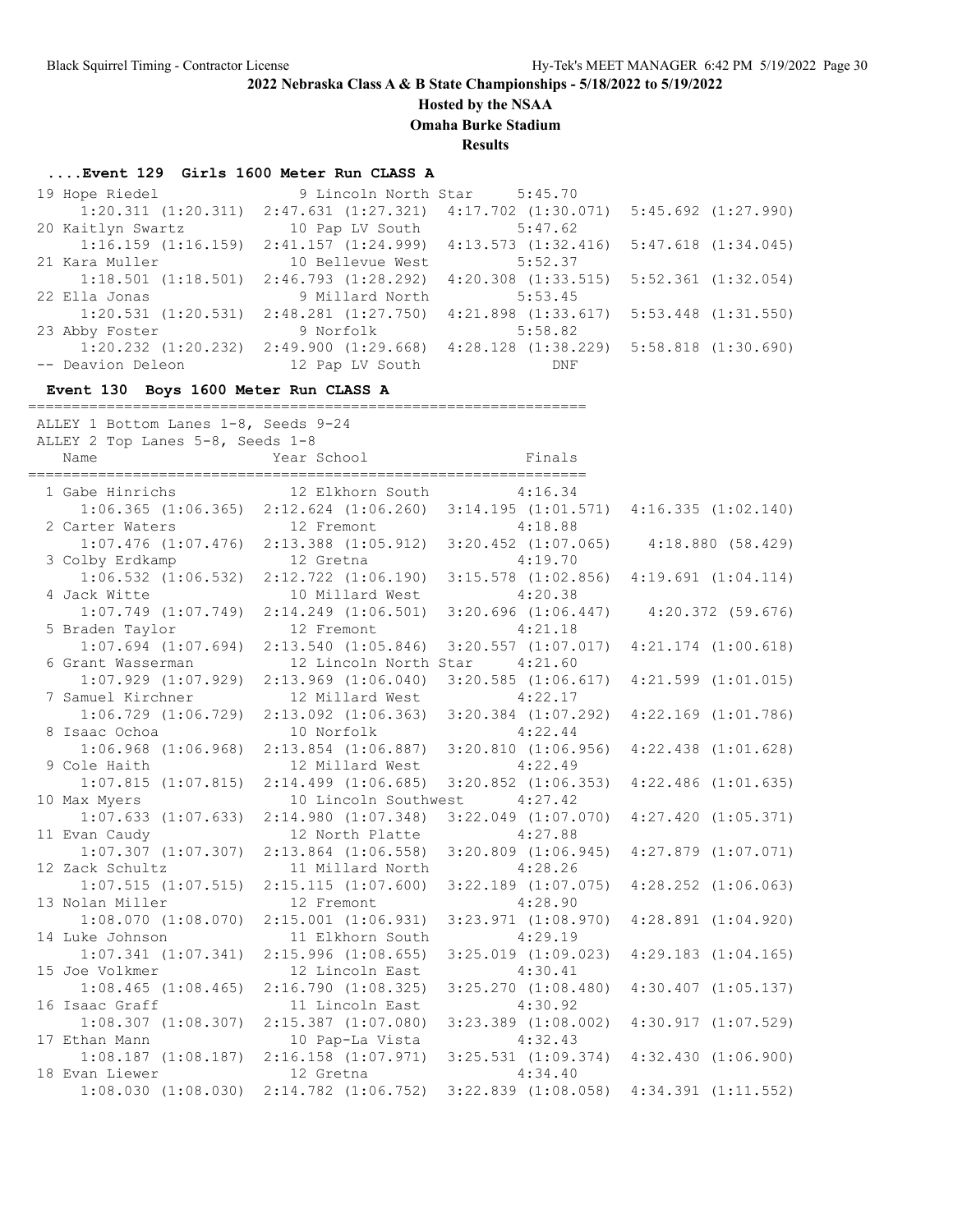#### **Hosted by the NSAA**

**Omaha Burke Stadium**

**Results**

#### **....Event 130 Boys 1600 Meter Run CLASS A**

| $3:25.723$ $(1:09.405)$ $4:35.025$ $(1:09.303)$<br>$1:08.276$ $(1:08.276)$ $2:16.318$ $(1:08.042)$<br>$4:35.03$ $4:35.030$<br>11 Omaha Burke<br>20 Thomas Vasquez<br>$1:08.541$ $(1:08.541)$<br>$2:17.819$ $(1:09.278)$<br>$3:25.862$ $(1:08.044)$ $4:35.030$ $(1:09.169)$<br>4:38.17<br>10 Millard South<br>21 Dalton Heller<br>$3:25.279$ $(1:10.063)$ $4:38.169$ $(1:12.891)$<br>$1:07.255$ $(1:07.255)$ $2:15.216$ $(1:07.961)$<br>11 Pap LV South 4:39.35<br>22 Ouin Karas<br>$2:16.844$ $(1:09.051)$ $3:26.833$ $(1:09.990)$<br>$1:07.793$ $(1:07.793)$<br>4:39.343(1:12.510)<br>12 Creighton Prep 4:43.87<br>23 Robert Nizzi<br>$2:17.086$ $(1:09.469)$ $3:27.789$ $(1:10.703)$<br>$4:43.865$ $(1:16.077)$<br>$1:07.618$ $(1:07.618)$<br>12 Lincoln Southeast 4:58.46<br>24 Carson Lauterbach<br>$1:08.230$ $(1:08.230)$ $2:19.662$ $(1:11.432)$ $3:37.734$ $(1:18.072)$ $4:58.459$ $(1:20.725)$ | 19 Thomas Greisen | 12 Lincoln Pius X | $4:35.03$ $4:35.025$ |  |
|---------------------------------------------------------------------------------------------------------------------------------------------------------------------------------------------------------------------------------------------------------------------------------------------------------------------------------------------------------------------------------------------------------------------------------------------------------------------------------------------------------------------------------------------------------------------------------------------------------------------------------------------------------------------------------------------------------------------------------------------------------------------------------------------------------------------------------------------------------------------------------------------------------|-------------------|-------------------|----------------------|--|
|                                                                                                                                                                                                                                                                                                                                                                                                                                                                                                                                                                                                                                                                                                                                                                                                                                                                                                         |                   |                   |                      |  |
|                                                                                                                                                                                                                                                                                                                                                                                                                                                                                                                                                                                                                                                                                                                                                                                                                                                                                                         |                   |                   |                      |  |
|                                                                                                                                                                                                                                                                                                                                                                                                                                                                                                                                                                                                                                                                                                                                                                                                                                                                                                         |                   |                   |                      |  |
|                                                                                                                                                                                                                                                                                                                                                                                                                                                                                                                                                                                                                                                                                                                                                                                                                                                                                                         |                   |                   |                      |  |
|                                                                                                                                                                                                                                                                                                                                                                                                                                                                                                                                                                                                                                                                                                                                                                                                                                                                                                         |                   |                   |                      |  |
|                                                                                                                                                                                                                                                                                                                                                                                                                                                                                                                                                                                                                                                                                                                                                                                                                                                                                                         |                   |                   |                      |  |
|                                                                                                                                                                                                                                                                                                                                                                                                                                                                                                                                                                                                                                                                                                                                                                                                                                                                                                         |                   |                   |                      |  |
|                                                                                                                                                                                                                                                                                                                                                                                                                                                                                                                                                                                                                                                                                                                                                                                                                                                                                                         |                   |                   |                      |  |
|                                                                                                                                                                                                                                                                                                                                                                                                                                                                                                                                                                                                                                                                                                                                                                                                                                                                                                         |                   |                   |                      |  |
|                                                                                                                                                                                                                                                                                                                                                                                                                                                                                                                                                                                                                                                                                                                                                                                                                                                                                                         |                   |                   |                      |  |
|                                                                                                                                                                                                                                                                                                                                                                                                                                                                                                                                                                                                                                                                                                                                                                                                                                                                                                         |                   |                   |                      |  |

#### **Event 131 Girls 4x100 Meter Relay CLASS A**

=================================================================== School Finals H# =================================================================== 1 Lincoln High 47.53 2 1) SaReya Giebelhaus 11 2) Neryah Hekl 11 3) Zainab Funnah 12 4) Dajaz DeFrand 12 2 Lincoln Southwest 48.66 2 1) Kennah Bretschneider 9 2) Nonic Oelling 9 3) Taylor Schuster 9 1940 4) Jaida Rowe 12 3 Omaha Westside 48.74 2 1) Chloe Green 12 2) Lademi Davies 11 3) Amnie Berry 11 4) MaryAnn Lewis 09 4 Gretna 49.52 1 1) Addison Webster 12 2) Leah Heck 10 3) Hope Norvig 10 (4) Jenna Marshall 12 5 Omaha Burke 49.54 2 1) Aaliyah Franklin 11 2) Zakeirah Johnson 10 3) Makayla Thompson 11 4) Alexis Carbonella-Smith 10 6 Omaha North 49.57 2 1) Jessica Wynne 12 2) Teriana Taylor 10 3) Nyasaia Thomas 10 4) Kashae' Harbour 10 7 Fremont 49.86 2 1) Ella Cooper 11 2) Sydney Glause 10 3) Emmalee Sheppard 11  $\hspace{1cm}$  4) Tania Gleason 12 8 Pap-La Vista 50.06 1 1) Ciara Williams 10 2) Lindsay Miller 11 3) Maya Zoucha 10 4) Dru Zoucha 10 9 Elkhorn South 50.18 2 1) Grace Henry 11 2) Lennah Kathol 9 3) Elizabeth Hanafan 11 4) Maggie Madsen 11 10 Omaha Northwest 50.29 1 1) Abigail Frey 12 2) Imani Skanes 9 3) Mikaiya Rodgers 10 4) Kenaija Hamilton 12 11 Millard North 50.37 1 1) Jasmine Watts 12 2) Chloe Yates 12 3) Mia Flaschner 12 4) Alexis Bornemeier 10 12 Millard West 50.66 2 1) Layla Hopkins 12 2) Chloe Vaughn 09 3) Cecile Ahrens 10 (4) 4 4 Aniilard 12 13 Kearney 51.61 1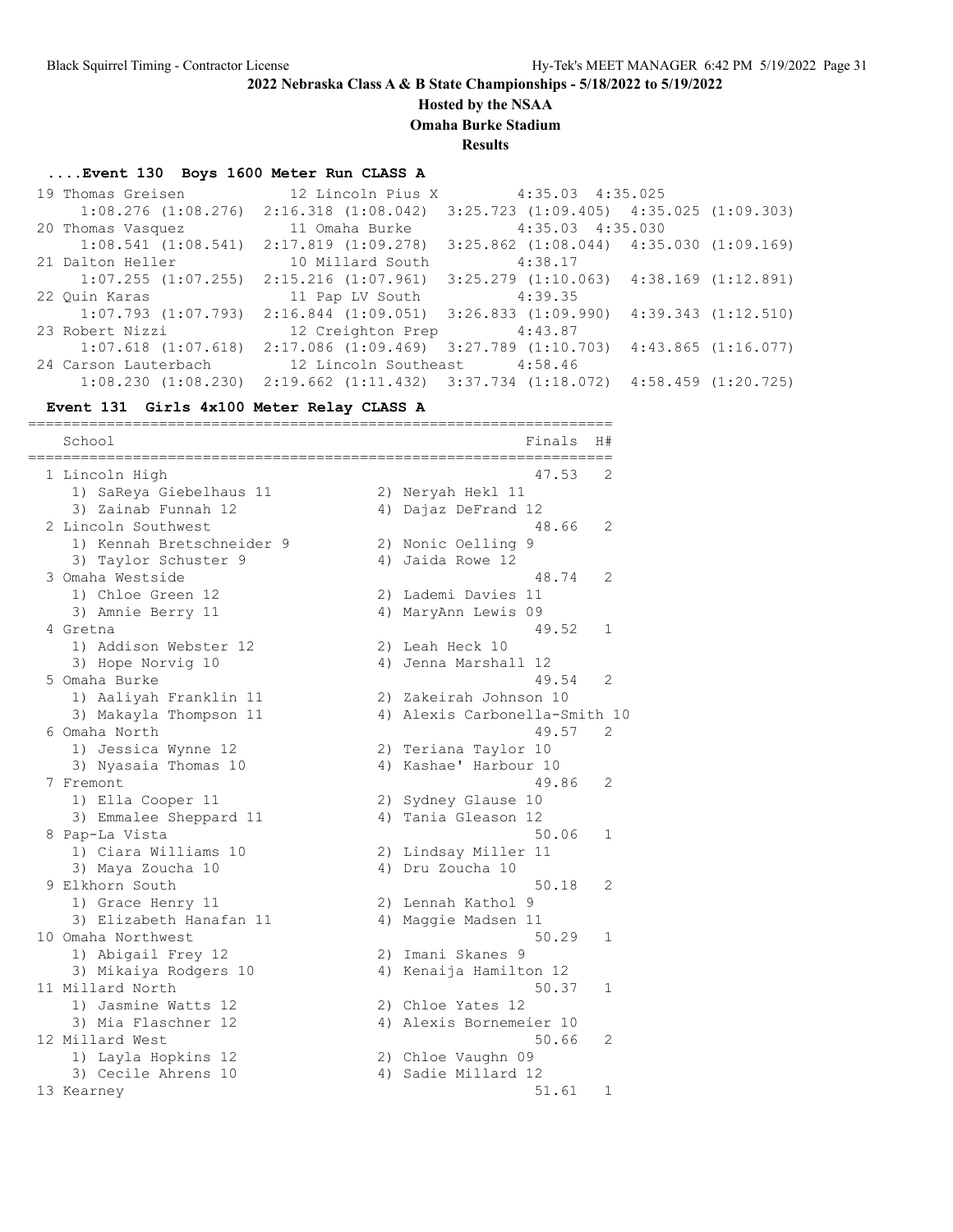## **Hosted by the NSAA**

**Omaha Burke Stadium**

**Results**

# **....Event 131 Girls 4x100 Meter Relay CLASS A**

| 1) Misha Kociemba 09 | 2) Kelsey Hatcher 09   |                 |
|----------------------|------------------------|-----------------|
| 3) Gabby Martinez 09 | 4) Abigail Focke 10    |                 |
| 14 Lincoln Southeast | 51.85 1                |                 |
| 1) Mo Baxter 12      | 2) Kacey Porter 9      |                 |
| 3) Kendal Fenton 12  | 4) Iris Bumgarner 11   |                 |
| 15 Millard South     | 54.05 1                |                 |
| 1) Taylor Hrabik 12  | 2) Amari Laing 11      |                 |
| 3) Lilee Kaasch 12   | 4) Allison Isaacson 11 |                 |
| -- Omaha Marian      | DO.                    | 1 Out of Zone 3 |
| 1) Joslyn McKee 10   | 2) Olivia Strako 11    |                 |
| 3) Gozie Okafor 11   | 4) Claire Behen 9      |                 |
|                      |                        |                 |

# **Event 132 Boys 4x100 Meter Relay CLASS A**

| School<br>===========   |    | Finals                 | H#           |
|-------------------------|----|------------------------|--------------|
| 1 Bellevue West         |    | 41.69                  | 2            |
| 1) Dae'vonn Hall 10     |    | 2) Kyrell Jordan 11    |              |
| 3) Asher Jenkins 10     |    | 4) LJ Richardson 12    |              |
| 2 North Platte          |    | 42.10                  | 2            |
| 1) Joseph Vak 12        |    | 2) Kolten Tilford 11   |              |
| 3) Donte' Koif 12       |    | 4) Vince Genatone 12   |              |
| 3 Millard North         |    | 42.51                  | 2            |
| 1) Noah Boganowski 11   |    | 2) Tommy Eichman 12    |              |
| 3) Isiah McMorris 10    |    | 4) Xzavion Laing 11    |              |
| 4 Lincoln Southwest     |    | 42.68                  | 1            |
| 1) Asher Stamps 11      |    | 2) Collin Fritton 11   |              |
| 3) Kyan Consbruck 12    |    | 4) Jake Leader 12      |              |
| 5 Kearney               |    | 42.72                  | $\mathbf{2}$ |
| 1) Rian Green 12        |    | 2) Kaden Miller 12     |              |
| 3) Zander Reuling 10    |    | 4) Mathieu Dompko 11   |              |
| 6 Creighton Preparatory |    | 42.78                  | 2            |
| 1) Pierce Johnson 11    |    | 2) Andrew Jones 11     |              |
| 3) John Pargo 11        |    | 4) Jack Gillogly 11    |              |
| 7 Gretna                |    | 43.03                  | 1            |
| 1) Blayke Moore         |    | 2) Grant Rauhut 12     |              |
| 3) Kaleb Seibel 12      |    | 4) Dominic Sedlacek 12 |              |
| 8 Millard South         |    | 43.11                  | 2            |
| 1) Christian Nash 12    |    | 2) Gavin Nunnally 11   |              |
| 3) Nolan Feller 10      |    | 4) Eli Alaga 12        |              |
| 9 Omaha North           |    | 43.18                  | $\mathbf{1}$ |
| 1) KeVaughn Shannon 10  |    | 2) Keshaun Williams 12 |              |
| 3) Tre'Vionne Brown 11  |    | 4) Zyon Knox 11        |              |
| 10 Lincoln Southeast    |    | 43.34                  | 1            |
| 1) Sam Gandara 10       |    | 2) Jackson Martin 12   |              |
| 3) Eliaz Pittman 12     |    | 4) Henry Woods 11      |              |
| 11 Lincoln North Star   |    | 43.58                  | 1            |
| 1) Mathew Siegel 12     |    | 2) Connor Reed 12      |              |
| 3) Max Koebernick 12    | 4) | Travis Vo 12           |              |
| 12 Omaha Central        |    | 43.60                  | 1            |
| 1) Isaiah Stennis 12    |    | 2) Quinell Smith 11    |              |
| 3) Jamarion Dortch 11   |    | 4) Jeremiah Truitt 11  |              |
| 13 Millard West         |    | 43.80                  | 1            |
| 1) Kegan Mountain 11    |    | 2) Mason Swaney 11     |              |
|                         |    |                        |              |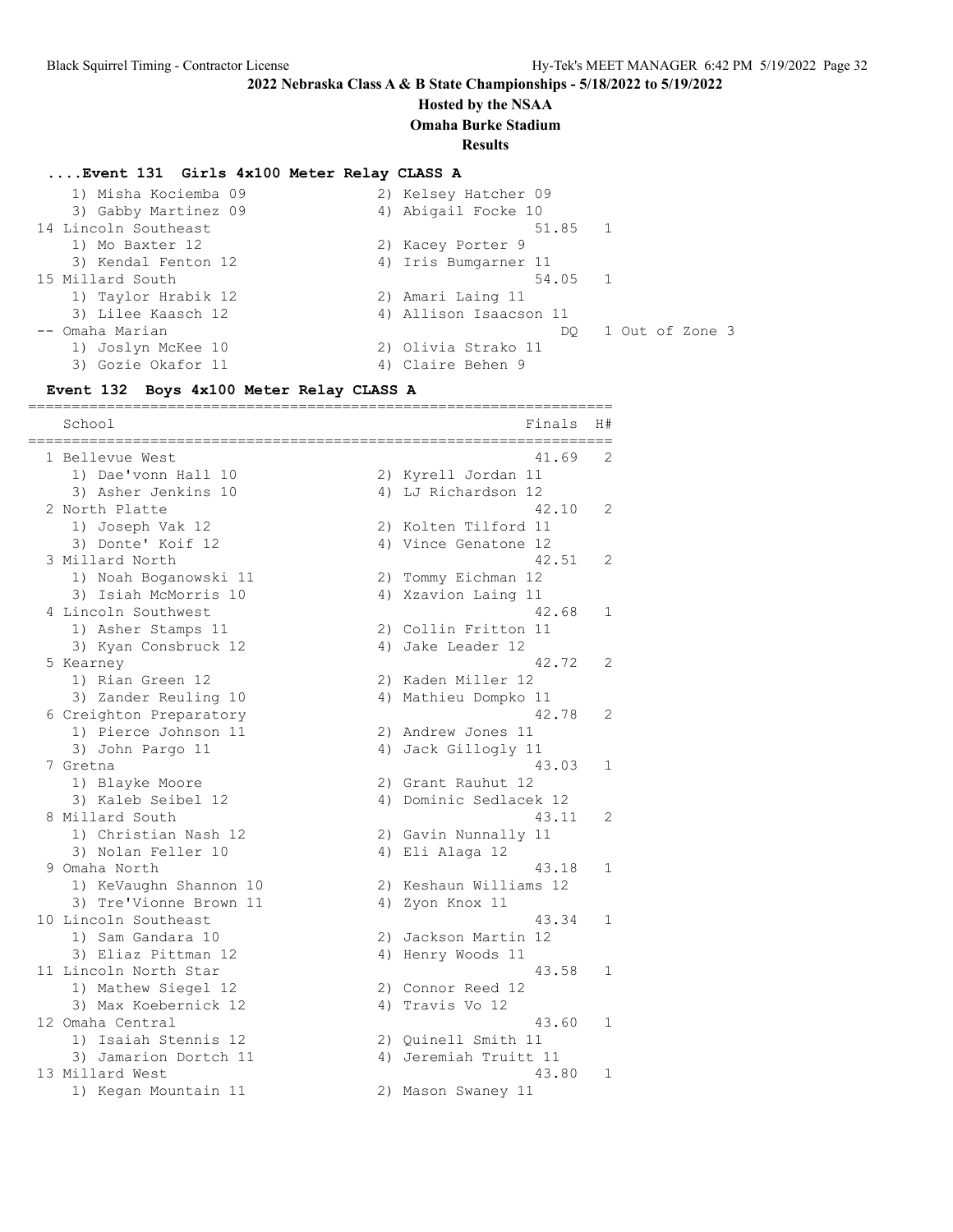#### **Hosted by the NSAA**

**Omaha Burke Stadium**

**Results**

#### **....Event 132 Boys 4x100 Meter Relay CLASS A**

| 3) Nathan Pederson 12   | 4) Grant Barrett 11     |
|-------------------------|-------------------------|
| 14 Omaha Burke          | 44.11 1                 |
| 1) Jeremiah Vaughn 10   | 2) Christian Jones 09   |
| 3) Marcus Buchanan 09   | 4) Messiah Strong 10    |
| -- Lincoln East         | 2<br>DNF                |
| 1) Billie Stephenson 12 | 2) Gabe Miles 11        |
| 3) Dash Bauman 10       | 4) Malachi Coleman 11   |
| -- Omaha Westside       | 2 Out of Zone 3<br>DO 1 |
| 1) Wesley Okafor 11     | 2) Ty Keifer 11         |
| 3) Jordan Hurst 10      | 4) Preston Okafor 10    |

#### **Event 133 Girls 4x400 Meter Relay CLASS A**

=================================================================== School **Finals** H# =================================================================== 1 Fremont 3:59.39 2 1) Sydney Glause 10 2) Taylor McCabe 12 3) Lucy Dillon 12 4) Tania Gleason 12 2:00.264 (2:00.264) 2:59.551 (59.288) 3:59.383 (59.832) 2 Millard West 3:59.43 2 1) Thea Kutash 10 2) Cecile Ahrens 10 3) Layla Hopkins 12 4) Sadie Millard 12 2:04.895 (2:04.895) 3:03.580 (58.685) 3:59.428 (55.849) 3 Lincoln Southwest 4:01.64 2 1) Lauren Hohl 11 2) Nonic Oelling 9 3) Taylor Wood 11 4) Brianna Rinn 12 1:59.370 (1:59.370) 3:01.821 (1:02.452) 4:01.640 (59.819) 4 Lincoln Pius X  $4:02.39$  2<br>1) Molly Chapman 11 2) Vivian Dalton 10 1) Molly Chapman 11 2) Vivian Dalton 10 3) Natalie Prichard 10 4) Kate Campos 11 2:00.527 (2:00.527) 3:02.718 (1:02.191) 4:02.390 (59.672) 5 Gretna 4:03.77 2 1) Jenna Marshall 12 2) Erin Hildebrand 10 3) Kristen Walters 12 (4) Brooke Rose 10 2:03.087 (2:03.087) 3:05.411 (1:02.325) 4:03.765 (58.355) 6 Omaha Westside 4:03.95 2<br>1) Olivia Elbert 10 2) Claire White 10 1) Olivia Elbert 10 2) Claire White 10 3) Chloe Green 12 4) Stella Miner 10 2:05.637 (2:05.637) 3:06.320 (1:00.684) 4:03.949 (57.629) 7 Pap LV South 4:04.64 2 1) Bethany Schuhmacher 11 2) Deavion Deleon 12 3) Olivia Rosenthal 12  $\hskip1cm$  4) Sydney Horn 10 2:01.425 (2:01.425) 3:03.243 (1:01.819) 4:04.631 (1:01.389) 8 Elkhorn South 4:07.53 1 1) Maggie Madsen 11 2) Brynn Wilczewski 12 3) Alexa Eddie 9 12 12 12 12 13 13 13 14 13 14 14 14 14 14 14 14 15 16 17 17 18 18 18 18 18 18 18 18 18 18 18 1 2:06.865 (2:06.865) 3:09.121 (1:02.257) 4:07.524 (58.403) 9 Millard North 4:09.16 1 1) Chloe Mooberry 11 2) Courtney Ruwe 9 3) Molly Caruso 10 (4) Roan Young 12 2:06.755 (2:06.755) 3:07.689 (1:00.935) 4:09.160 (1:01.472) 10 Pap-La Vista 4:10.37 2 1) Lily Ziebarth 12 2) Sydney Kotz 12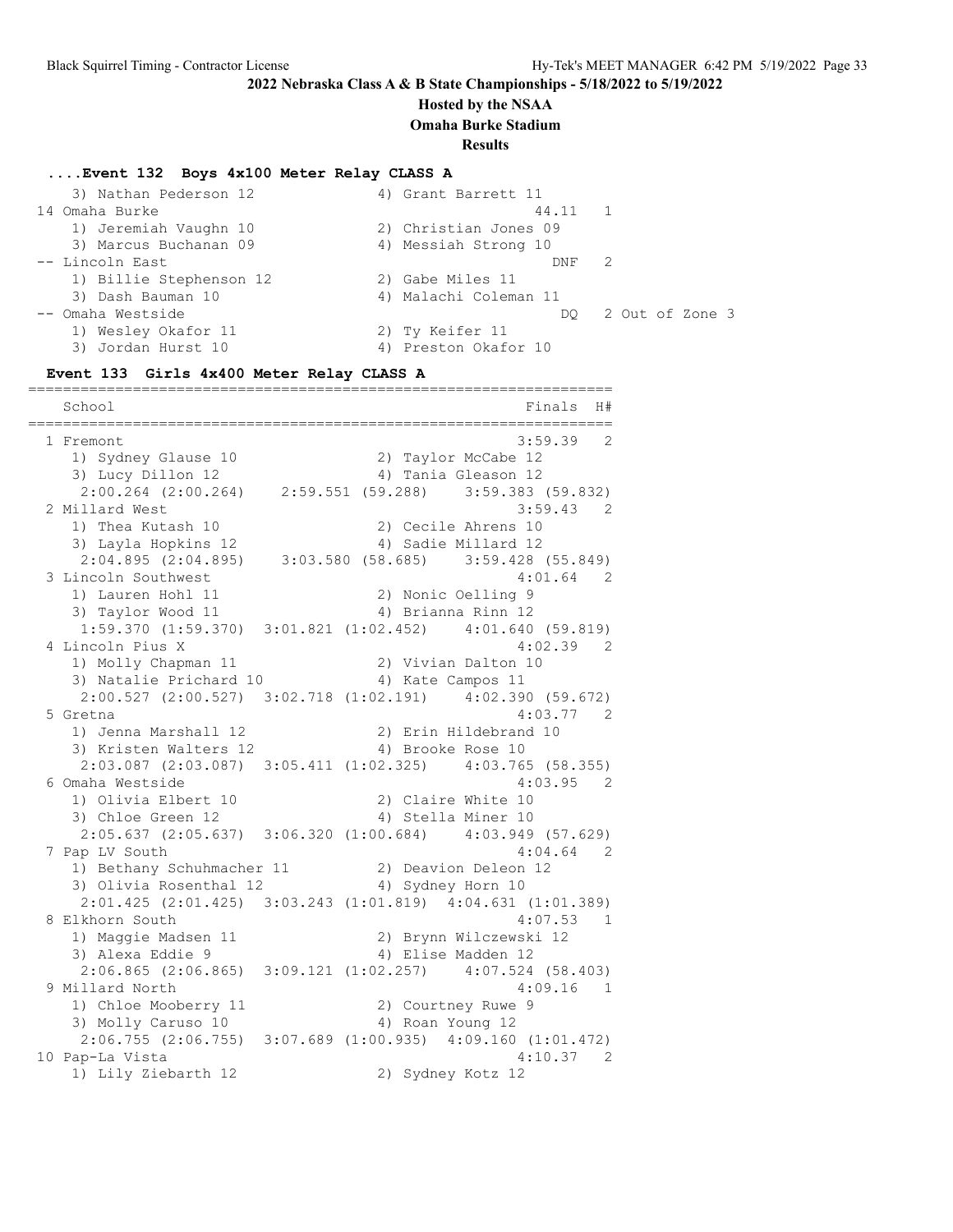#### **Hosted by the NSAA**

**Omaha Burke Stadium**

**Results**

#### **....Event 133 Girls 4x400 Meter Relay CLASS A**

3) Becca Campbell 09 4) Emily Crawford 10 2:08.458 (2:08.458) 3:10.057 (1:01.600) 4:10.366 (1:00.310) 11 Omaha Northwest 4:11.30 1 1) Abigail Frey 12 2) A'Keyle Williams 10 3) Mikaiya Rodgers 10 4) Jessica Houston 9 2:06.482 (2:06.482) 3:08.789 (1:02.307) 4:11.299 (1:02.510) 12 Lincoln Southeast 4:11.43 1 1) Kacey Porter 9 2) Alexa Duweling 10 3) Gabby Walden-Sievers 9 4) Kaitlyn Freudenberg 9 2:07.715 (2:07.715) 3:09.895 (1:02.180) 4:11.429 (1:01.534) 13 Lincoln East 4:11.49 1 1) Ruby Witherspoon 09 2) Jordyn Wissing 10 3) Berlyn Schutz 11 (4) Mia Murray 10 2:07.922 (2:07.922) 3:09.657 (1:01.735) 4:11.487 (1:01.830) 14 Kearney 4:13.79 1 1) Kelsey Hatcher 09 2) Kiara Dutenhoffer 10 3) Natalie Tremel 12 1988 (4) Gabby Martinez 09 2:05.506 (2:05.506) 3:10.174 (1:04.668) 4:13.783 (1:03.610) 15 Norfolk 4:16.99 1 1) Molly Meier 10 2) Abbi Ruda 11 3) Paige Godfrey 11 (4) Cameryn Skiff 11 2:12.146 (2:12.146) 3:16.211 (1:04.065) 4:16.986 (1:00.775) 16 Omaha Central 4:23.21 1 1) Cate Connor 10 2) Savanna Phillips 09 3) Claire Williams 12 4) Audrey Ngamelue 10 2:11.282 (2:11.282) 3:18.101 (1:06.820) 4:23.206 (1:05.105)

#### **Event 134 Boys 4x400 Meter Relay CLASS A**

=================================================================== School Finals H# =================================================================== 1 Fremont 3:22.68 2 1) Micah Moore 12 2) Drew Sellon 12 3) Braden Taylor 12 (4) Tyson Baker 12 1:40.638 (1:40.638) 2:31.147 (50.510) 3:22.677 (51.530) 2 Creighton Preparatory 3:23.96 1 1) Andrew Jones 11 2) Ethan Noon 12 3) Jack Gillogly 11 4) Christian Lanphier 11 1:41.761 (1:41.761) 2:32.069 (50.309) 3:23.952 (51.884) 3 Millard West 3:23.98 2 1) Nathan Pederson 12 2) Bradyn Johnson 09 3) Grant Barrett 11 4) Mason Swaney 11 1:42.609 (1:42.609) 2:34.075 (51.466) 3:23.972 (49.897) 4 Omaha Central 3:24.56 2 1) Andrew Brown 10 2) Ian Young 11 3) Quinell Smith 11 4) Ahmed Muse 12 1:44.241 (1:44.241) 2:34.838 (50.597) 3:24.555 (49.718) 5 Millard North 3:24.85 2 1) Matthew Ratledge 11 2) Grant Hunsaker 11 3) Noble Rasmussen 12 4) Tommy Eichman 12 1:41.793 (1:41.793) 2:33.330 (51.538) 3:24.849 (51.520) 6 Kearney 3:27.47 1 1) Evan Denney 12 2) Kaden Miller 12 3) Zander Reuling 10 10 10 4) Mathieu Dompko 11 1:44.041 (1:44.041) 2:36.140 (52.100) 3:27.461 (51.321)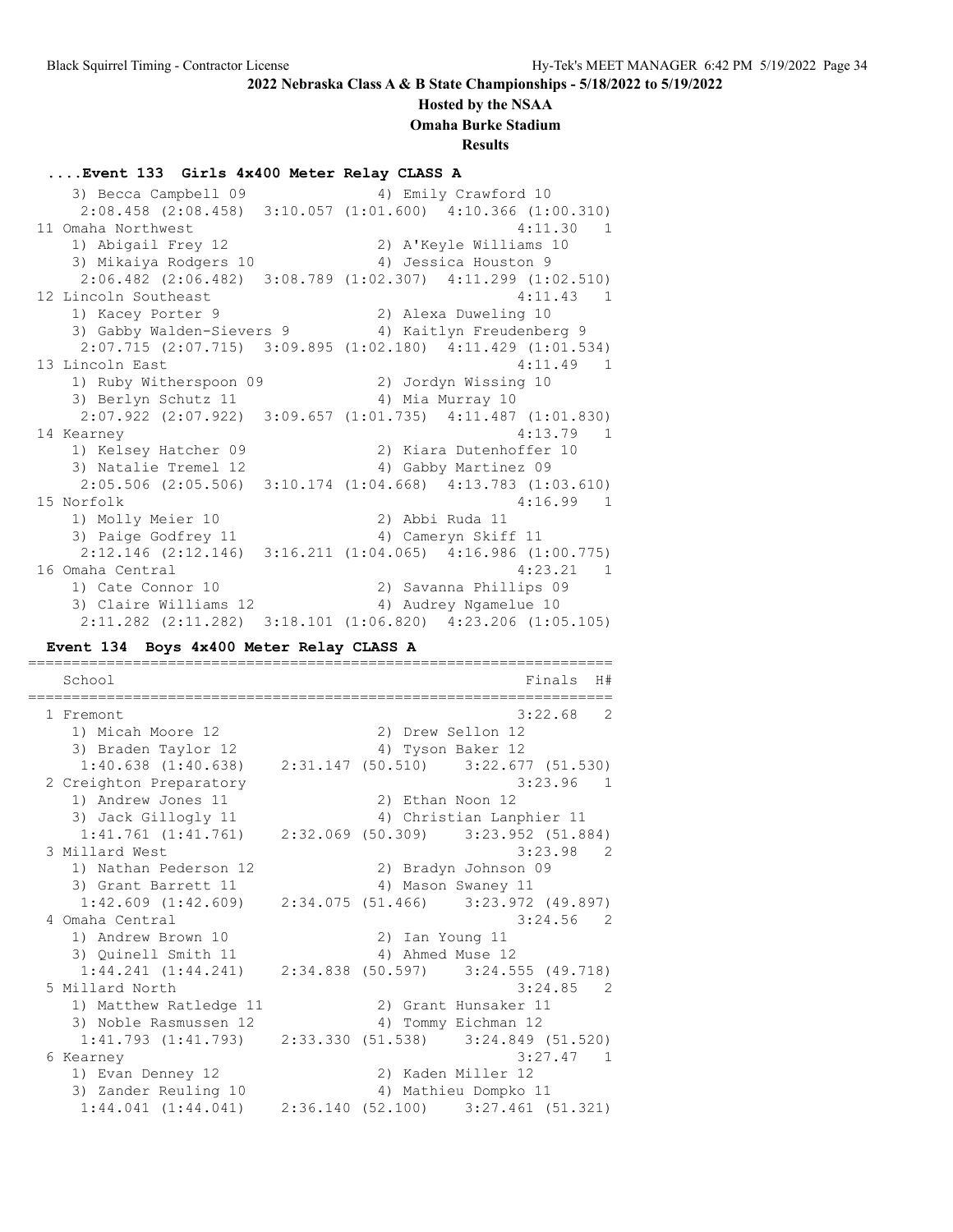#### **Hosted by the NSAA**

**Omaha Burke Stadium**

**Results**

#### **....Event 134 Boys 4x400 Meter Relay CLASS A** 7 Gretna 3:27.65 2 1) Kaleb Seibel 12 2) Clayton Kelly 12 3) Brayden Moore 11 4) Cole Dobberstein 11 1:42.722 (1:42.722) 2:35.983 (53.261) 3:27.643 (51.661) 8 Elkhorn South 3:27.79 1 1) Cole Ballard 11 2) Grant Dixon 11 3) Ashton McDermott 10 4) Gabe Hinrichs 12 1:43.599 (1:43.599) 2:36.991 (53.392) 3:27.782 (50.792) 9 Pap LV South 3:28.17 2 1) Cael Mensah 10 2) Cam Ralston 11 3) Dakota Miser 12 (4) Jameson Allen 10 1:43.997 (1:43.997) 2:37.355 (53.359) 3:28.168 (50.813) 10 Lincoln Southeast 3:28.80 1<br>1) Jackson Martin 12 2) Owen Long 10 1) Jackson Martin 12 3) Eliaz Pittman 12 4) Henry Woods 11 1:45.358 (1:45.358) 2:37.632 (52.274) 3:28.796 (51.165) 11 Lincoln Southwest 3:28.85 1 1) Rylan Becker 11 2) Collin Fritton 11 3) William Kempkes 12 4) Aidan Welch 11 1:44.433 (1:44.433) 2:37.834 (53.401) 3:28.845 (51.011) 12 Omaha Northwest 3:30.01 2 1) Makuey Foneag 12 2) Curtis Tchibozo 12 3) Nestor Genoa 10 10 10 4) Maison Johnson 12 1:42.054 (1:42.054) 2:36.748 (54.694) 3:30.004 (53.257) 13 Lincoln North Star 3:30.13 1 1) Tien Le 12 2) Mathew Siegel 12 3) Connor Plahn 11 4) Matthew Dunaski 12 1:46.487 (1:46.487) 2:38.713 (52.226) 3:30.129 (51.416) 14 Grand Island 3:33.42 1 1) Cameron Carlson 12 2) Kytan Fyfe 12 3) Trey Engberg 10 4) Eli Ford 11 1:47.227 (1:47.227) 2:41.857 (54.631) 3:33.411 (51.554) 15 Omaha Burke 3:33.45 1 1) Nate Vereen-Burton 09 2) Reed Emsick 11 3) Leo Kohll 12 4) Christian Jones 09 1:46.309 (1:46.309) 2:40.536 (54.227) 3:33.443 (52.908) 16 Lincoln Pius X 3:34.38 2 1) James Dalton 12 2) Lucas Steuter 11 3) Thomas Greisen 12 4) Nathan Springer 10 1:47.524 (1:47.524) 2:41.523 (54.000) 3:34.373 (52.850)

#### **Event 139 Boys 800 Meter Run Wheelchair CLASS A**

| Name           | Year School                                     | Finals  |
|----------------|-------------------------------------------------|---------|
| 1 Landon Kruse | 11 Lincoln High                                 | 2:11.06 |
|                | $1:05.255$ $(1:05.255)$ $2:11.054$ $(1:05.799)$ |         |

#### **Event 140 Boys 200 Meter Run Wheelchair CLASS A**

| Name            |  | Year School     | Finals Wind |     |
|-----------------|--|-----------------|-------------|-----|
|                 |  |                 |             |     |
| 1 Landon Kruse  |  | 11 Lincoln High | 32.01       | 1.6 |
| 2 Chance Skaggs |  | 12 North Platte | 1:31.96     | 1.6 |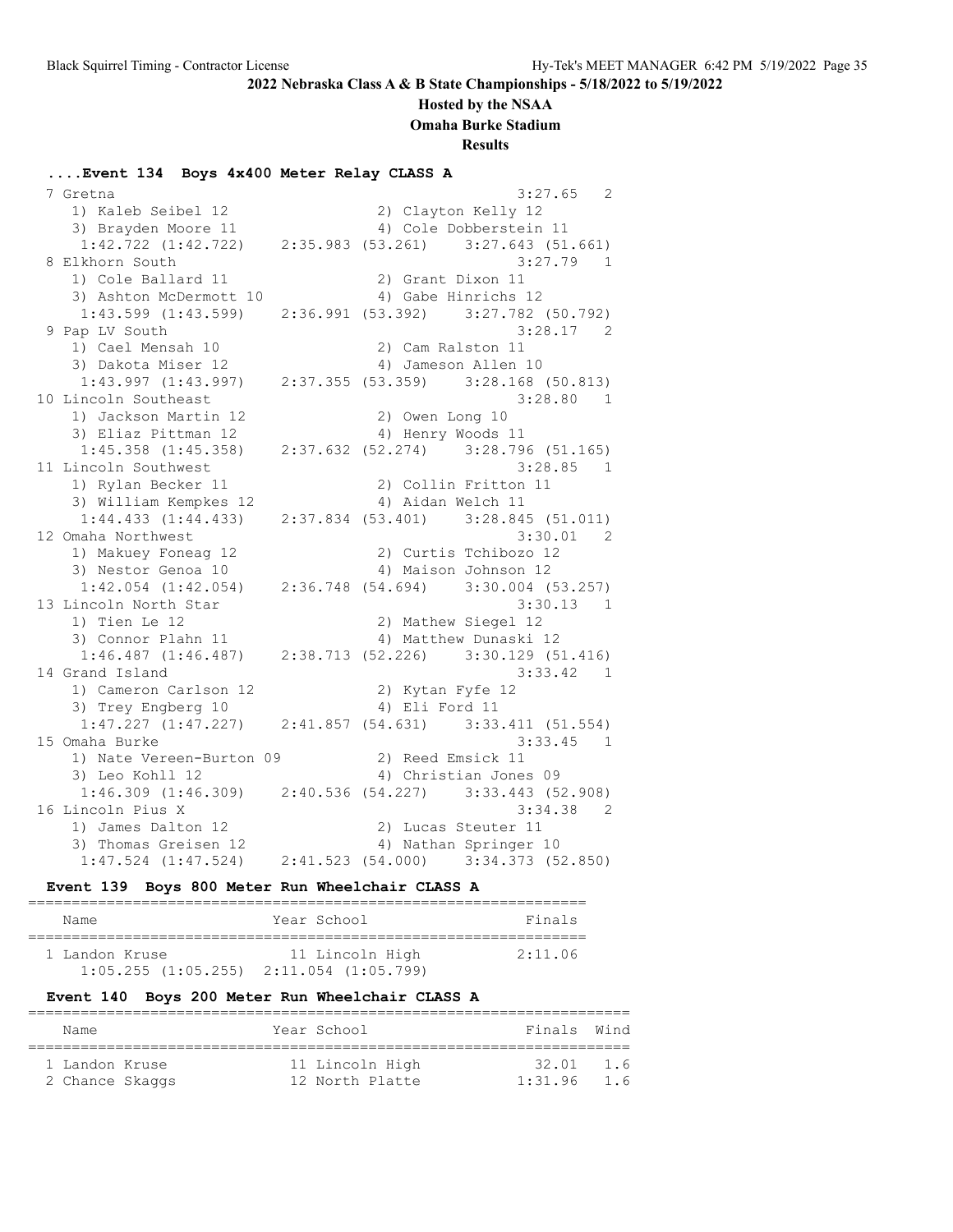**Hosted by the NSAA**

**Omaha Burke Stadium**

**Results**

# **....Event 140 Boys 200 Meter Run Wheelchair CLASS A**

| Women - CLASS A - Team Rankings - 17 Events Scored                                                                      |                          |                |  |                                                    |                |  |  |  |
|-------------------------------------------------------------------------------------------------------------------------|--------------------------|----------------|--|----------------------------------------------------|----------------|--|--|--|
|                                                                                                                         | 1) Lincoln Southwest     | 89.66          |  | 2) Fremont                                         | 68.50          |  |  |  |
|                                                                                                                         | 3) Omaha Westside        | 67             |  | 4) Gretna                                          | 49             |  |  |  |
|                                                                                                                         | 5) Lincoln Pius X        | 43             |  | 6) Elkhorn South                                   | 40.16          |  |  |  |
|                                                                                                                         | 7) Lincoln High          | 36             |  | 8) Omaha Burke                                     | 32             |  |  |  |
|                                                                                                                         | 8) Lincoln East          | 32             |  | 10) Millard West                                   | 28             |  |  |  |
|                                                                                                                         | 11) Pap LV South         | 27             |  | 12) Millard South                                  | 26             |  |  |  |
|                                                                                                                         | 13) Millard North        | 21.33          |  | 14) Lincoln North Star                             | 16             |  |  |  |
|                                                                                                                         | 15) Pap-La Vista         | 15.16          |  | 16) Omaha Central                                  | 11             |  |  |  |
|                                                                                                                         | 17) Grand Island         | 10             |  | 17) Kearney                                        | 10             |  |  |  |
|                                                                                                                         | 17) Bellevue West        | 10             |  | 20) Omaha Northwest                                | 8              |  |  |  |
|                                                                                                                         | 21) Columbus             | 7              |  | 22) Lincoln Northeast                              | 6.16           |  |  |  |
|                                                                                                                         | 23) Omaha North          | 5              |  | 24) Omaha Marian                                   | 2              |  |  |  |
|                                                                                                                         | 25) Lincoln Southeast    | $\mathbf{1}$   |  |                                                    |                |  |  |  |
|                                                                                                                         |                          |                |  | Women - CLASS B - Team Rankings - 17 Events Scored |                |  |  |  |
|                                                                                                                         | 1) Elkhorn North         | 79.50          |  | 2) Bennington                                      | 55.50          |  |  |  |
|                                                                                                                         | 3) Arlington             | 47             |  | 3) Pierce                                          | 47             |  |  |  |
|                                                                                                                         | 5) Northwest             | 41             |  | 6) Norris                                          | 35             |  |  |  |
|                                                                                                                         | 7) Beatrice              | 29             |  | 8) Falls City                                      | 24             |  |  |  |
|                                                                                                                         | 9) McCook                | 22             |  | 10) York                                           | 20             |  |  |  |
|                                                                                                                         | 11) South Sioux City     | 19             |  | 12) Waverly                                        | 16             |  |  |  |
|                                                                                                                         | 12) Syracuse             | 16             |  | 12) Scottsbluff                                    | 16             |  |  |  |
|                                                                                                                         | 12) Lexington            | 16             |  | 16) Kearney Catholic                               | 14.50          |  |  |  |
|                                                                                                                         | 17) Omaha Gross Cath     | 14             |  | 17) Lincoln Christ                                 | 14             |  |  |  |
|                                                                                                                         | 17) Gothenburg           | 14             |  | 20) Sidney                                         | 13.50          |  |  |  |
|                                                                                                                         | 21) Ogallala             | 11             |  | 22) Ashland-Greenwd                                | 10             |  |  |  |
|                                                                                                                         | 22) Gering               | 10             |  | 24) Milford                                        | 9.50           |  |  |  |
|                                                                                                                         | 25) Chadron              | 8              |  | 26) Holdrege                                       | 7.50           |  |  |  |
|                                                                                                                         | 27) Blair                | 7              |  | 28) Columbus Lakeview                              | 6              |  |  |  |
|                                                                                                                         | 28) Cozad                | 6              |  | 30) Seward                                         | 5              |  |  |  |
|                                                                                                                         | 30) St. Paul             | 5              |  | 32) Elkhorn                                        | 4              |  |  |  |
|                                                                                                                         | 32) Adams Central        | 4              |  | 34) West Point Beemer                              | 3              |  |  |  |
|                                                                                                                         | 34) Columbus Scotus      | 3              |  | 34) Wayne High                                     | 3              |  |  |  |
|                                                                                                                         | 37) Hastings             | $\overline{2}$ |  | 37) O'Neill                                        | $\overline{2}$ |  |  |  |
|                                                                                                                         | 39) Broken Bow           | $\mathbf{1}$   |  | 39) Omaha Skutt Cath                               | $\mathbf 1$    |  |  |  |
|                                                                                                                         | 39) Auburn               | $\mathbf{1}$   |  | 39) Platteview                                     | $\mathbf{1}$   |  |  |  |
| Men - CLASS A - Team Rankings - 17 Events Scored<br>===========================<br>------------------------------------ |                          |                |  |                                                    |                |  |  |  |
|                                                                                                                         | 1) Fremont               | 84             |  | 2) Omaha Central                                   | 69             |  |  |  |
|                                                                                                                         | 3) Lincoln East          | 64             |  | 4) Lincoln Pius X                                  | 53             |  |  |  |
|                                                                                                                         | 4) Creighton Preparatory | 53             |  | 6) North Platte                                    | 45             |  |  |  |
|                                                                                                                         | 7) Millard West          | 41             |  | 8) Elkhorn South                                   | 35             |  |  |  |
|                                                                                                                         | 9) Gretna                | 30             |  | 10) Bellevue West                                  | 26             |  |  |  |
|                                                                                                                         | 11) Lincoln High         | 23             |  | 12) Millard North                                  | 22             |  |  |  |
|                                                                                                                         | 13) Lincoln North Star   | 21.50          |  | 14) Lincoln Southwest                              | 21             |  |  |  |
|                                                                                                                         | 15) Pap LV South         | 18             |  | 16) Kearney                                        | 15             |  |  |  |
|                                                                                                                         | 17) Omaha North          | 12             |  | 18) Norfolk                                        | 11             |  |  |  |
|                                                                                                                         | 19) Pap-La Vista         | 5              |  | 20) Lincoln Southeast                              | 4.50           |  |  |  |
|                                                                                                                         | 21) Columbus             | 4              |  | 22) Lincoln Northeast                              | 3              |  |  |  |